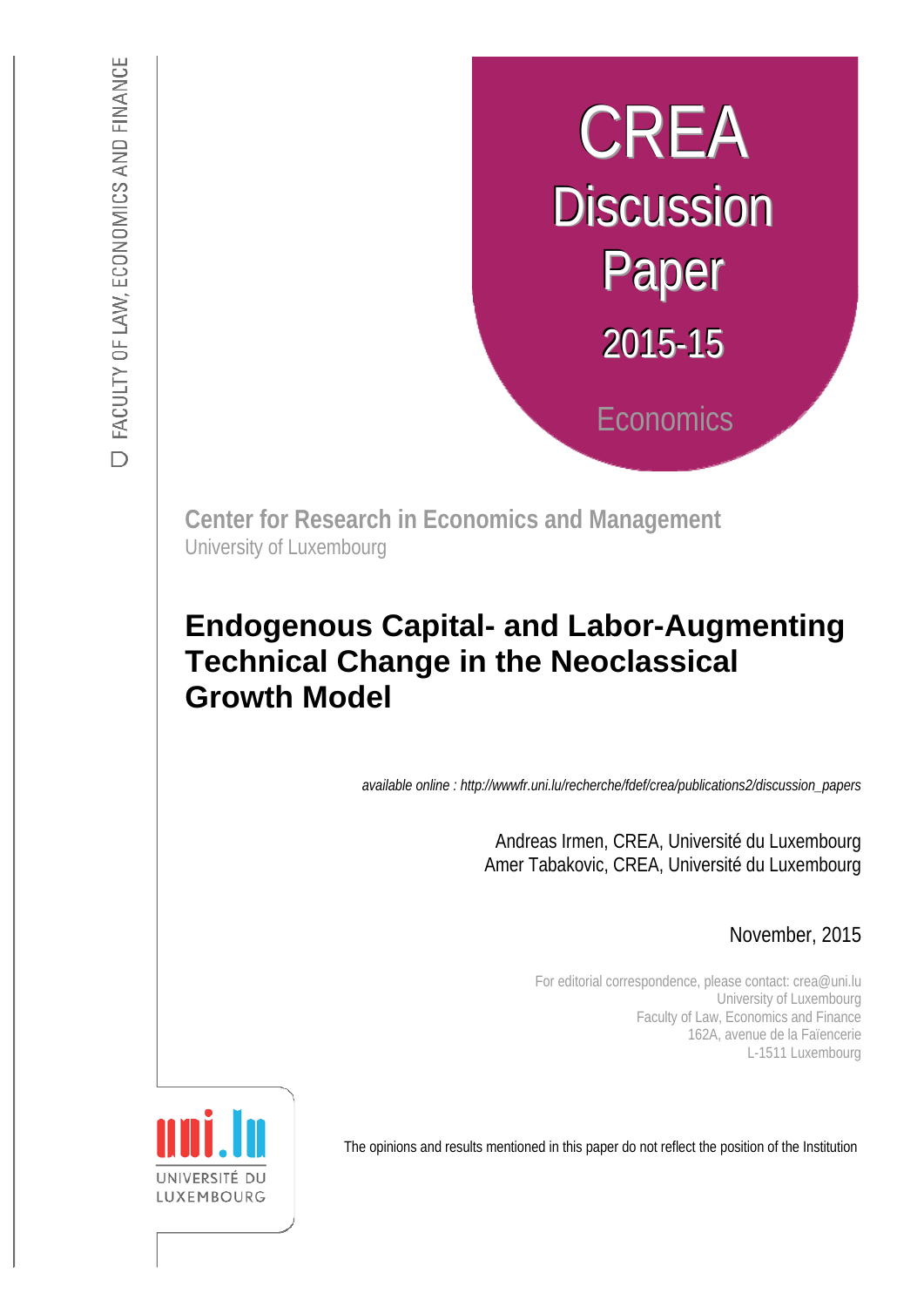## **Endogenous Capital- and Labor-Augmenting Technical Change in the Neoclassical Growth Model**

**Andreas Irmen**<sup>∗</sup> - University of Luxembourg and CESifo, Munich

**Amer Tabaković**<sup>∗</sup> - University of Luxembourg

**Abstract**: The determinants of the direction of technical change and their implications for economic growth and economic policy are studied in the one-sector neoclassical growth model of Ramsey, Cass, and Koopmans extended to allow for endogenous capital- and labor-augmenting technical change. We develop a novel micro-foundation for the competitive production sector that rests on the idea that the fabrication of output requires tasks to be performed by capital and labor. Firms may engage in innovation investments that increase the productivity of capital and labor in the performance of their respective tasks. These investments are associated with new technological knowledge that accumulates over time and sustains long-run growth. We show that the equilibrium allocation is not Pareto-efficient since both forms of technical change give rise to an inter-temporal knowledge externality. An appropriate policy of investment subsidies may implement the efficient allocation.

**Keywords:** Endogenous Technical Change, Induced Innovation, Capital- and Labor-Augmenting Technical Change, Neoclassical Growth Model.

**JEL-Classification:** O31, O33, O41

**This Version:** November 30, 2015

<sup>∗</sup>Corresponding Author. Address: University of Luxembourg, CREA, Faculty of Law, Economics and Finance, 162a, avenue de la Faïencerie L-1511 Luxembourg, Luxembourg, airmen@uni.lu.

<sup>∗∗</sup>Address: University of Luxembourg, CREA, Faculty of Law, Economics and Finance, 162a, avenue de la Faïencerie, L-1511 Luxembourg, Luxembourg, amer.tabakovic@uni.lu.

We would like to thank Burkhard Heer, Martin Hellwig, Christos Koulovatianos, Thomas Seegmuller, Henri Sneessens, Gautam Tripathi, and Benteng Zou for useful comments and suggestions. Both authors gratefully acknowledge financial support from the University of Luxembourg under the program "Agecon C - Population Aging: An Exploration of its Effect on Economic Performance and Culture."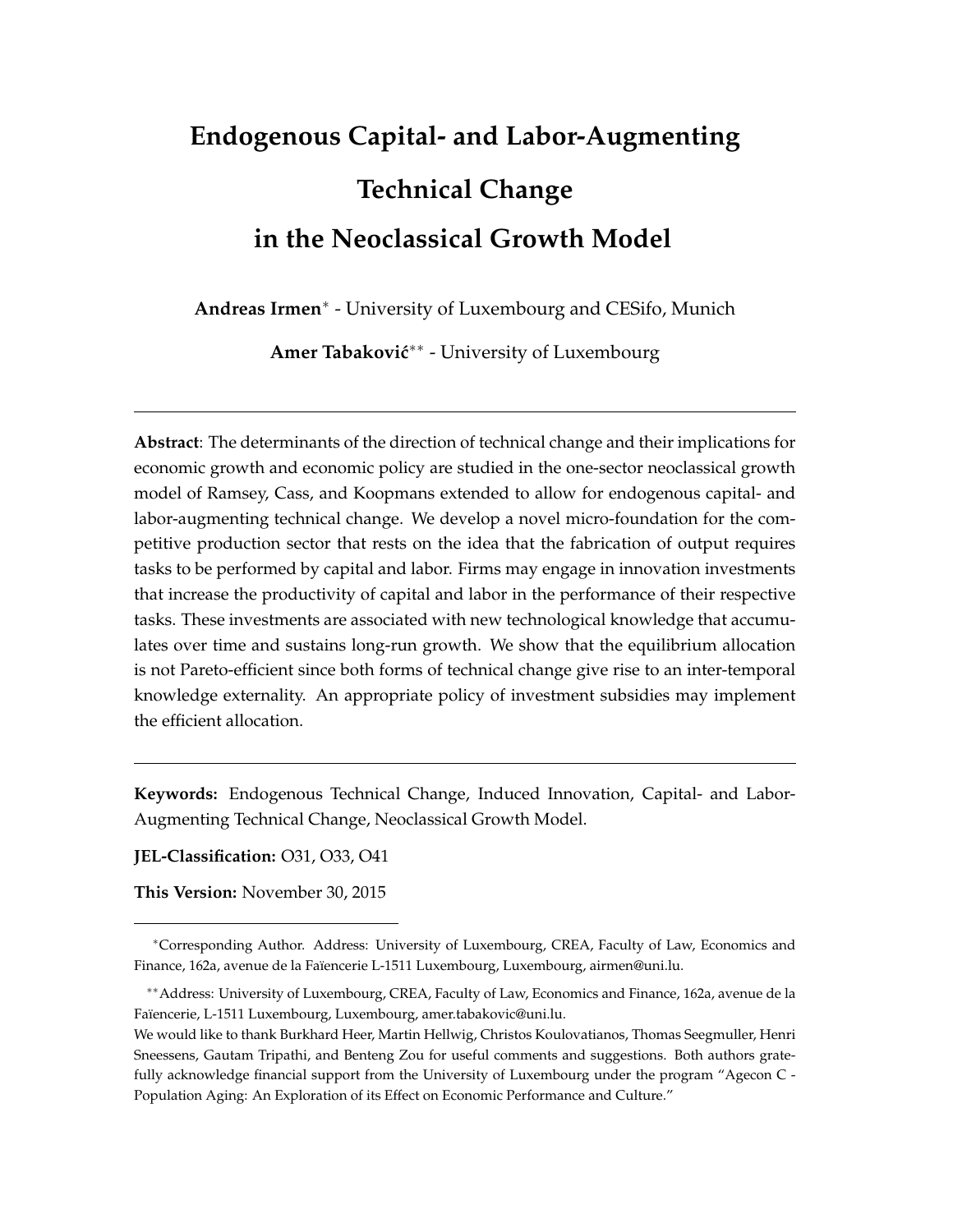## **1 Introduction**

Since its inception in the late 1980s modern growth theory has strongly emphasized the importance of endogenous technical change for our understanding of the differential growth performance of actual economies (see, e. g., Acemoglu (2009)). However, this theory almost always neglects the possibility of capital-augmenting technical change and, by design, focusses on the causes and the consequences of labor-augmenting technical change. Is this neglect benign? Do the positive implications and the policy recommendations of these models still hold in the presence of capital-augmenting technical change? Can policy recommendations still be justified on normative grounds? Moreover, what determines the direction of technical change? To address all these questions we introduce endogenous capital- and labor-augmenting technical change into the workhorse model of Dynamic Macroeconomics, namely, the competitive one-sector neoclassical growth model of Ramsey (1928), Cass (1965), and Koopmans (1965).

To render this possible, we devise a novel micro-foundation for a competitive production sector that builds on and complements concepts developed in the competitive endogenous growth models of Hellwig and Irmen (2001) and Irmen (2013a). It rests on the idea that the fabrication of output requires tasks to be performed. Some tasks are carried out by capital, others by labor. Innovation investments increase the productivity of capital and labor in the performance of their respective tasks. Identical, price-taking firms undertake these innovation investments in an attempt to maximize infra-marginal rents. In equilibrium, these rents cover factor costs as well as all investment outlays. Innovation investments are associated with new technological knowledge that accumulates over time. Inter-temporal knowledge spill-overs support sustained economic growth.

Our main new findings include the following. First, the key determinant of the direction of technical change is the relative scarcity of "efficient capital" with respect to "efficient labor" measured by the ratio of these two variables at the beginning of each period. This ratio determines relative factor prices and the relative profitability of innovation investments. For instance, if this ratio falls then efficient capital becomes relatively scarcer and the price of capital increases relative to the price of labor. Accordingly, an innovation investment enhancing the productivity of capital is more advantageous and the direction of technical change shifts towards capital. It is in this sense that our analysis provides a formal interpretation of Hicks' famous assertion according to which technical change is directed to economizing the use of a factor that has become relatively more expensive (Hicks (1932), pp. 124-125).

Second, along the transition towards the steady state, the growth rate of the economy reflects both capital- and labor-augmenting technical progress. However, in steady state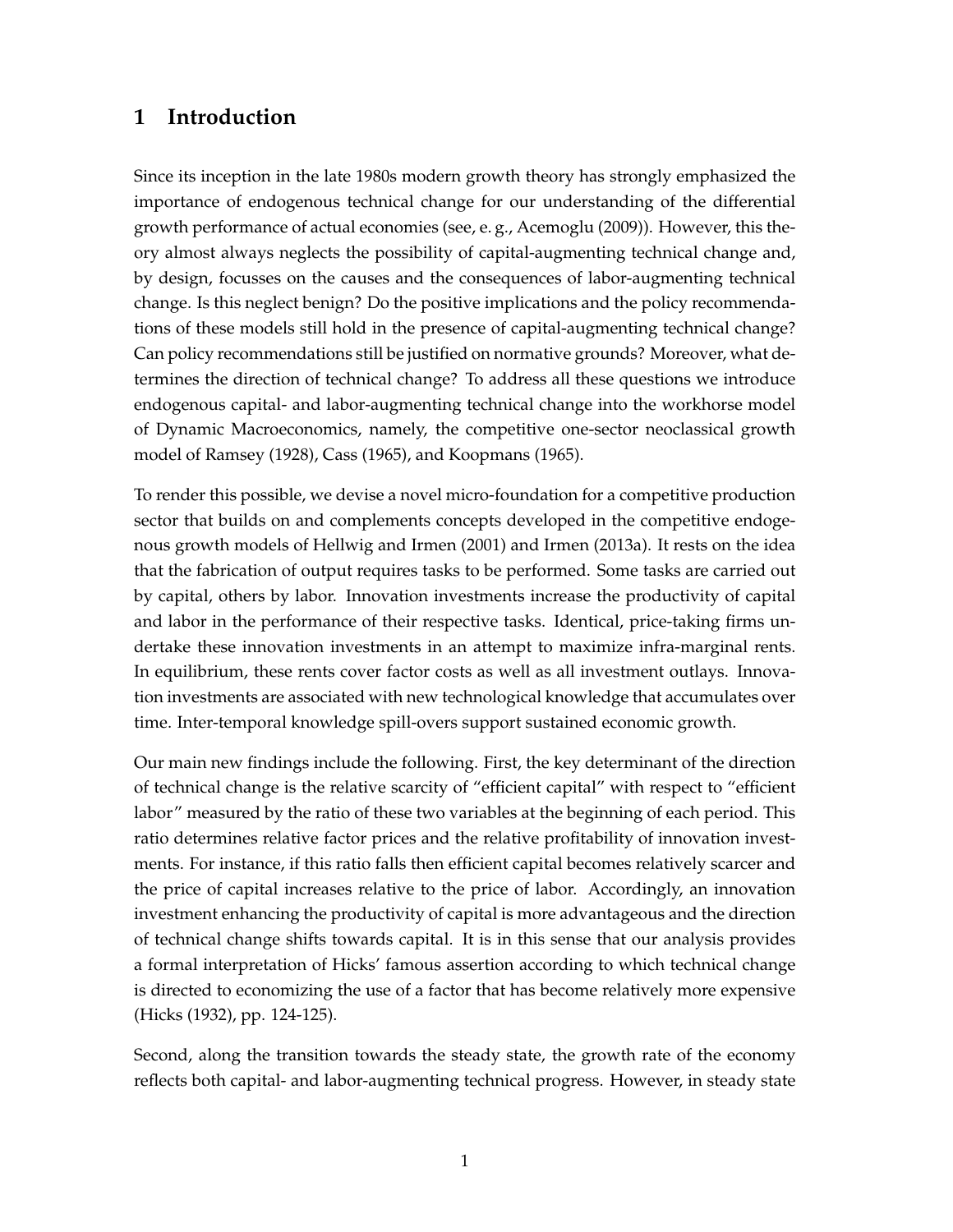capital-augmenting technical progress vanishes. Hence, in the long run, the growth rate of per-capita variables reflects only labor-augmenting technical change. The reason for this finding is closely related to the generalization of Uzawa's steady-state growth theorem formulated in Irmen (2013b). Roughly speaking, in steady state technical progress must be labor-augmenting since capital accumulates and the economy's net output function, which cannot be written in Cobb-Douglas form, exhibits constant returns to scale in capital and labor.

The third set of results relates to the positive properties of the steady state. We show that the steady state is a "balanced growth path" that satisfies all of Kaldor's famous stylized facts (Kaldor (1961)). Moreover, the steady-state growth rate of all per-capita variables is predicted to increase in parameters capturing the positive effect of institutions, technical infrastructure, or geography on the efficiency of the production sector. However, other parameters that often bring about steady-state growth effects in models that feature only labor-augmenting technical change such as the discount factor of the representative household, the size and the growth rate of the population have no impact on the steadystate growth rate. The mere feasibility of capital-augmenting technical change is shown to be the reason for this. Due to its presence, the steady-state growth rates of capital- and labor-augmenting technical change are determined by the properties of the production sector alone.

Fourth, we analyze the local stability properties of the steady state and establish saddlepath stability in the state space. Interestingly, this finding does not hinge on the elasticity of substitution between efficient capital and efficient labor. The relative scarcity measured by the ratio of efficient capital to efficient labor is a key stabilizing force. In steady state, this ratio and, therewith, the direction of technical change are constant. A small, one-time shock that lowers this ratio renders efficient capital relatively scarcer and shifts the direction of technical change towards more capital-augmenting and less labor-augmenting technical progress. This adjustment and the concomitant effect of capital accumulation tend to reduce the relative scarcity of efficient capital and move the economy back towards its steady state.

Fifth, we study the effect of different fiscal policies on the steady-state growth rate. First, we consider a linear tax on capital. We find that the steady-state growth rate of the economy is unaffected by the tax. This reflects the fact that due to the presence of capitalaugmenting technical change this growth rate is determined within the production sector. Second, we study the consequences of a policy that pays a subsidy to either capitalor labor-augmenting innovation investments. We find that both kinds of subsidy increase the steady-state growth rate of the economy. However, while the subsidy to laboraugmenting innovation investments induces a direct effect on investment incentives, the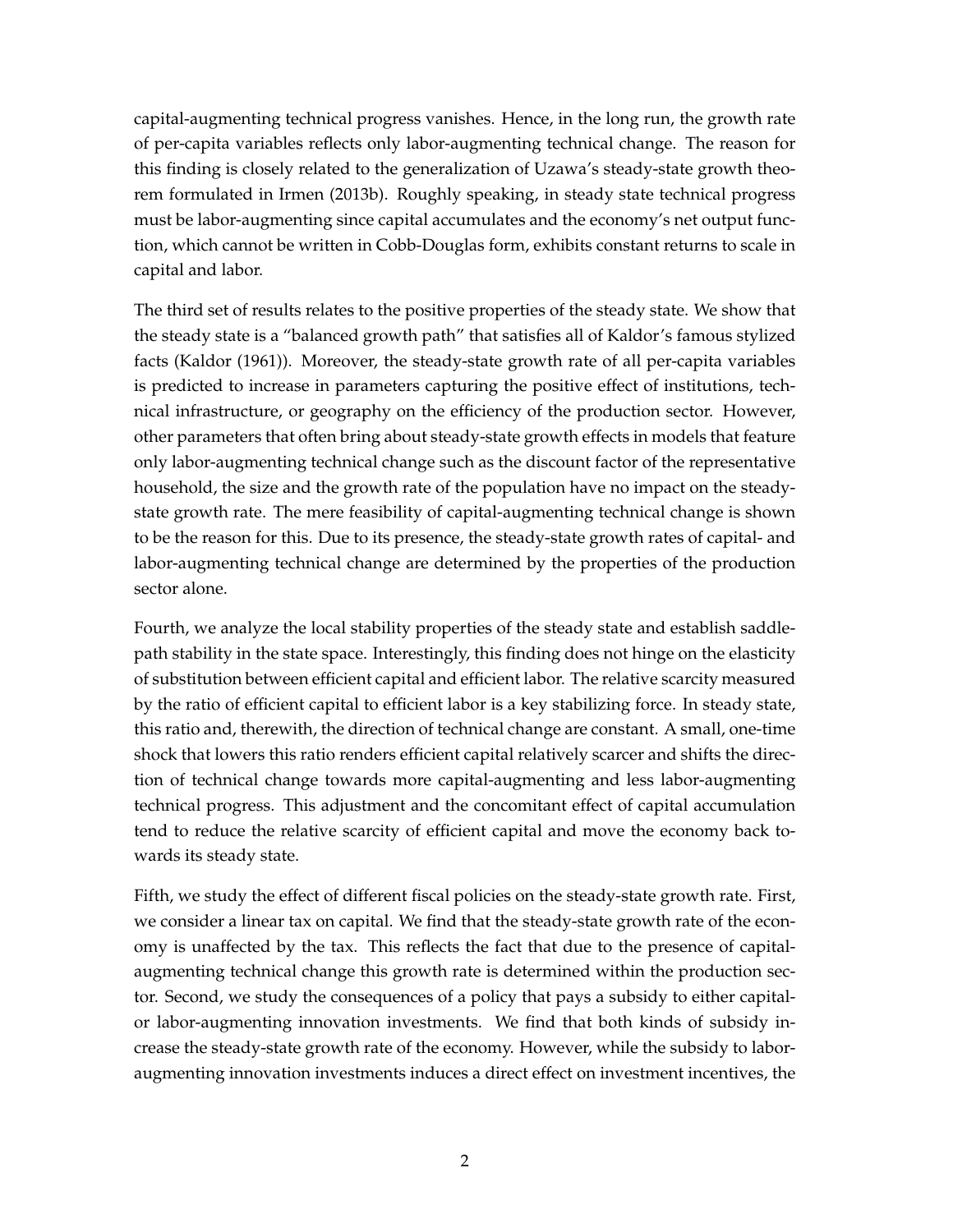subsidy to capital-augmenting innovation investments increases the steady-state growth rate through a general equilibrium effect.

Finally, we conduct a welfare analysis. We find that the equilibrium allocation is not Pareto efficient. Innovation investments in a given period increase the stock of knowledge that is available for subsequent innovative activity and create inter-temporal knowledge spill-overs which are not taken into account by private firms. A benevolent social planner may choose a policy of investment subsidies that implements the Pareto efficient allocation. We fully characterize the policy that implements the efficient steady state. It involves a subsidy to both kinds of innovation investments, however, at different rates.

The present paper contributes to at least three strands of the modern literature linking technical change to economic growth. First, it is related to the endogenous technical change literature initiated by Romer (1990), Grossman and Helpman (1991), and Aghion and Howitt (1992). These contributions and those that emanated from them focus on endogenous labor-augmenting technical change.<sup>1</sup> The present paper shows that the determination of the steady-state growth rate is very different in the presence of capitalaugmenting technical change. In particular, it no longer hinges on the interplay between the household side and the production side. We clarify this point in Section 3.4. As a consequence, parameters, e. g., the discount factor, or policies, e. g., a tax on capital, that appear in the household's Euler equation will no longer affect the steady-state growth rate.

Second, this paper makes a contribution to the modern literature on endogenous capitaland labor-augmenting technical change (see, e. g., Funk (2002), Acemoglu (2003b), Irmen (2011), and Irmen (2013a)). This research has its roots in the so-called induced innovations literature of the 1960s (see, e.g., von Weizsäcker (1962), Kennedy (1964), Samuelson (1965), or Drandakis and Phelps (1966)).

In contrast to the literature of the 1960s, the present paper depicts capital- and laboraugmenting technical change as resulting from a well-defined profit-maximization problem solved by price-taking firms. The solution to this problem gives rise to a (possibly convex) *equilibrium* innovation possibility frontier that replaces the exogenous and concave innovation possibility frontier stipulated in the old literature. Moreover, in our

<sup>1</sup>Observe that the research sector in Romer (1990) invents new varieties of capital goods. It is in this sense that technical change is capital-augmenting in his setting. However, as Romer's aggregate production function is of the Cobb-Douglas type, the distinction between capital-augmenting and labor-augmenting becomes meaningless. Technical change can always be represented as labor-augmenting. This is a direct consequence of Uzawa's theorem (see, Uzawa (1961) and Irmen (2013b) for applications to models of endogenous technical change).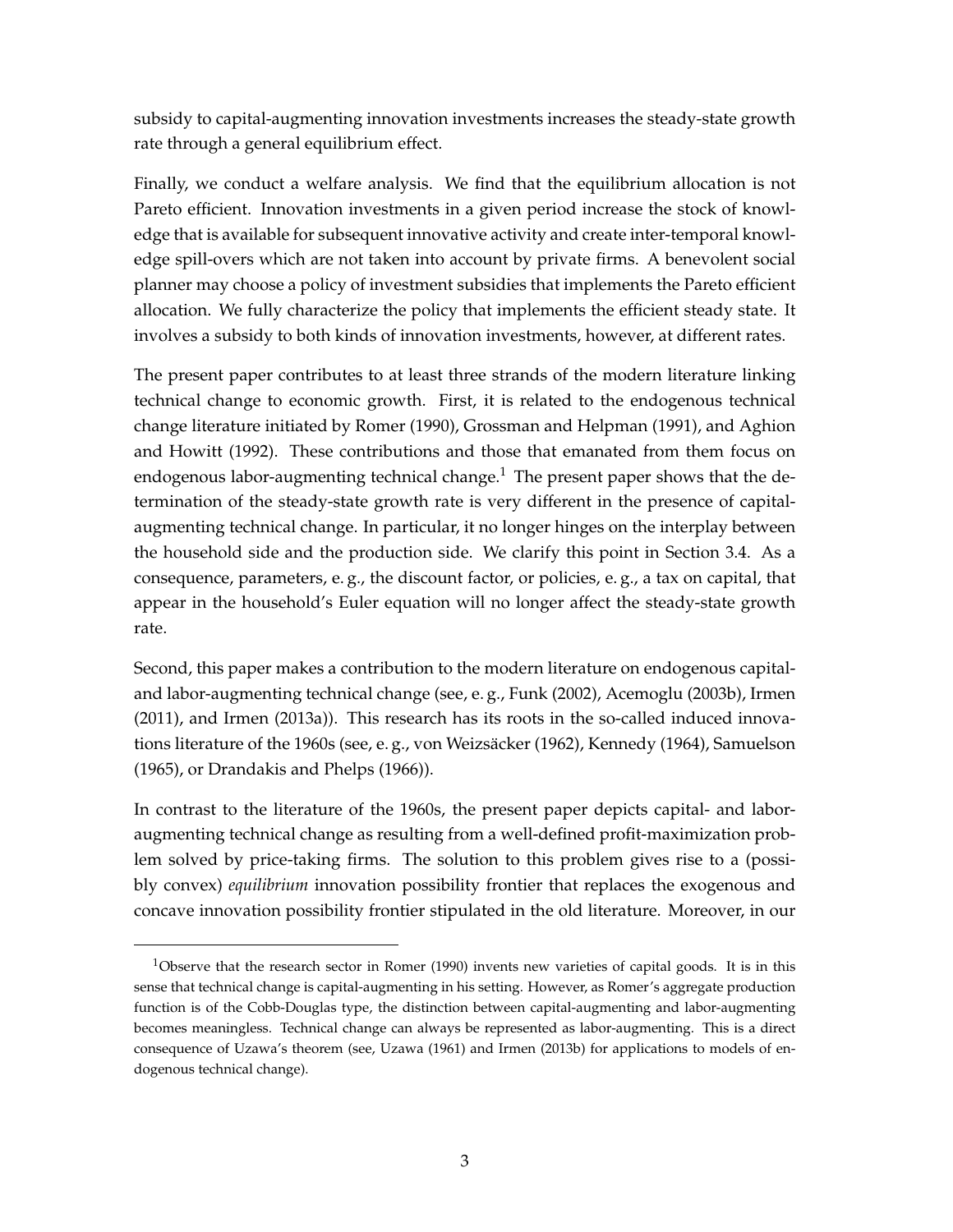framework technical change is not costless but has a cost in terms of current output.<sup>2</sup>

In addition, the present paper gives a different answer to the question about whether and why technical change is eventually only labor-augmenting. In the literature of the 1960s and in Funk (2002) or Acemoglu (2003b) the answer hinges on the elasticity of substitution between capital and labor being greater or smaller than unity. This elasticity determines the (local) stability of the balanced growth path because innovation incentives hinge on the factor shares in final-good production. To the contrary, our steady state is locally stable irrespective of the elasticity of substitution.<sup>3</sup> As argued above, local stability is due to innovation incentives that hinge on relative factor prices which, in turn, respond to changes in the relative scarcity of factors.<sup>4</sup>

Finally, it is worth mentioning that we contribute the first welfare analysis to the literature on endogenous capital- and labor-augmenting technical change. Due to two intertemporal externalities the competitive equilibrium allocation is not Pareto-efficient. In spite of the intricate equilibrium interdependency between capital- and labor-augmenting technical change, we establish the subsidy rates that implement the Pareto-efficient steady state.

The third strand of the literature to which we contribute depicts endogenous technical change in competitive economies (see, e. g., Zeira (1998), Hellwig and Irmen (2001), Boldrin and Levine (2002), or Boldrin and Levine (2008)). The present paper shows that capital- and labor-augmenting technical change can arise endogenously in the competitive neoclassical growth model. As we detail in Section 2.2.3 competitive firms maximize infra-marginal rents which in equilibrium cover their factor costs and investment outlays. This provides another counter-example to the commonly held view that perfect competition is incompatible with endogenous innovation investments (see, e. g., Romer (2015)).

The remainder of this paper is organized as follows. Section 2 presents the model. In particular, we detail the micro-foundation of the competitive production sector and jus-

<sup>&</sup>lt;sup>2</sup>Arguably, with these properties the present paper overcomes the main weaknesses of the literature of the 1960s that according to Nordhaus (1973), Burmeister and Dobell (1970), Funk (2002), or Acemoglu (2003a) include (i) the arbitrary optimization problem solved by firms to determine the endogenous growth rate, (ii) the ad hoc assumption of an exogenous Kennedy-von Weizsäcker Innovation Possibilities Frontier, and (iii) the fact that technical progress is costless in terms of real resources.

 $3$ Klump, McAdam, and Willman (2007) find empirical evidence for persistent exponential laboraugmenting technical change and positive, but declining rates of capital-augmenting technical change using US data for the period between 1953 and 1998. This pattern is consistent with near steady-state behavior under local stability.

<sup>4</sup>Local stability also obtains in the models of Irmen (2011) and Irmen (2013a) where the savings rate is either exogenously given or derived for two-period lived individuals.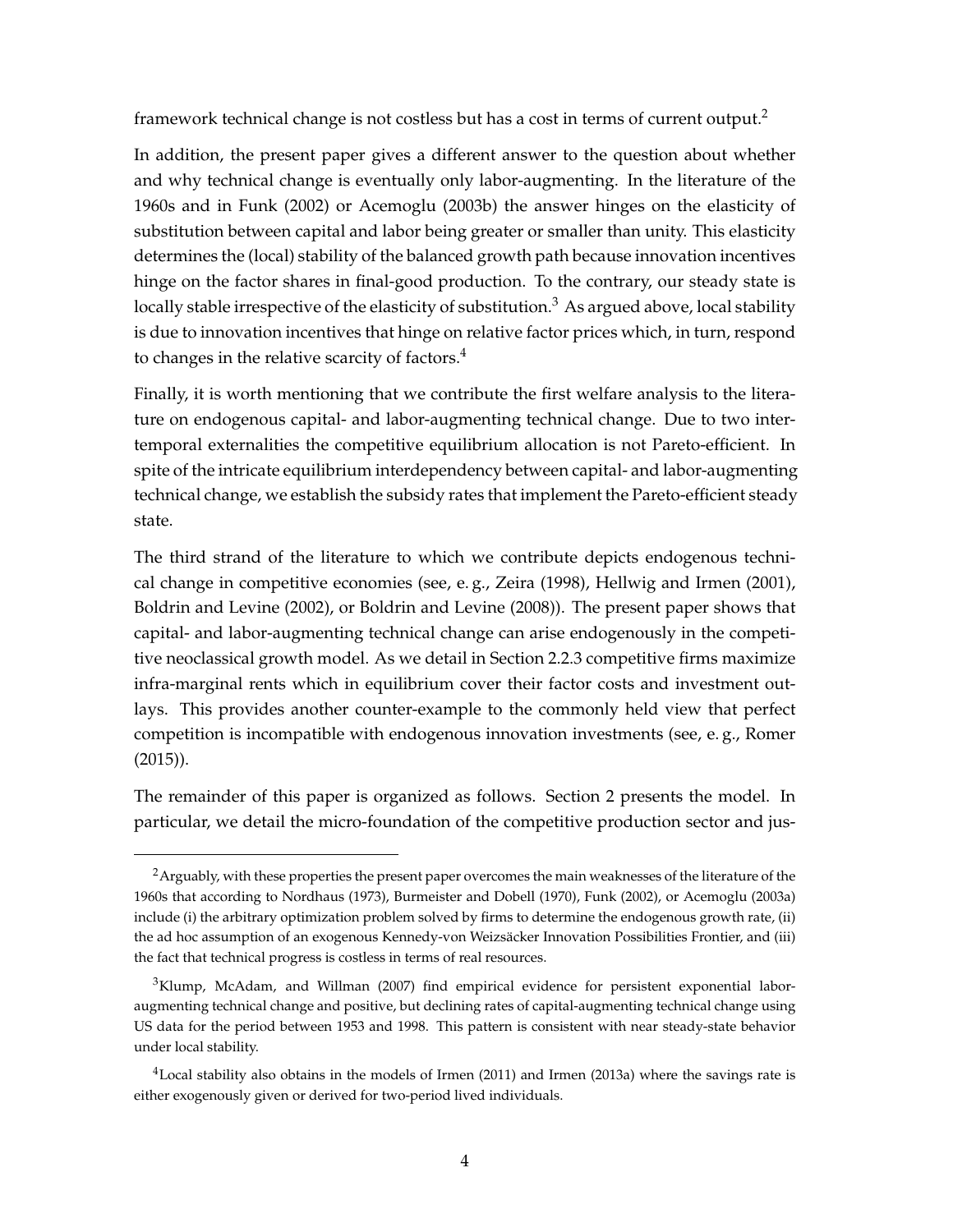tify why innovation investments are possible in our perfectly competitive economy. Section 3 studies the dynamic competitive equilibrium. Its definition is given and explained in Section 3.1. Section 3.2 sets up the canonical dynamical system. The steady state analysis is presented in Section 3.3. Section 3.4 clarifies the role of capital-augmenting technical change for our findings. The focus of Section 4 is on the positive implications of fiscal policies. Policies considered include a linear taxation of capital (Section 4.1), a subsidy to capital-augmenting innovation investments (Section 4.2), and a subsidy to labor-augmenting innovation investments (Section 4.3). Section 5 discusses the normative implications of endogenous capital- and labor-augmenting technical change. Here, we study the choices of a benevolent planner (Section 5.1), solve for the optimal steadystate allocation (Section 5.2), and show that it can be implemented with an appropriate choice of subsidies to innovation investments (Section 5.3). Section 6 concludes. All proofs are contained in Section 7, the Appendix.

## **2 The Model**

Consider a competitive closed economy in an infinite sequence of periods  $t = 0, 1, 2, ..., \infty$ . The economy consists of a household sector and a production sector. In each period there is a single *final good* that can be consumed or invested. If invested, it may either become future capital or an input in contemporaneous innovation investments that raise the productivity of capital or labor. Households supply *labor* and *capital*. Each period has a market for all three objects of exchange. The final good serves as numéraire.

#### **2.1 Households**

The economy is populated by a single representative household comprising one member.<sup>5</sup> In each period, the household cares about the level of consumption, *C<sup>t</sup>* , and supplies inelastically the labor endowment, *L*.

The per-period utility function is logarithmic, i.e.,  $u(C_t) = \ln C_t$ . Moreover, the household evaluates sequences of consumption  $\{ {\mathcal C}_t \}_{t=1}^\infty$  $\sum_{t=0}^{\infty}$  according to

$$
\sum_{t=0}^{\infty} \beta^t \ln C_t, \tag{2.1}
$$

<sup>5</sup>For ease of exposition we make a few simplifying assumptions that are, however, innocuous with respect to our main qualitative results. They include a constant household size, i. e., there is no population growth, an inelastic labor supply, and logarithmic utility. We discuss in detail the role of these assumptions in the concluding Section 6.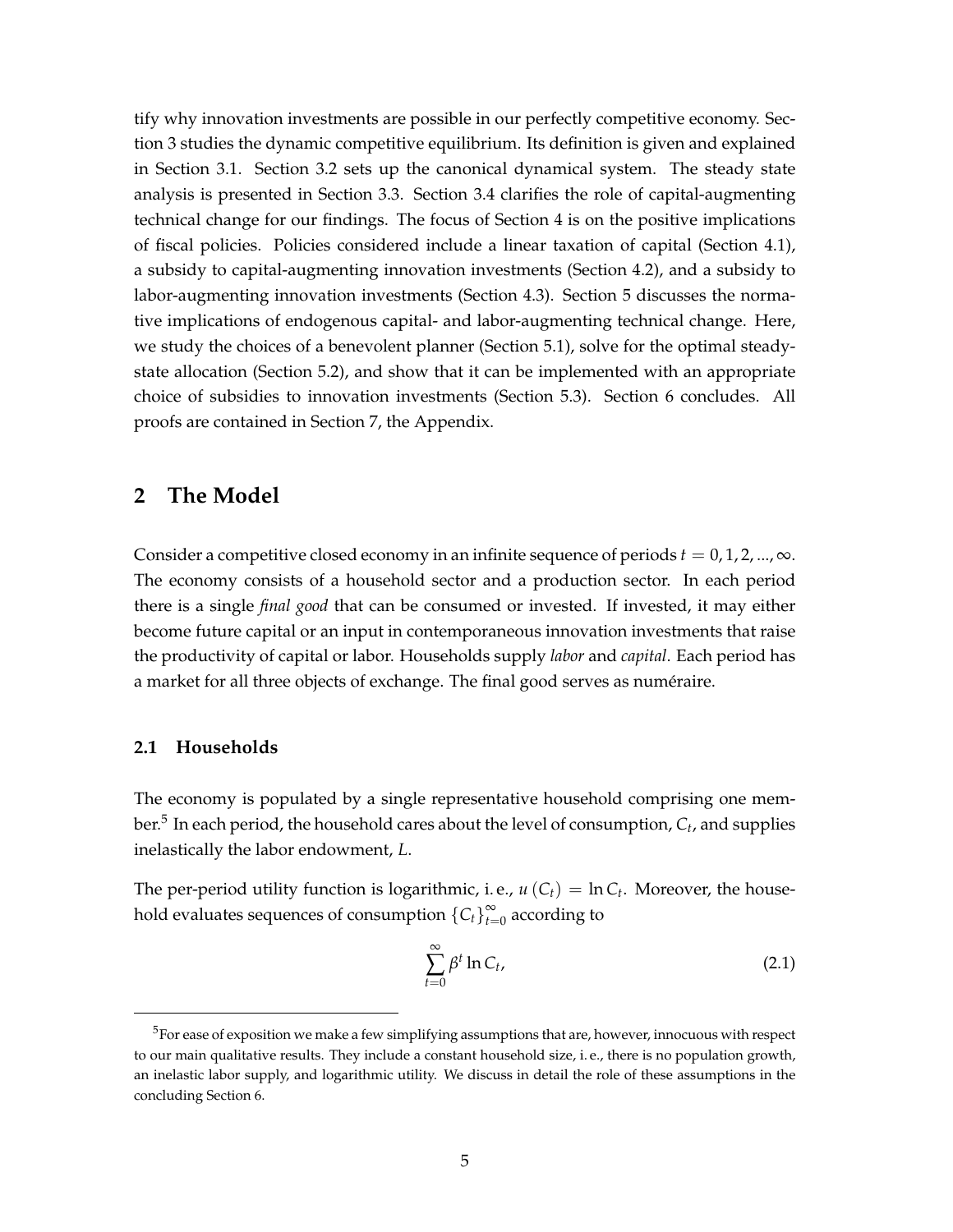where  $0 < \beta < 1$  is a discount factor. The household owns all firms and the capital stock. Since profits, i. e., dividends, vanish in equilibrium, we do not explicitly account for the profit distribution. Capital is the only asset in the economy. Capital at *t*, *K<sup>t</sup>* , is installed at *t* − 1, and firms pay a real rental rate, *R<sup>t</sup>* , per unit of capital they work with. After use the capital stock decays at rate  $\delta^K \in [0,1]$ . Accordingly, the household's flow budget constraint at *t* is given by

$$
K_{t+1} = (R_t + 1 - \delta^K) K_t + w_t L - C_t,
$$
\n(2.2)

where  $w_t$  is the real wage.

Given  $K_0 > 0$  and  $L > 0$ , the representative household maximizes (2.1) subject to (2.2),  $C_t \geq 0$ ,  $K_{t+1} \geq 0$ , and an appropriate no-Ponzi game condition by choosing a sequence  ${C<sub>t</sub>}^{\infty}_{t=0}$  $_{t=0}^{\infty}$  . By standard arguments, the solution to this problem satisfies for all  $t$  the flow budget constraint (2.2), the Euler condition,

$$
\frac{C_{t+1}}{C_t} = \beta \left( R_{t+1} + 1 - \delta^K \right), \tag{2.3}
$$

and the transversality condition

$$
\lim_{t \to \infty} \beta^t C_t^{-1} K_{t+1} = 0. \tag{2.4}
$$

#### **2.2 The Production Sector**

The production sector has a continuum of identical, competitive firms of measure one. Without loss of generality, the analysis proceeds through the lens of a single representative firm.

#### **2.2.1 Technology**

To produce output two types of tasks need to be performed. The first type needs capital, the second labor as the only input. Denote by  $m \in \mathbb{R}_+$  a task performed by capital, and let  $n \in \mathbb{R}_+$  be a task performed by labor. Further, let  $M_t$  and  $N_t$  denote the measure of all tasks of the respective type performed at time *t* so that  $m \in [0, M_t]$  and  $n \in [0, N_t]$ . Tasks of the respective type are identical. Therefore, total output hinges only on *M<sup>t</sup>* and  $N_t$ . The production function  $F:\mathbb{R}_+^2\to\mathbb{R}_+$  assigns the maximum output,  $Y_t$ , to each pair  $(M_t, N_t) \in \mathbb{R}^2_+$ , i.e.,

$$
Y_t = F(M_t, N_t), \tag{2.5}
$$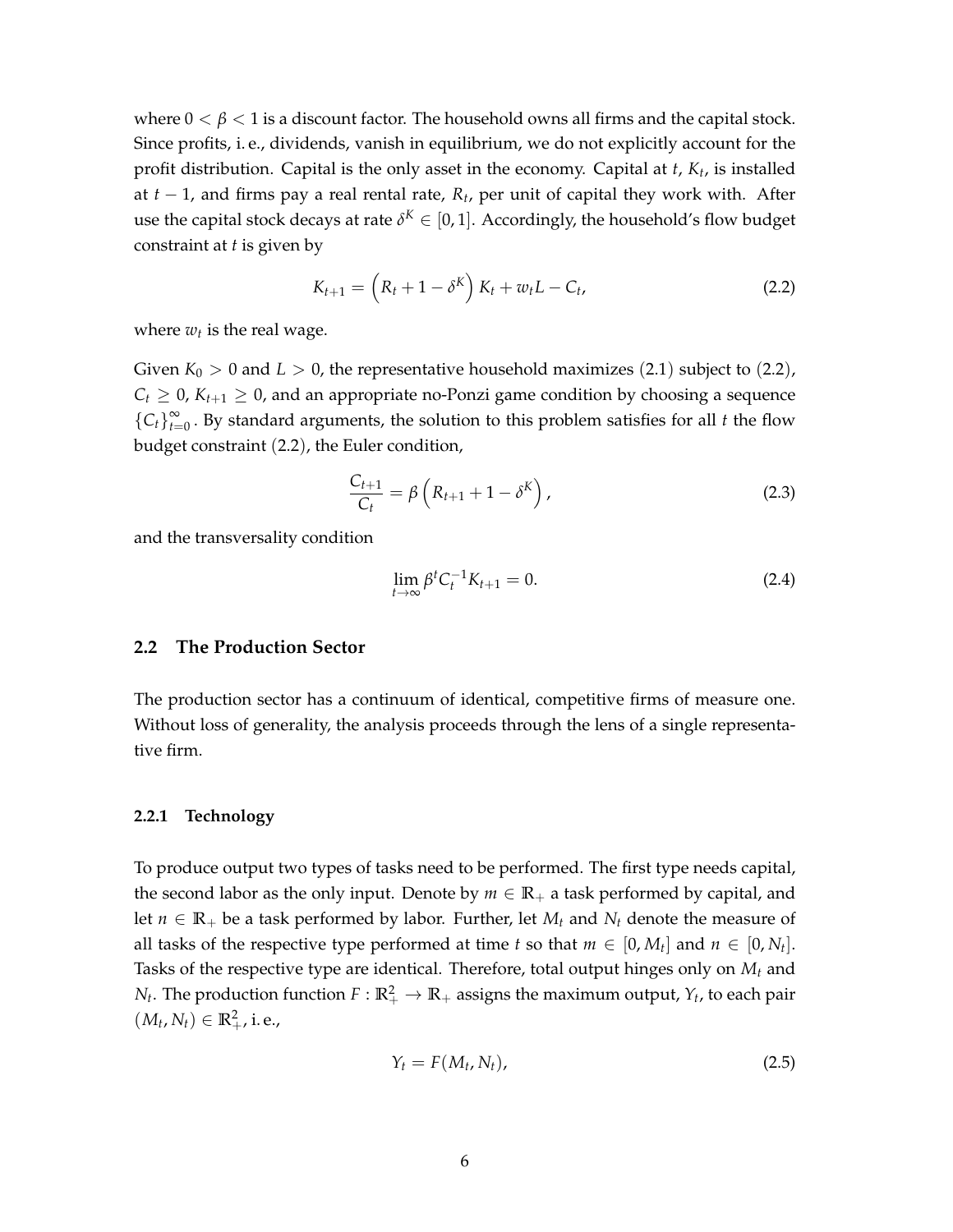where  $F$  has constant returns to scale in its arguments and is  $\mathcal{C}^2$  on  $\mathbb{R}_{++}$  with  $F_1>0>F_{11}$ and  $F_2 > 0 > F_{22}.$ <sup>6</sup> Let  $\kappa_t$  denote the period-*t* task intensity,

$$
\kappa_t = \frac{M_t}{N_t}.\tag{2.6}
$$

Then, output in intensive form is  $F(\kappa_t, 1) \equiv f(\kappa_t)$ , where  $f : \mathbb{R}_+ \to \mathbb{R}_+$ , with  $f'(\kappa_t) >$  $0 > f''(\kappa_t)$  for all  $\kappa_t > 0$ .

At *t*, a task *m* requires  $k_t(m) = 1/b_t(m)$  units of capital whereas a task *n* needs  $l_t(n) =$  $1/a_t(n)$  units of labor. Hence,  $b_t(m)$  and  $a_t(n)$  denote the productivity of capital and labor in the respective task. The levels of productivity are given by

$$
b_t(m) = B_{t-1} \left( 1 - \delta^B \right) \left( 1 + q_t^B(m) \right),
$$
  
\n
$$
a_t(n) = A_{t-1} \left( 1 - \delta^A \right) \left( 1 + q_t^A(n) \right).
$$
\n(2.7)

Here,  $B_{t-1}$   $\left(1-\delta^{B}\right)$  and  $A_{t-1}$   $\left(1-\delta^{A}\right)$  represent stocks of technological knowledge that the firm inherits from the previous period. More precisely,  $B_{t-1}$  and  $A_{t-1}$  denote the respective stocks of technological knowledge used in the production sector at period *t* − 1, and  $\delta^j \in (0,1)$ ,  $j = A$ , *B*, is the rate of depreciation of the respective knowledge stock. Finally,  $(q_t^B(m), q_t^A(n)) \in \mathbb{R}_+^2$  are indicators of productivity growth at *t* associated with task *m* and *n*, respectively.

To fix ideas, one may think of  $\delta^B > 0$  as capturing the loss in technical functionality that comes along with the physical depreciation of capital at rate  $\delta^K > 0$ . In the same vein, depreciation at rate  $\delta^A>0$  makes sense if, e. g., some specific knowledge required to master the labor-augmenting technology represented by *At*−<sup>1</sup> gets lost due to labor turnover.

To achieve positive productivity growth, i. e.,  $q^j > 0$ ,  $j = A$ ,  $B$ , the firm must engage in an innovation investment. More precisely, at *t* it must invest  $i\left(q_t^B(m)\right)>0$  units of the final good to achieve  $q_t^B(m) > 0$  and, similarly,  $i(q_t^A(n)) > 0$  units of the final good to obtain  $q_t^A(n) > 0.$ 

The function  $i: \mathbb{R}_+ \to \mathbb{R}_+$  is the same for all tasks, time invariant,  $\mathcal{C}^2$  on  $\mathbb{R}_{++}$ , strictly increasing and strictly convex in *q*. Moreover, it satisfies the following regularity conditions for  $j = A$ ,  $B$ :

$$
i(0) = 0, \quad \lim_{q^j \to 0} i'\left(q^j\right) = 0, \quad \lim_{q^j \to \infty} i'\left(q^j\right) = \lim_{q^j \to \infty} i\left(q^j\right) = \infty. \tag{2.8}
$$

 $6$ Throughout, we denote derivatives of functions with several arguments using subscripts. For functions of a single argument we use either primes or subscripts. Hence, the first derivative of  $f(x)$  is either  $f'(x)$  or  $f_x(x)$ , its second derivative is either  $f''(x)$  or  $f_{xx}(x)$ , and so on.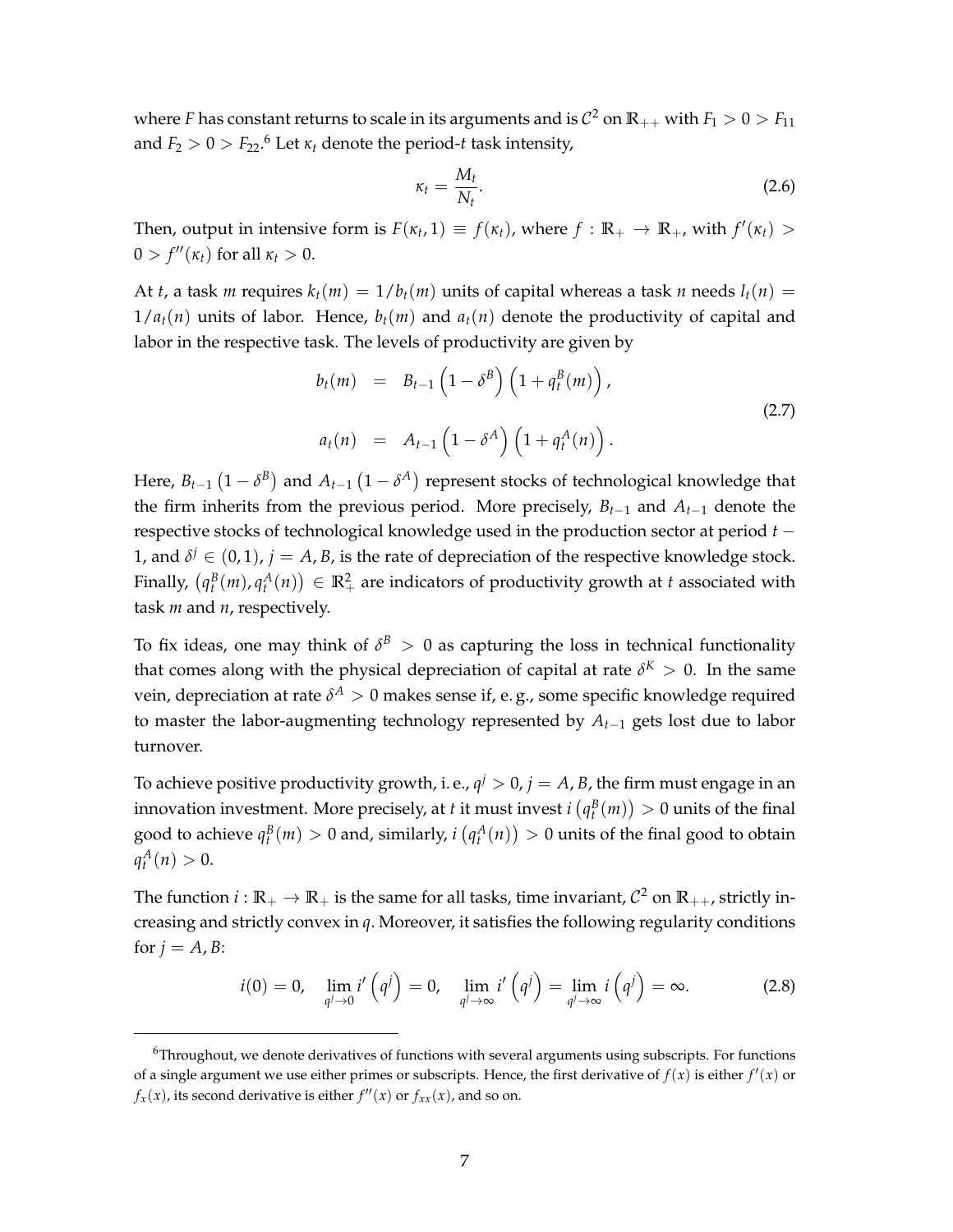Any new piece of technological knowledge is proprietary knowledge of a particular firm only in the period when it occurs. Subsequently, it becomes public and embodied in aggregate economy-wide productivity indicators  $(A_t, B_t)$ ,  $(A_{t+1}, B_{t+1})$ , .... The details will be specified below.<sup>7</sup>

#### **2.2.2 Firm Behavior**

The representative firm takes the sequence  $\{R_t, w_t, A_{t-1}, B_{t-1}\}_{t=1}^{\infty}$  $\sum_{t=0}^{\infty}$  of real rental rates of capital, real wages, and aggregate productivity indicators as given. Its choice involves a production plan comprising a sequence

$$
\left\{M_t,N_t,k_t(m),l_t(n),q_t^B(m),q_t^A(n)\right\}_{t=0}^{\infty}
$$

for  $m \in [0, M_t]$  and  $n \in [0, N_t]$ , respectively. This plan maximizes the sum of the present discounted values of profits in all periods. Because an innovation investment generates proprietary knowledge only in the period when it is made, the inter-temporal profit maximization problem of the firm boils down to the maximization of per-period profits given by

$$
F\left(M_t,N_t\right)-TC_t,\tag{2.9}
$$

where *TC<sup>t</sup>* is the firm's total cost, comprising factor costs and investment outlays for all performed tasks, i. e.,

$$
TC_t = \int_0^{M_t} \left[ R_t k_t(m) + i \left( q_t^B(m) \right) \right] dm
$$
  
+ 
$$
\int_0^{N_t} \left[ w_t l_t(n) + i \left( q_t^A(n) \right) \right] dn.
$$
 (2.10)

Here,

$$
k_t(m) = \frac{1}{B_{t-1} (1 - \delta^B) (1 + q_t^B(m))},
$$
  
\n
$$
l_t(n) = \frac{1}{A_{t-1} (1 - \delta^A) (1 + q_t^A(n))}
$$
\n(2.11)

are the respective input coefficients.

 $^{7}$ If at *t* the firm makes no investment in a productivity enhancing technology, it nevertheless has access to the economy-wide technology represented by  $B_{t-1} (1 - \delta^B)$  and  $A_{t-1} (1 - \delta^A)$ . Then, its task-specific productivity of capital and labor is given by  $b_t(m) = B_{t-1} (1-\delta^B)$  and  $a_t(n) = A_{t-1} (1-\delta^A)$ . However, since  $\lim_{q^j\to 0}i'\left(q^j\right)=0$  the option not to invest will not be chosen in equilibrium.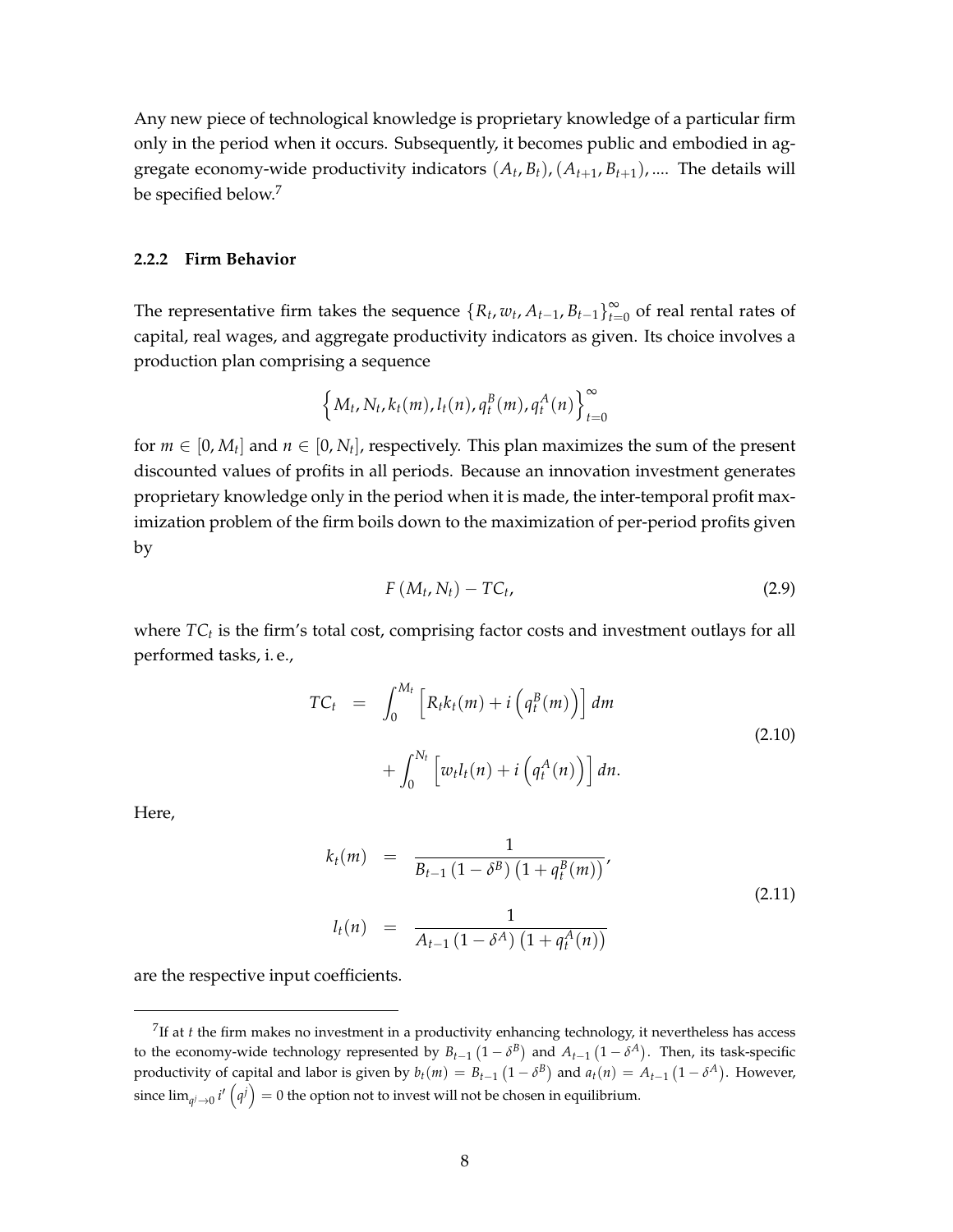The maximization of  $(2.9)$  can be split up into two parts. First, for each  $m \in [0, M_t]$  and  $n \in [0, N_t]$  the choices of  $q_t^B(m)$  and  $q_t^A(n)$  minimize  $TC_t$ , i.e., they minimize the cost of each task. This leads to the first-order (sufficient) conditions

$$
q_t^B(m): \quad \frac{-R_t}{B_{t-1}\left(1-\delta^B\right)(1+q_t^B(m))^2} + i'(q_t^B(m)) = 0,\tag{2.12}
$$

$$
q_t^A(n): \quad \frac{-w_t}{A_{t-1} (1 - \delta^A) (1 + q_t^A(n))^2} + i'(q_t^A(n)) = 0.
$$
\n(2.13)

Intuitively, for each task, faster productivity growth means lower factor costs. At the margin, this advantage is equal to the required additional investment outlays. In light of (2.8), and assuming  $R_t > 0$  and  $w_t > 0$ , the conditions (2.12) and (2.13) determine unique values  $q_t^B(m) = q_t^B > 0$  and  $q_t^A(n) = q_t^A > 0$  to which we refer as the costminimizing growth rates of productivity.

Combining respectively (2.12) and (2.13) with (2.11) delivers minimized factor costs as  $R_t k_t = (1+q_t^B) i' (q_t^B)$  and  $w_t l_t = (1+q_t^A) i' (q_t^A)$ . Let  $c (q_t^B)$  and  $c (q_t^A)$  denote the minimized costs per task featuring factor costs and investment outlays, i. e.,

$$
c\left(q_t^B\right) = \left(1 + q_t^B\right) i'\left(q_t^B\right) + i\left(q_t^B\right), \tag{2.14}
$$

$$
c\left(q_t^A\right) = \left(1 + q_t^A\right) i'\left(q_t^A\right) + i\left(q_t^A\right). \tag{2.15}
$$

Accordingly, total cost of (2.10) boils down to

$$
TC_t = M_t c \left( q_t^B \right) + N_t c \left( q_t^A \right). \tag{2.16}
$$

Second, the firm determines how many tasks of either type to perform. Using (2.16), it solves

$$
\max_{(M_t, N_t) \in \mathbb{R}_+^2} F(M_t, N_t) - M_t c\left(q_t^B\right) - N_t c\left(q_t^A\right).
$$
 (2.17)

The respective first-order (sufficient) conditions are

$$
M_t : f'(\kappa_t) = c\left(q_t^B\right), \qquad (2.18)
$$

$$
N_t : f(\kappa_t) - \kappa_t f'(\kappa_t) = c \left( q_t^A \right). \tag{2.19}
$$

Hence, for the marginal task of each type the marginal value product is equal to the minimized cost per task.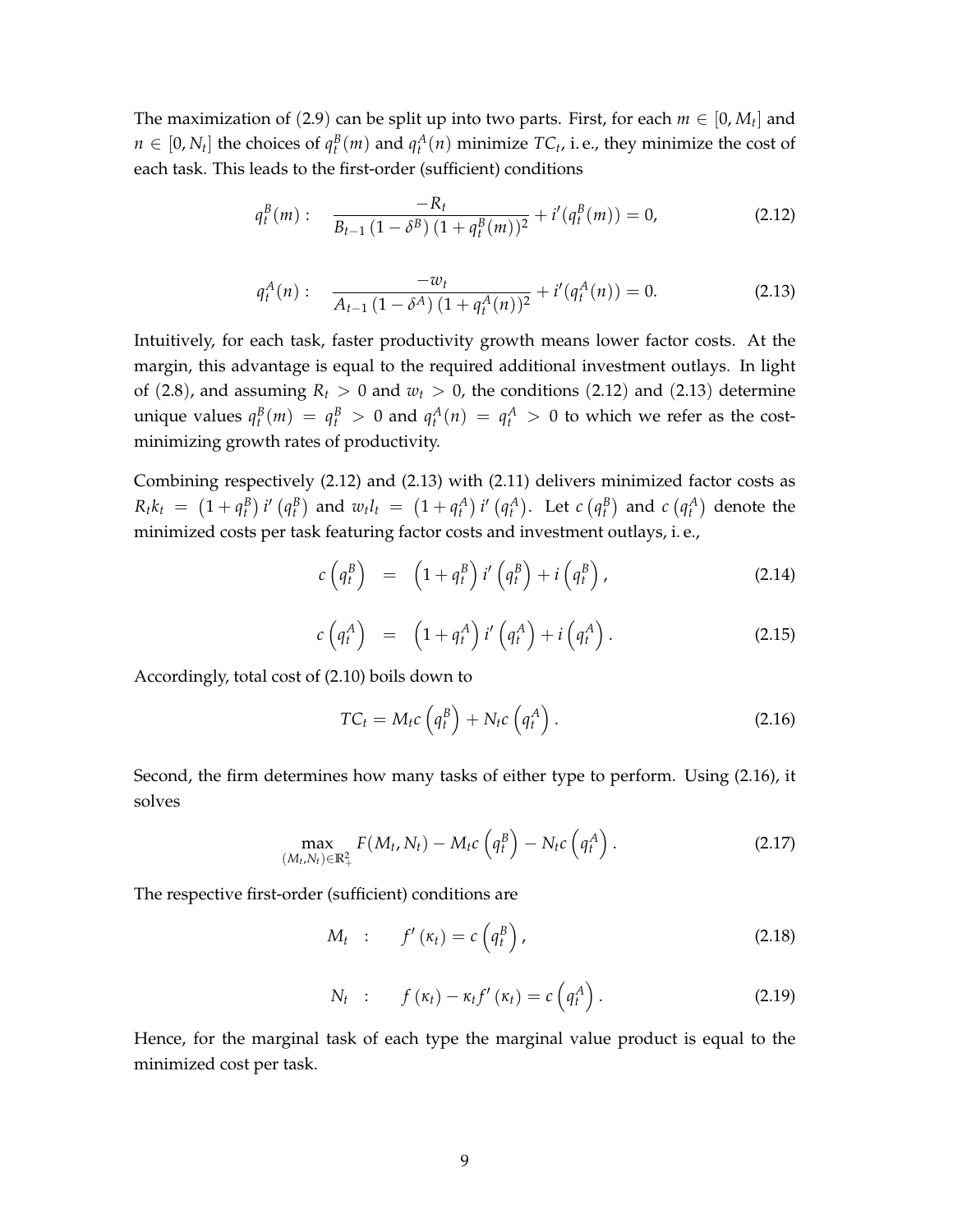Equations (2.12), (2.13), (2.18), and (2.19) fully characterize the equilibrium behavior of the representative firm at all *t*. The following proposition shows that these profitmaximizing conditions allow us to express in an intuitive way the productivity growth rates  $(q_t^B, q_t^A)$  in terms of  $\kappa_t$  and the corresponding factor prices  $(R_t, w_t)$  in terms of  $\kappa_t$ , *Bt*−1, and *At*−1.

**Proposition 1** *Suppose equations (2.12), (2.13), (2.18), and (2.19) are satisfied. Then, the following holds:*

1. *There are maps*  $g^A : \mathbb{R}^2_{++} \to \mathbb{R}_{++}$  and  $g^B : \mathbb{R}^2_{++} \to \mathbb{R}_{++}$  such that  $q_t^B = g^B(\kappa_t)$  *with*  $g^B_{\kappa}(\kappa_t) < 0$ , (2.20)

$$
q_t^A = g^A(\kappa_t) \quad \text{with} \quad g_\kappa^A(\kappa_t) > 0. \tag{2.21}
$$

2. *There are maps R* :  $\mathbb{R}^2_{++}\to\mathbb{R}_{++}$  and  $w$  :  $\mathbb{R}^2_{++}\to\mathbb{R}_{++}$  such that the real rental rate of *capital and the real wage satisfy*

$$
R_t = R(\kappa_t, B_{t-1}) \quad with \quad R_{\kappa}(\kappa_t, B_{t-1}) < 0 \quad and \quad R_B(\kappa_t, B_{t-1}) > 0,\tag{2.22}
$$

$$
w_t = w(\kappa_t, A_{t-1})
$$
 with  $w_{\kappa}(\kappa_t, A_{t-1}) > 0$  and  $w_A(\kappa_t, A_{t-1}) > 0$ . (2.23)

The intuition for Claim 1 can be gained from the first-order conditions (2.18) and (2.19). Roughly speaking, the functions  $g^B(\kappa_t)$  and  $g^A(\kappa_t)$  exist since  $c(q_t^B)$  and  $c(q_t^A)$  are strictly increasing on their respective domain. Moreover, an increase in  $\kappa_t$  has the following simultaneous effects. First, the marginal value product of task  $M_t$  falls and so must  $q_t^B$ . Second, the marginal value product of task  $N_t$  increases and so will  $q_t^A$ . Hence,  $g_{\kappa}^A(\kappa_t)$  >  $0 > g_{\kappa}^B(\kappa_t).$ 

To understand Claim 2 consider the first-order conditions (2.12) and (2.13). Solving these conditions for the respective factor price replacing  $q_t^B$  by  $g^B(\kappa_t)$  and  $q_t^A$  by  $g^A(\kappa_t)$  delivers  $R(\kappa_t, B_{t-1})$  and  $w(\kappa_t, A_{t-1})$ . Recall that an increase in  $\kappa_t$  implies a smaller  $q_t^B$  and a greater  $q_t^A$ . To make these adjustments consistent with the minimization of the cost of each task, *R<sup>t</sup>* must decrease in (2.12) to reduce the marginal advantage associated with an innovation investment in capital-augmenting technology. Similarly, *w<sup>t</sup>* must increase in (2.13) so that the marginal advantage associated with an innovation investment in laboraugmenting technology increases. Accordingly,  $R_k(\kappa_t, B_{t-1}) < 0$  and  $w_k(\kappa_t, A_{t-1}) > 0$ . Finally, to support some given  $q_t^B = g^B(\kappa_t)$  condition (2.12) requires  $R_t$  to increase in  $B_{t-1}$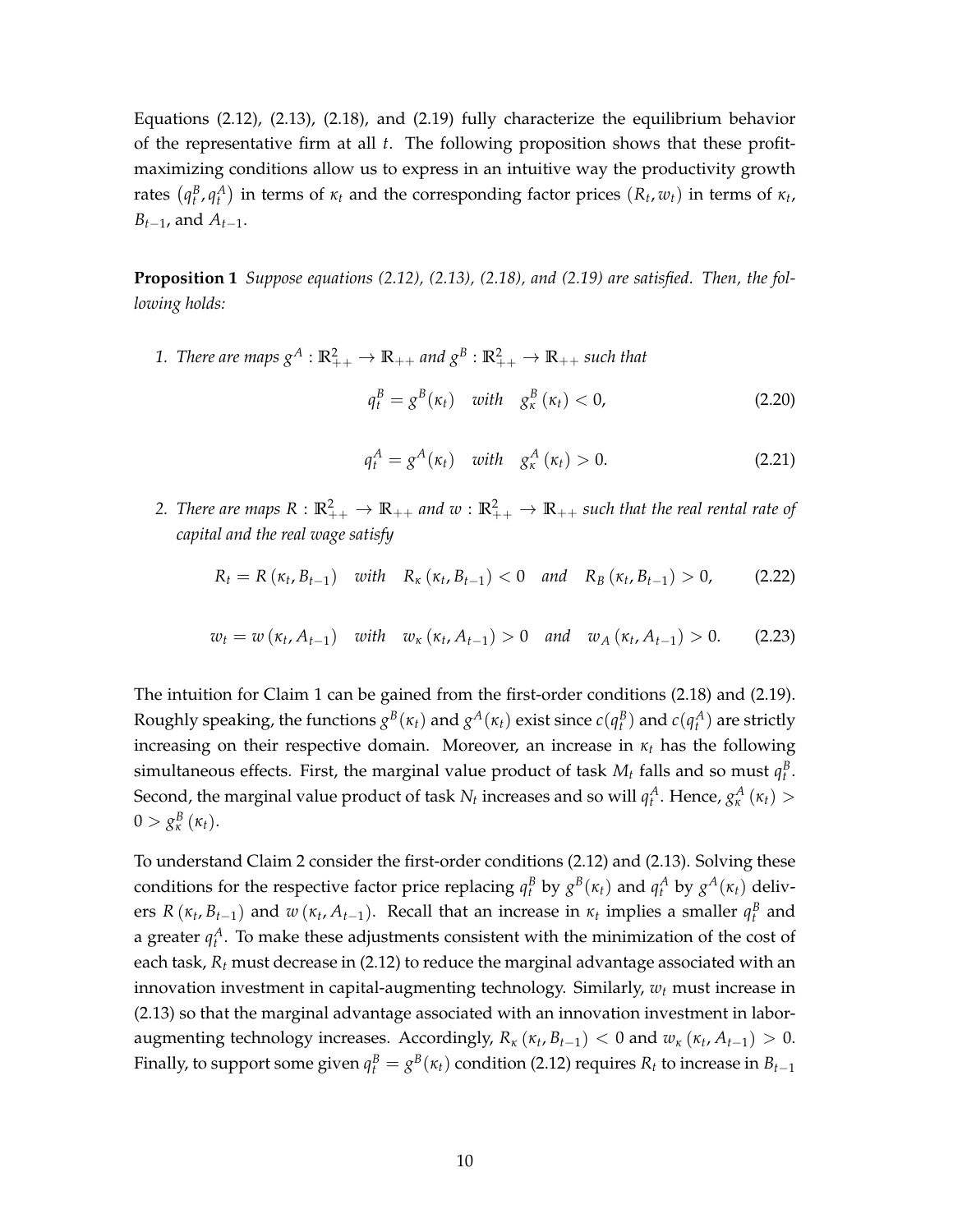to keep the ratio  $R_t/B_{t-1}$  constant. Similarly, to support some given  $q_t^A = g^A(\kappa_t)$  condition (2.13) requires  $w_t$  to increase in  $A_{t-1}$  to keep the ratio  $w_t/A_{t-1}$  constant. Hence,  $R_B(\kappa_t, B_{t-1}) > 0$  and  $w_A(\kappa_t, A_{t-1}) > 0$ .

The following corollary shows that Proposition 1 implies an equilibrium innovation possibility frontier and an equilibrium factor price frontier.

**Corollary 1** *Suppose equations (2.12), (2.13), (2.18), and (2.19) are satisfied. Then, the following holds:*

*1. There is an* equilibrium innovation possibility frontier  $g : \mathbb{R}_{++} \to \mathbb{R}_{++}$  *such that* 

$$
q_t^A = g\left(q_t^B\right) \quad \text{with} \quad g'\left(q_t^B\right) < 0. \tag{2.24}
$$

2. *There is an* equilibrium factor price frontier  $h: \mathbb{R}^3_{++} \to \mathbb{R}_{++}$  *such that* 

$$
R_t = h(w_t, A_{t-1}, B_{t-1}) \quad \text{with} \quad h_w(w_t, A_{t-1}, B_{t-1}) < 0. \tag{2.25}
$$

According to Claim 1 of Corollary 1 profit-maximization implies a functional relationship between both cost-minimizing productivity growth rates. We refer to this relationship as the *equilibrium* innovation possibility frontier (EIPF) to distinguish this concept from the *exogenous* innovation possibility frontier stipulated by the induced innovations literature of the 1960s: in the present model, this frontier is endogenous as it results from the profitmaximizing choices of firms.

To develop a heuristic for the EIPF it proves useful to take a look at the dual of the profit-maximization problem (2.17). Accordingly, suppose the firm seeks to find the pair  $(M_t, N_t)$  that minimizes total costs,  $TC_t$ , of (2.16) for a quantity of output at least equal to *Yt* . Then, the firm solves

$$
\min_{(M_t, N_t) \in \mathbb{R}_+^2} M_t c\left(q_t^B\right) + N_t c\left(q_t^A\right) \quad \text{s.t.} \quad F\left(M_t, N_t\right) \ge Y_t. \tag{2.26}
$$

The solution to this problem delivers "conditional demand functions",

$$
M_t = M\left(c\left(q_t^B\right), c\left(q_t^A\right)\right)Y_t \text{ and } N_t = N\left(c\left(q_t^B\right), c\left(q_t^A\right)\right)Y_t.
$$

Linearity in  $Y_t$  follows since  $F$  has constant returns to scale. Plugging these functions into the objective function of (2.26) delivers the cost function

$$
TC\left(c\left(q_t^B\right), c\left(q_t^A\right), Y_t\right) = tc\left(c\left(q_t^B\right), c\left(q_t^A\right)\right) Y_t, \tag{2.27}
$$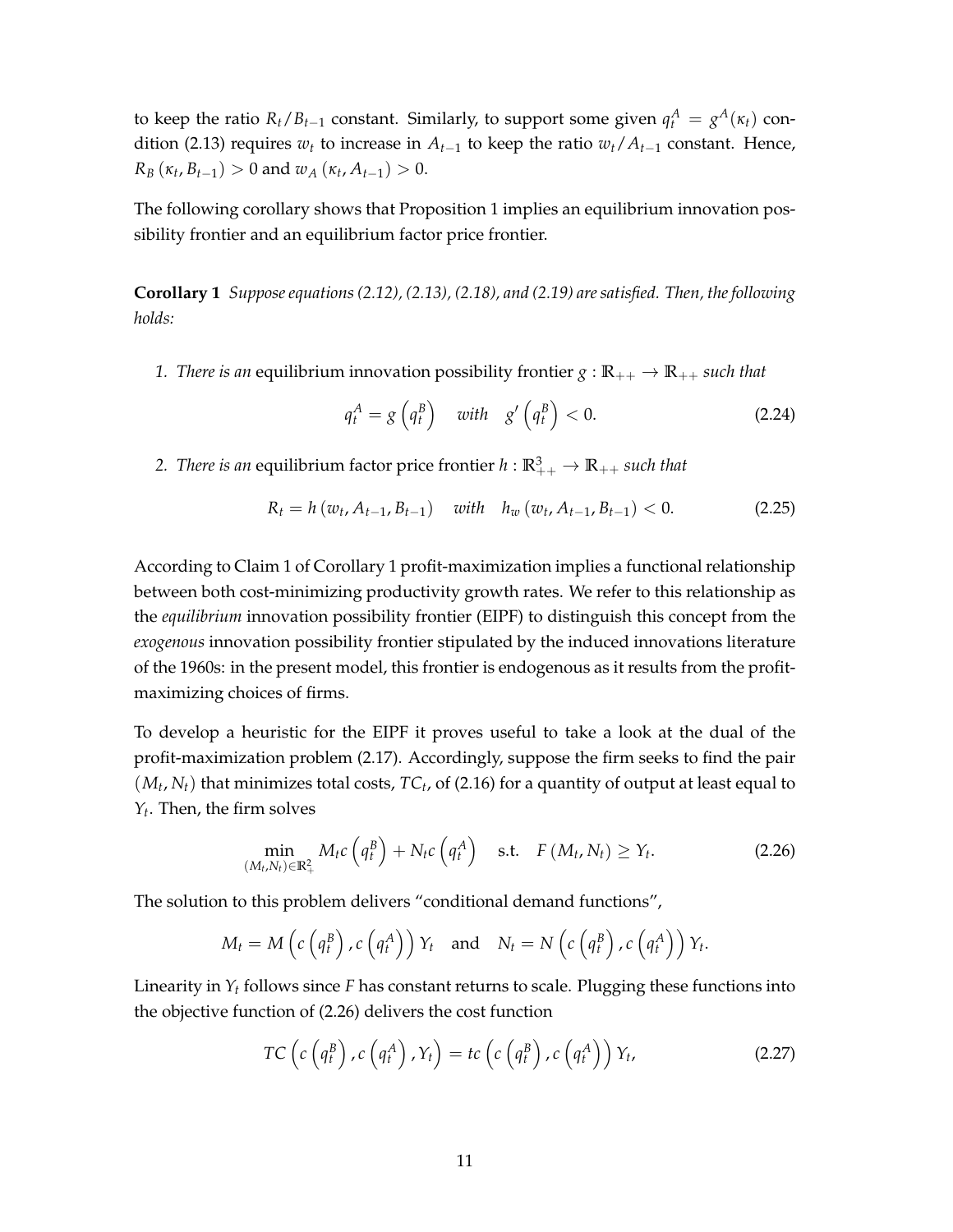where  $tc$   $(c$   $(q_t^B)$  ,  $c$   $(q_t^A)$ ) is the minimum cost per unit of  $Y_t$ . From Euler's law firms earn zero-profits. Hence, it must hold that

$$
tc\left(c\left(q_t^B\right), c\left(q_t^A\right)\right) = 1. \tag{2.28}
$$

The latter condition defines the EIPF implicitly. Hence, the EIPF may be seen as an equilibrium constraint on  $(q_t^B, q_t^A)$  resulting from the zero-profit condition of a cost-efficient firm operating under constant returns to scale. As  $tc(\cdot, \cdot)$  as well as  $c(q_t^B)$  and  $c(q_t^A)$ are time-invariant, so is the EIPF. Moreover, as  $tc(\cdot, \cdot)$  is strictly increasing in both arguments,  $c'$   $(q_t^B) > 0$ , and  $c'$   $(q_t^A) > 0$ , it follows that the slope of the EIPF is negative, i.e.,  $g' (q_t^B) < 0.$ 

The flip side of the EIPF is the equilibrium factor price frontier (EFPF) of Claim 2 of Corollary 1. It also reflects the firm's zero-profit condition (2.28), however, now in the space of factor prices.<sup>8</sup> To see this, consider condition (2.12) which pins down  $q_t^B$  as a function of  $(R_t, B_{t-1} (1 - \delta^B))$ . We call this function  $z_t^B = z^B (R_t, B_{t-1} (1 - \delta^B))$ . Similarly, one finds that condition (2.13) pins down  $q_t^A$  as a function of  $(w_t, A_{t-1} (1 - \delta^A))$ , and we call this function  $z_t^A = z^A(w_t, A_{t-1}(1-\delta^A))$ . Substitution of  $q_t^B$  by  $z_t^B$  and of  $q_t^A$  by  $z_t^A$  in (2.28) delivers the EFPF. As the relevant partial derivatives are strictly positive, i.e.,  $z_R^B\left(R_t,B_{t-1}\left(1-\delta^B\right)\right)~>~0$  and  $z_w^A\left(w_t,A_{t-1}\left(1-\delta^A\right)\right)~>~0$ , it follows that *h<sup>w</sup>* (*w<sup>t</sup>* , *At*−1, *Bt*−1) < 0. Pairs of factor prices consistent with the EFPF depend on *At*−<sup>1</sup> and  $B_{t-1}$  and, therefore, will change over time.

The following example shows that the position and the shape of the EIPF will be determined in an intuitive way by parameters that capture geographical, technical, or institutional properties of the economy in which firms operate. Moreover, the EIPF turns out to be a convex function which contrasts with the (strictly) concave innovation possibility frontier stipulated by the induced innovation literature of the 1960s.<sup>9</sup>

**Example 1** *Suppress time arguments and let*

$$
F(M,N)=\Gamma\cdot M^{\alpha}\cdot N^{1-\alpha} \quad \text{and} \quad i^j\left(q^j\right)=\gamma^j\cdot\frac{\left(q^j\right)^2}{2}, \quad \gamma^j>0, \quad j=A,B.
$$

*The parameter,* Γ > 0 *may reflect cross-country differences in geography, technical and social infrastructure that affect the transformation of tasks into the final good. Here, we allow for innovation outlays to differ across task types, i. e., to achieve q<sup>B</sup>* (*m*) > 0 *the firm must invest*

 $8$ This line of reasoning is familiar from the factor price frontier introduced by Samuelson (1962).

 $9$ Concavity is necessary in this literature to turn the frontier into a suitable constraint for the maximization of the instantaneous rate of output growth (see, e. g., Burmeister and Dobell (1970), Chapter 3, for details).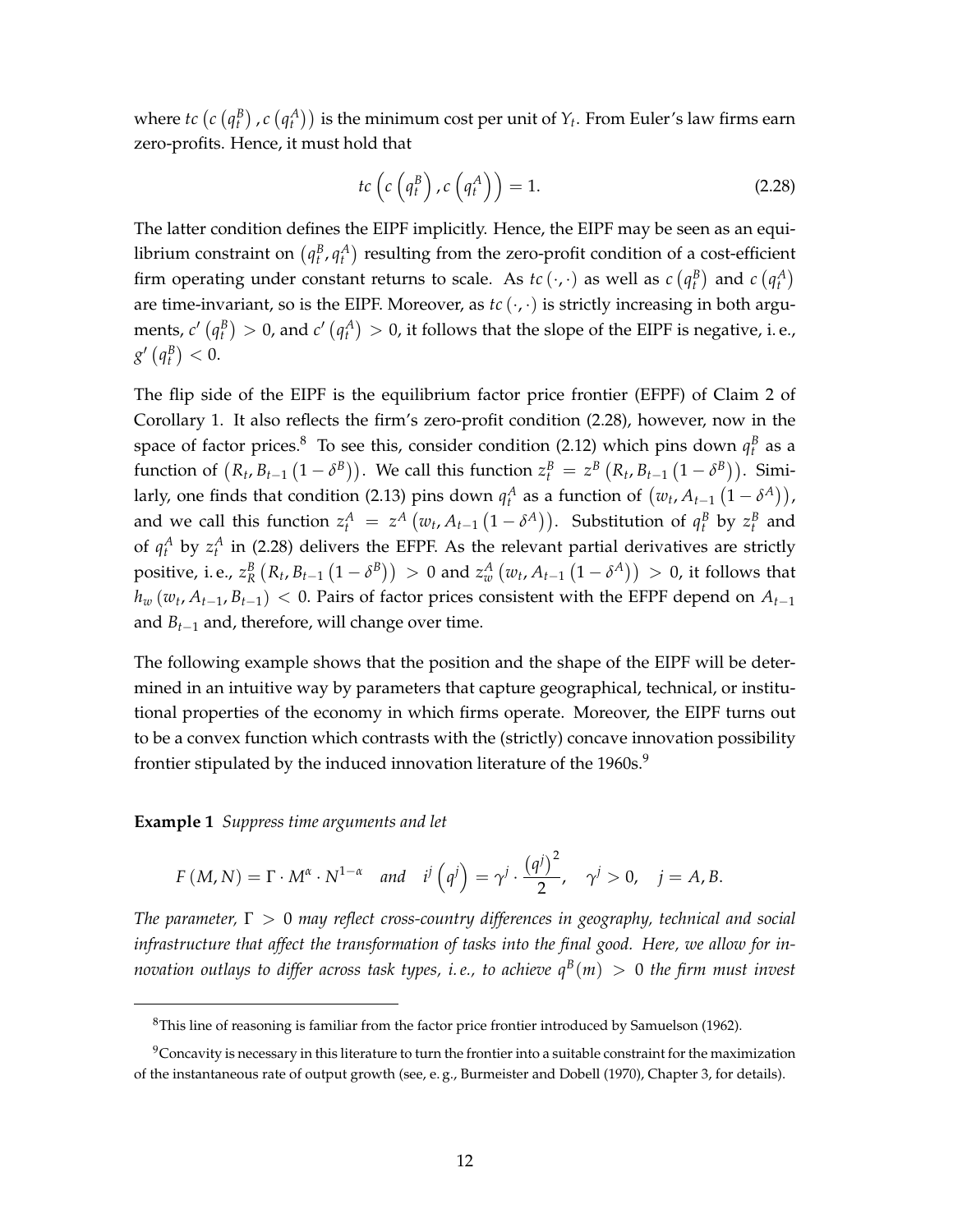*γ B q B* (*m*) 2 /2 *units of the final good whereas to achieve qA*(*n*) > 0 *the firm must invest*  $\gamma^A\left(q^A(n)\right)^2$  /2 *units and*  $\gamma^A\neq\gamma^B$  *is permissible.* 

*Then, the cost-minimizing productivity growth rates (2.20) and (2.21) of Proposition 1 are equal to*

$$
q^B = g^B(\kappa) = \frac{1}{3} \left( -1 + \sqrt{1 + \frac{6\Gamma\alpha}{\gamma^B} \kappa^{\alpha - 1}} \right),
$$

$$
q^{A} = g^{A}(\kappa) = \frac{1}{3} \left( -1 + \sqrt{1 + \frac{6\Gamma(1-\alpha)}{\gamma^{A}} \kappa^{\alpha}} \right)
$$

.

As expected,  $g^A_\kappa(\kappa)>0>g^B_\kappa(\kappa).$  Moreover, both productivity growth rates increase in  $\Gamma$  and *decline in the cost parameters*  $\gamma_B$  *or*  $\gamma_A$ *.* 

*The time-invariant equilibrium innovation possibility frontier is equal to*

$$
q^A = \frac{1}{3} \left(-1 + \sqrt{1 + \frac{6\Gamma(1-\alpha)}{\gamma^A}\left(\frac{2\Gamma\alpha}{\gamma^B q^B\left(3q^B + 2\right)}\right)^{\frac{\alpha}{1-\alpha}}}\right).
$$

*Hence, given q<sup>B</sup> , a greater* Γ *and lower values for the cost parameters γ<sup>B</sup> and γ<sup>A</sup> imply a greater q <sup>A</sup>. Some tedious but straightforward algebra also reveals that the EIPF is indeed strictly convex.*

#### **2.2.3 Perfect Competition and the Cost of Innovation Investments**

It is frequently argued that perfect competition is inconsistent with innovation investments, hence with endogenous economic growth (see, e. g., Romer (2015)). The argument is that perfectly competitive firms will not engage in such investment activities because they have no way to recover the costs of investment. The purpose of this section is to show that this opinion is untenable. Indeed, we establish that the firms of the competitive production sector outlined above compete for infra-marginal rents. Moreover, their choices are meant to maximize these rents.

Without loss of generality we focus on the representative firm. The rent that this firm earns from performing tasks with capital is<sup>10</sup>

$$
\int_0^{M_t} \left[ \frac{\partial F\left(m, N_t\right)}{\partial m} - R_t k_t(m) - i \left( q_t^B(m) \right) \right] dm. \tag{2.29}
$$

 $10$ Mutatis mutandis, an analogous argument holds for the rent earned on tasks performed by labor.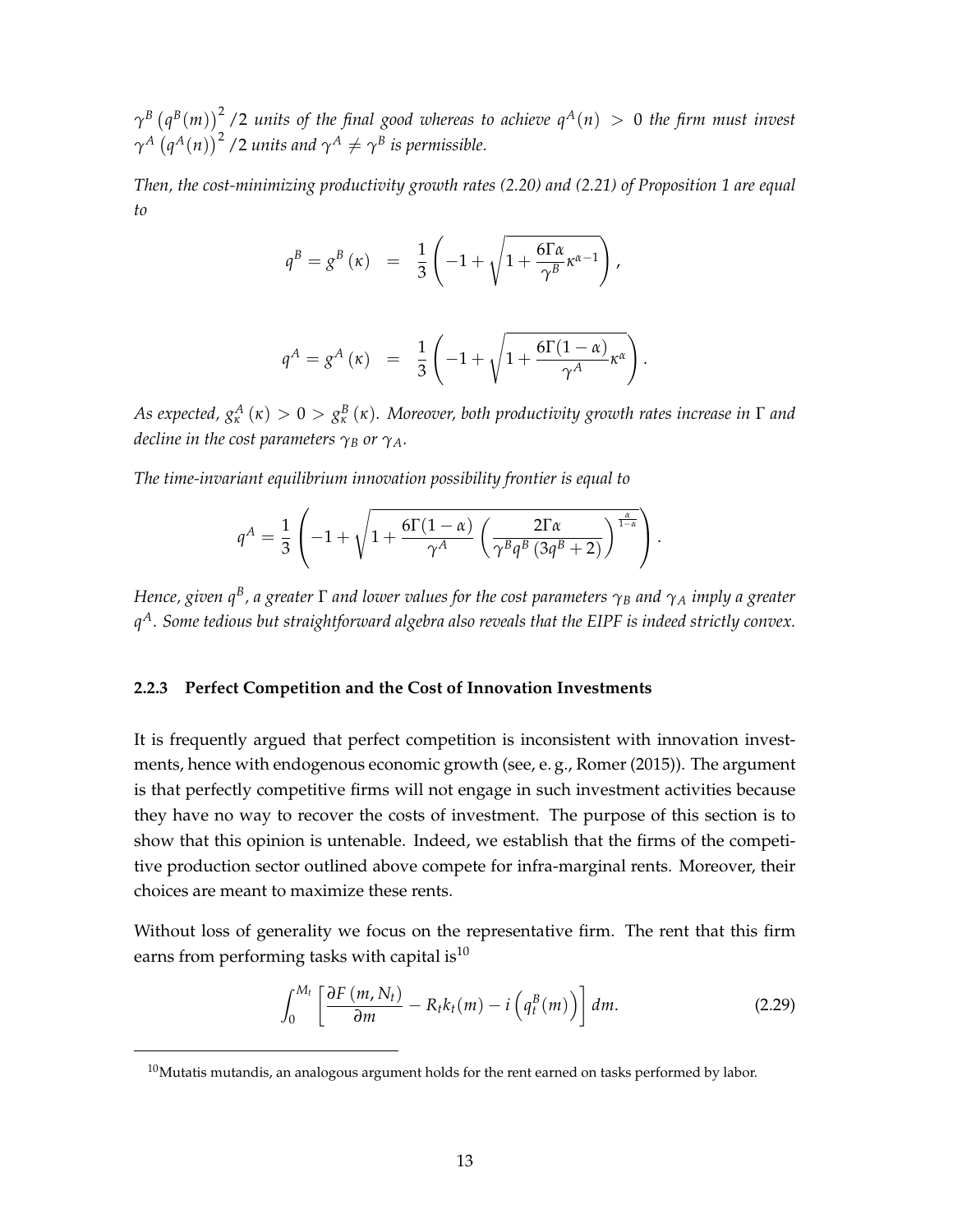This expression sums up the differences between the marginal value product and the cost of all  $M_t$  tasks. At the intensive margin, this rent is maximized if for all  $m \in [0, M_t]$  the first-order condition (2.12) holds. Then,  $q_t^B(m) = q_t^B$  and (2.29) becomes

$$
\int_0^{M_t} \left[ \frac{\partial F\left(m, N_t\right)}{\partial m} - c\left(q_t^B\right) \right] dm.
$$
\n(2.30)

At the extensive margin,  $(2.30)$  is maximized when  $M_t$  takes on the value that is consistent with the first-order condition (2.18). The resulting configuration is illustrated in Figure 2.1. The shaded area shows the infra-marginal rent on all tasks performed by capital. Obviously, the firm earns a strictly positive rent on all but the marginal task, *M<sup>t</sup>* . The shaded area corresponds to the maximum of (2.30) and is equal to

$$
F(M_t, N_t) - F(0, N_t) - M_t c\left(q_t^B\right).
$$
 (2.31)

The term  $F(0, N_t)$  will be strictly positive unless tasks performed by capital constitute an essential input. Conceptually, it is subtracted here since (2.31) is meant to state the rent earned on tasks performed by capital. However,  $F(0, N_t) > 0$  constitutes the part of *F* (*M<sup>t</sup>* , *Nt*) that can be fully attributed to the *N<sup>t</sup>* tasks performed by labor and is, thus, unrelated to the performance of any task by capital. Nevertheless, this correction has the flavor of a bookkeeping convention since the *gross* rent that the firm actually earns on tasks performed by capital is

$$
F\left(M_t, N_t\right) - M_t c\left(q_t^B\right). \tag{2.32}
$$

Observe that profits of (2.17) exhibit constant returns to scale in  $(M_t, N_t)$ . Therefore, conditions (2.18) and (2.19) in conjunction with Euler's law imply that maximum firm profits are zero. Hence, profit-maximization implies that the gross rent of (2.32) is equal to the total cost incurred from tasks performed by labor, i. e.,

$$
F(M_t, N_t) - M_t c\left(q_t^B\right) = N_t c\left(q_t^A\right).
$$
 (2.33)

In sum, there is a rent earned on each infra-marginal task performed by capital since the marginal value product of each infra-marginal task is greater than the minimized cost of performing it. Moreover, profit-maximization implies that the sum of these rents gross of *F* (0,  $N_t$ ) just covers the entire cost of performing  $N_t$  tasks by labor.

#### **2.2.4 The Evolution of Technological Knowledge**

The evolution of the technological knowledge to which firms have access is given by the evolution of the aggregate task-specific productivity indicators *A<sup>t</sup>* and *B<sup>t</sup>* . We stipulate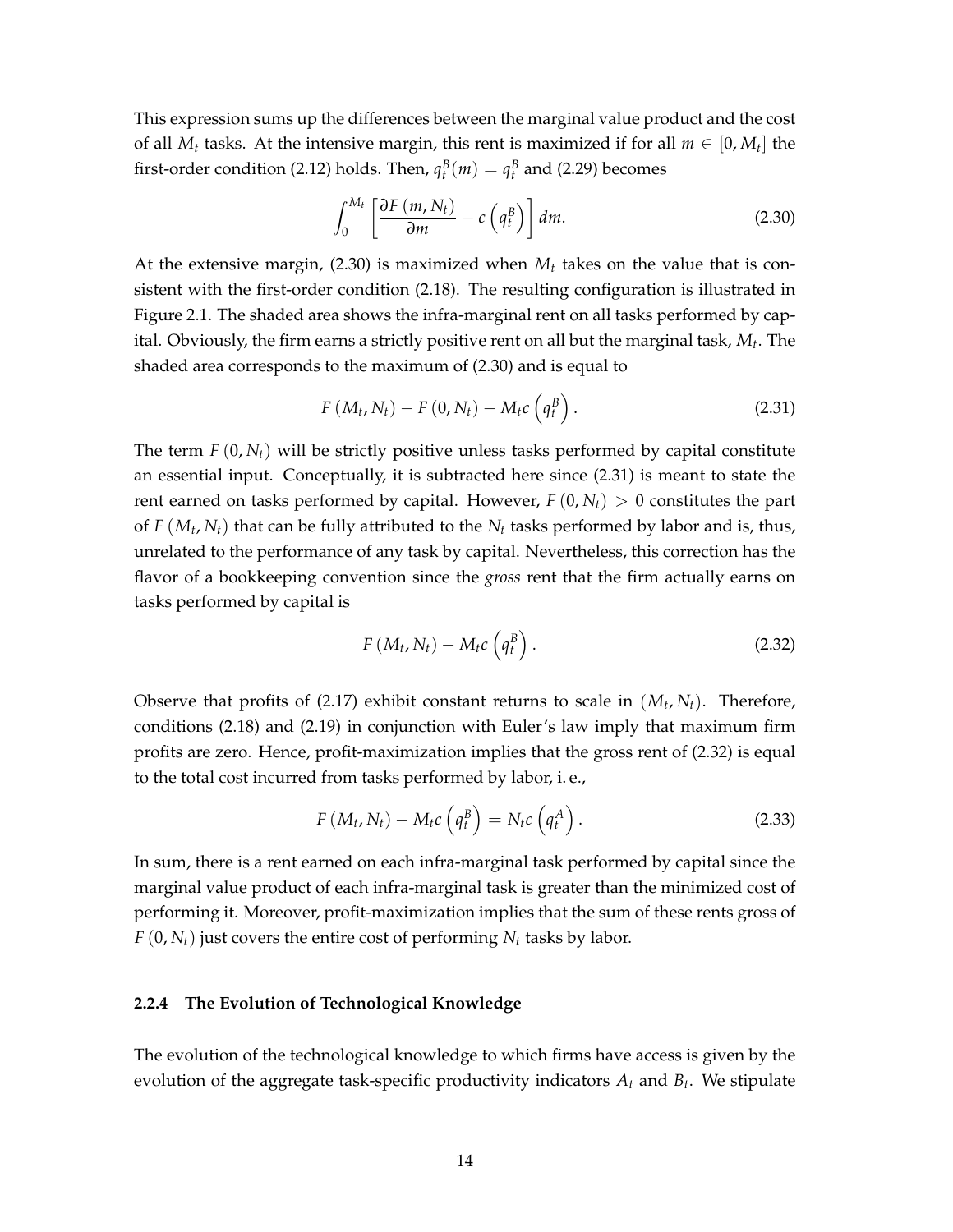Figure 2.1: Inframarginal Rents on Tasks Performed by Capital.



that  $A_t$  and  $B_t$  correspond to the highest level of labor productivity and capital productivity attained across all tasks of the respective type at *t*, i. e.,

$$
A_{t} = \max \left\{ a_{t}(n) = A_{t-1} \left( 1 - \delta^{A} \right) \left( 1 + q_{t}^{A}(n) \right) \mid n \in [0, N_{t}] \right\},
$$
\n
$$
B_{t} = \max \left\{ b_{t}(m) = B_{t-1} \left( 1 - \delta^{B} \right) \left( 1 + q_{t}^{B}(m) \right) \mid m \in [0, M_{t}] \right\}.
$$
\n(2.34)

Firm's optimization implies  $q_t^B(m) = q_t^B$  and  $q_t^A(n) = q_t^A$ , as well as  $a_t(n) = a_t$  and  $b_t(m) = b_t$  so that

$$
A_t = a_t = A_{t-1} \left( 1 - \delta^A \right) \left( 1 + q_t^A \right),
$$
  
\n
$$
B_t = b_t = B_{t-1} \left( 1 - \delta^B \right) \left( 1 + q_t^B \right),
$$
\n(2.35)

for all *t* = 0, 1, 2,  $\cdots$  with *A*<sub>−1</sub> > 0 and *B*<sub>−1</sub> > 0 given.

## **3 Dynamic Competitive Equilibrium**

## **3.1 Definition**

The dynamic competitive equilibrium is defined as follows.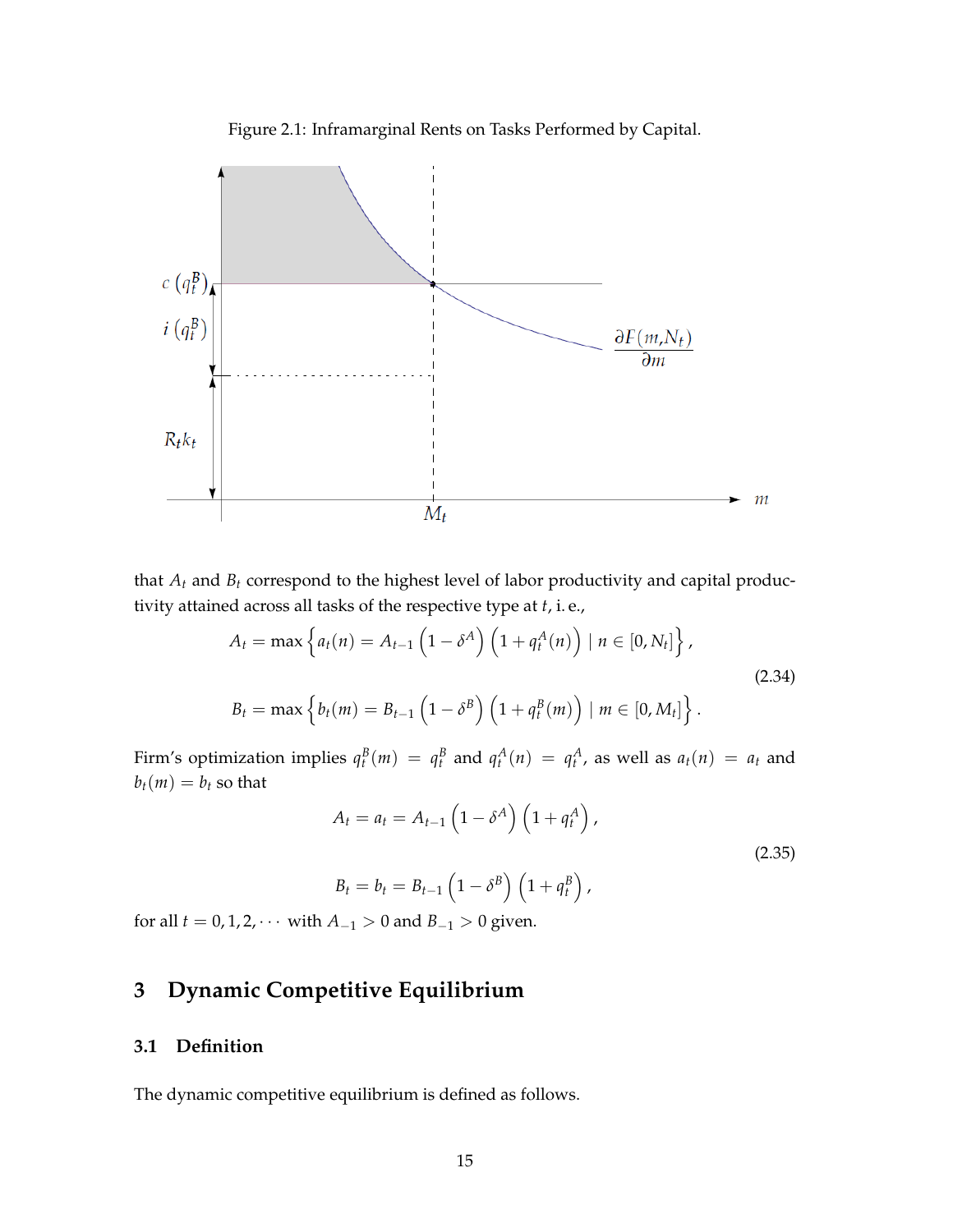**Definition 1** *Given L<sub>t</sub>* = *L*, *initial values of the capital stock,*  $K_0 > 0$ , *and of technological knowledge, A*−<sup>1</sup> > 0 *and B*−<sup>1</sup> > 0, *a dynamic competitive equilibrium is a sequence*

$$
\left\{M_t,N_t,k_t(m),l_t(n),q_t^B(m),q_t^A(n),A_t,B_t,w_t,R_t,C_t,K_{t+1},Y_t\right\}_{t=0}^{\infty},
$$

for all  $m \in [0, M_t]$  and  $n \in [0, N_t]$ , such that

- *(E1) the behavior of the representative household is described by (2.3) and (2.4).*
- *(E2) the production sector satisfies Proposition 1,*
- *(E3) for all t, both factor markets clear, i. e.,*

$$
\int_0^{M_t} k_t(m) dm \leq K_t \quad and \quad \int_0^{N_t} l_t(n) dn \leq L,
$$

*each holding as equality if the corresponding factor price is strictly positive,*

- *(E4) for all t, the market for the final good clears,*
- *(E5) the productivity indicators A<sup>t</sup> and B<sup>t</sup> evolve according to equation (*2.35*).*

Condition (*E*1) requires household optimization while (*E*2) ensures optimal behavior of firms and zero profits. Since equilibrium factor prices will be strictly positive, there will be full employment of capital and labor. Moreover, profit-maximization implies  $k_t(m)$  =  $k_t = 1/b_t = 1/B_t$  and  $l_t(n) = l_t = 1/a_t = 1/A_t$ . Hence, condition (*E*3) determines the total number of each task type to be equal to the amount of the respective production factor in efficiency units, i. e.,

$$
M_t = B_t K_t \quad \text{and} \quad N_t = A_t L_t. \tag{3.1}
$$

Let *V<sup>t</sup>* denote the economy's *net output* at *t* defined as the difference between total output of the final good, the investment outlays for all tasks performed by capital,  $M_t i\left(q^B_t\right)$ , and the investment outlays for all tasks performed by labor,  $N_t i (q_t^A)$ . Then,

$$
V_t = F(M_t, N_t) - M_t i \left( q_t^B \right) - N_t i \left( q_t^A \right). \tag{3.2}
$$

Accordingly, the market clearing condition for the market of the final good, (E4), requires

$$
K_{t+1} = V_t - C_t + \left(1 - \delta^K\right) K_t, \tag{3.3}
$$

i. e., next period's capital stock is equal to the surviving capital plus the difference between net output, *V<sup>t</sup>* , and consumption, *C<sup>t</sup>* .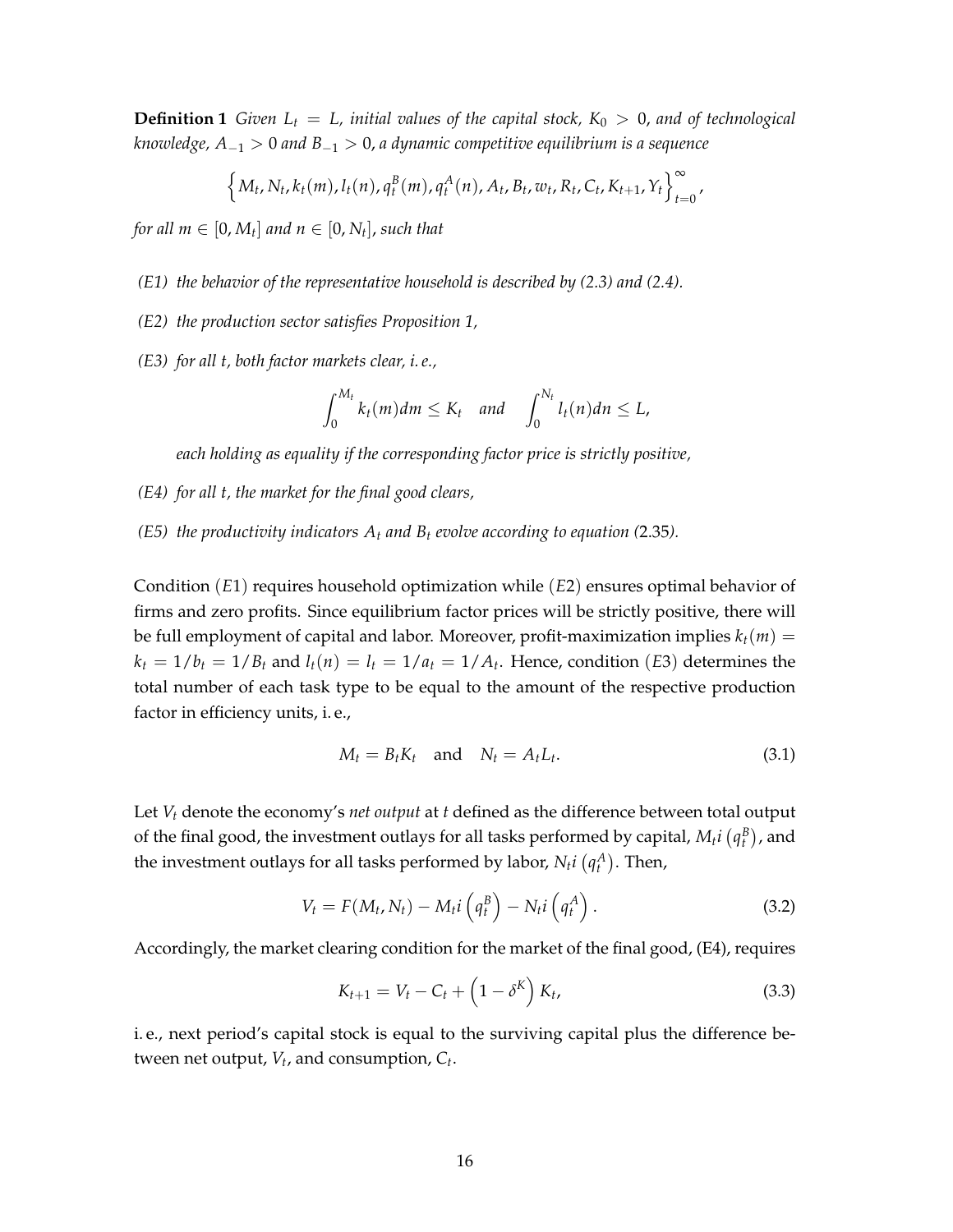Finally, observe that (*E*2), (*E*3), and (*E*5), imply that in equilibrium the task intensity of equation (2.6), may be expressed as

$$
\kappa_t = \frac{B_t K_t}{A_t L} = \frac{B_{t-1} (1 - \delta^B) (1 + g^B(\kappa_t)) K_t}{A_{t-1} (1 - \delta^A) (1 + g^A(\kappa_t)) L}.
$$
\n(3.4)

Thus, in equilibrium the task intensity is equal to the ratio of efficient capital to efficient labor, or, for short, to the *efficient capital intensity*. Since innovations are induced, the respective efficiency units depend on the task intensity. The following proposition establishes that there is a unique value  $\kappa_t > 0$  that satisfies (3.4). We refer to this value as the *equilibrium task intensity*. To simplify the notation let us introduce

$$
\Theta_t \equiv \frac{B_{t-1} \left(1 - \delta^B\right) K_t}{A_{t-1} \left(1 - \delta^A\right) L}.\tag{3.5}
$$

**Proposition 2** *There is a unique* equilibrium task intensity *κ<sup>t</sup>* > 0 *that satisfies (3.4). Moreover, there is a function*  $\kappa : \mathbb{R}_{++} \to \mathbb{R}_{++}$  *such that* 

$$
\kappa_t = \kappa(\Theta_t) \quad \text{with} \quad \kappa'(\Theta_t) > 0.
$$

The ratio Θ*<sup>t</sup>* has an interpretation as the efficient capital intensity of period *t before any investment activity is undertaken*. It is the correct measure of the relative scarcity of factors of production at *t* to which firms' investment behavior responds. In line with Hicks' famous assertion (Hicks (1932), p. 124) this ratio induces the degree to which firms will engage in capital- and labor-augmenting technical change. To see this, suppose the economy enters period *t* with  $\Theta_t > \Theta_{t-1}$ . Then, (efficient) labor has become scarcer between period *t* − 1 and *t*. Moreover, as  $\kappa'(\Theta_t) > 0$  we have  $\kappa_t > \kappa_{t-1}$ , and, in accordance with Proposition 1,  $q_t^A > q_{t-1}^A$ ,  $q_t^B < q_{t-1}^B$ ,  $w_t > w_{t-1}$ , and  $R_t < R_{t-1}$ .

#### **3.2 The Canonical Dynamical System**

The canonical dynamical system comprises two state variables, the equilibrium task intensity, *κ<sup>t</sup>* , and the stock of capital-augmenting technological knowledge, *B<sup>t</sup>* , and one control variable, the level of consumption per unit of efficient labor,  $c_t \equiv C_t / (A_t L)$ . The following proposition has the complete description of this system. To simplify the notation, we denote by  $v_t \equiv V_t / (A_t L)$  the net output per unit of efficient labor at *t*. Using the two factor market clearing conditions of (3.1) and replacing  $(q_t^B, q_t^A)$  by  $(g^B(\kappa_t), g^A(\kappa_t))$ in accordance with Proposition 1 one obtains

$$
v_t = v(\kappa_t) \equiv f(\kappa_t) - \kappa_t i\left(g_t^B(\kappa_t)\right) - i\left(g_t^A(\kappa_t)\right),\tag{3.6}
$$

where  $v : \mathbb{R}_{++} \to \mathbb{R}_{++}$ .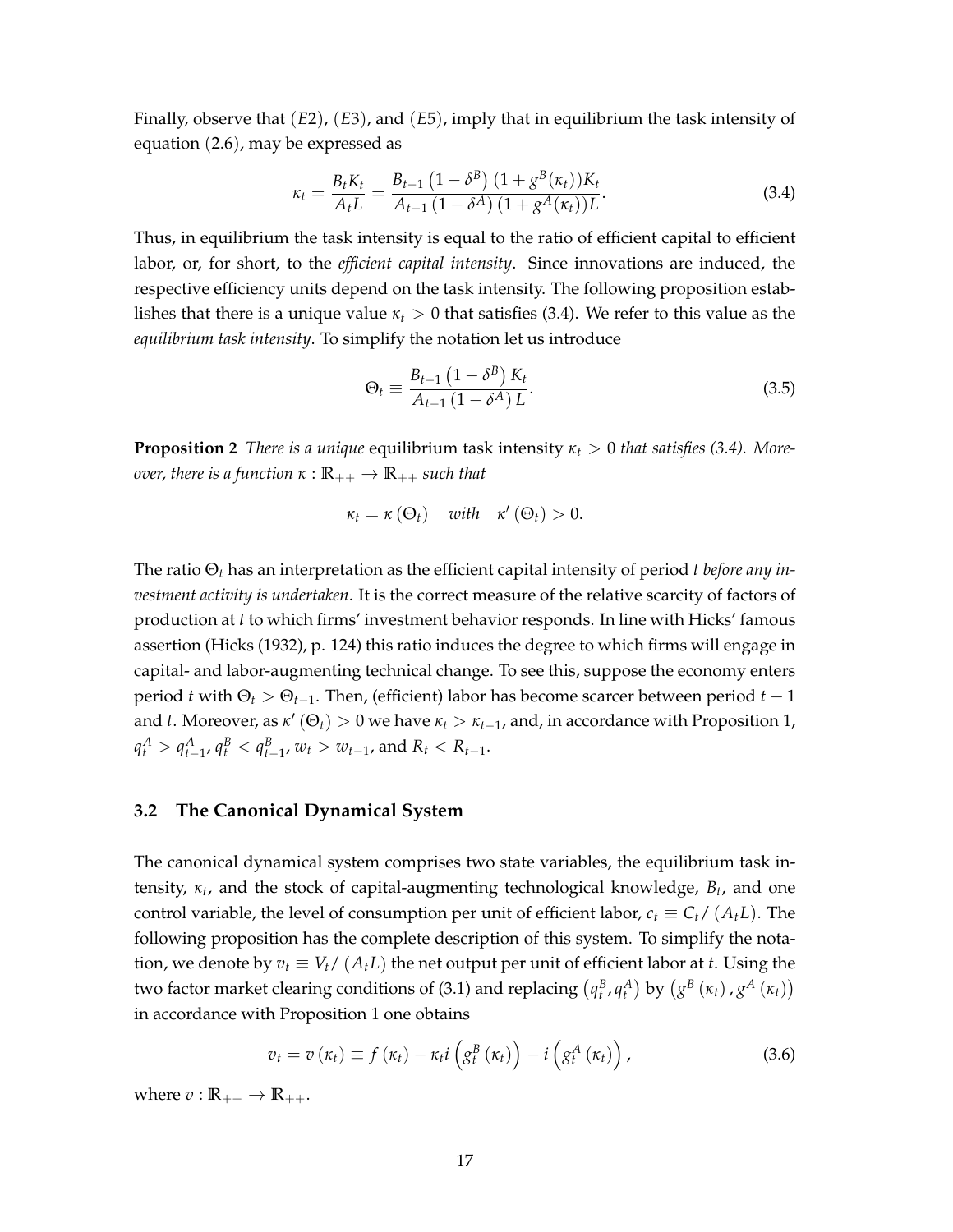#### **Proposition 3** *(Canonical Dynamical System)*

*Given L* > 0 *and initial conditions* (*A*−1, *B*−1, *K*0) > 0*, the transitional dynamics of the dynamic*  $\mathit{complete} \left\{ \kappa_{t}, c_{t}, B_{t} \right\}_{t=1}^{\infty}$ *t*=0 *that satisfies*

$$
\kappa_{t+1} = \frac{\left(1 - \delta^B\right)\left(1 + g^B(\kappa_{t+1})\right)}{\left(1 - \delta^A\right)\left(1 + g^A(\kappa_{t+1})\right)} \cdot \left[B_t\left(v\left(\kappa_t\right) - c_t\right) + \left(1 - \delta^K\right)\kappa_t\right],\tag{3.7}
$$

$$
\frac{c_{t+1}}{c_t} = \beta \cdot \frac{B_t \left(1 - \delta^B\right) \left(1 + g^B(\kappa_{t+1})\right) \left(f'(\kappa_{t+1}) - i\left(g^B(\kappa_{t+1})\right)\right) + \left(1 - \delta^K\right)}{\left(1 - \delta^A\right) \left(1 + g^A(\kappa_{t+1})\right)},\tag{3.8}
$$

$$
B_{t} = B_{t-1} \left( 1 - \delta^{B} \right) \left( 1 + g^{B} \left( \kappa_{t} \right) \right), \tag{3.9}
$$

*the transversality condition*

$$
\lim_{t \to \infty} \beta^t \frac{\kappa_{t+1} \left( 1 + g^A \left( \kappa_{t+1} \right) \right)}{c_t B_{t+1}} = 0,
$$
\n(3.10)

*and for*  $t = 0$ ,

$$
\kappa_0 = \kappa\left(\Theta_0\right). \tag{3.11}
$$

Intuitively, equation (3.7) reflects the economy's resource constraint (3.3). It is obtained using (3.1),  $K_t = (A_t L/B_t) \kappa_t$ ,  $C_t = A_t L c_t$ , (2.35), and Claim 1 of Proposition 1. Equation (3.8) restates the Euler equation (2.3) using (2.12), (2.18),  $C_t = A_t L c_t$ , (2.35) and Claim 1 of Proposition 1. Finally, equation (3.9) states the evolution of capital-augmenting technological knowledge. It obtains from (2.35) and Claim 1 of Proposition 1. In conjunction with the transversality condition and the set of initial conditions, these equations form a three-dimensional system of first-order, non-linear difference equations and characterize a unique sequence  $\{\kappa_t, c_t, B_t\}_{t=1}^\infty$  $\sum_{t=0}^{\infty}$ .

To develop an intuitive understanding of the mechanics of the dynamical system start with the initial conditions. They deliver  $\kappa_0$  from equation (3.11). Using this and *B*<sub>−1</sub> > 0 in (3.9) gives a unique  $B_0 > 0$ . The resource constraint describes a relation between  $c_0$ and  $\kappa_1$  for any given pair  $(\kappa_0, B_0) \in \mathbb{R}^2_{++}$ . For any such pair the transversality condition pins down the initial choice of consumption  $c_0$ . Then, the resource constraint delivers a unique  $\kappa_1 > 0$ , whereas the Euler equation determines a unique  $c_1$ . Mutatis mutandis, the same reasoning applies to all periods  $t > 0$ . Hence,  $(\kappa_t, B_t)$  are indeed the state variables of the canonical dynamical system.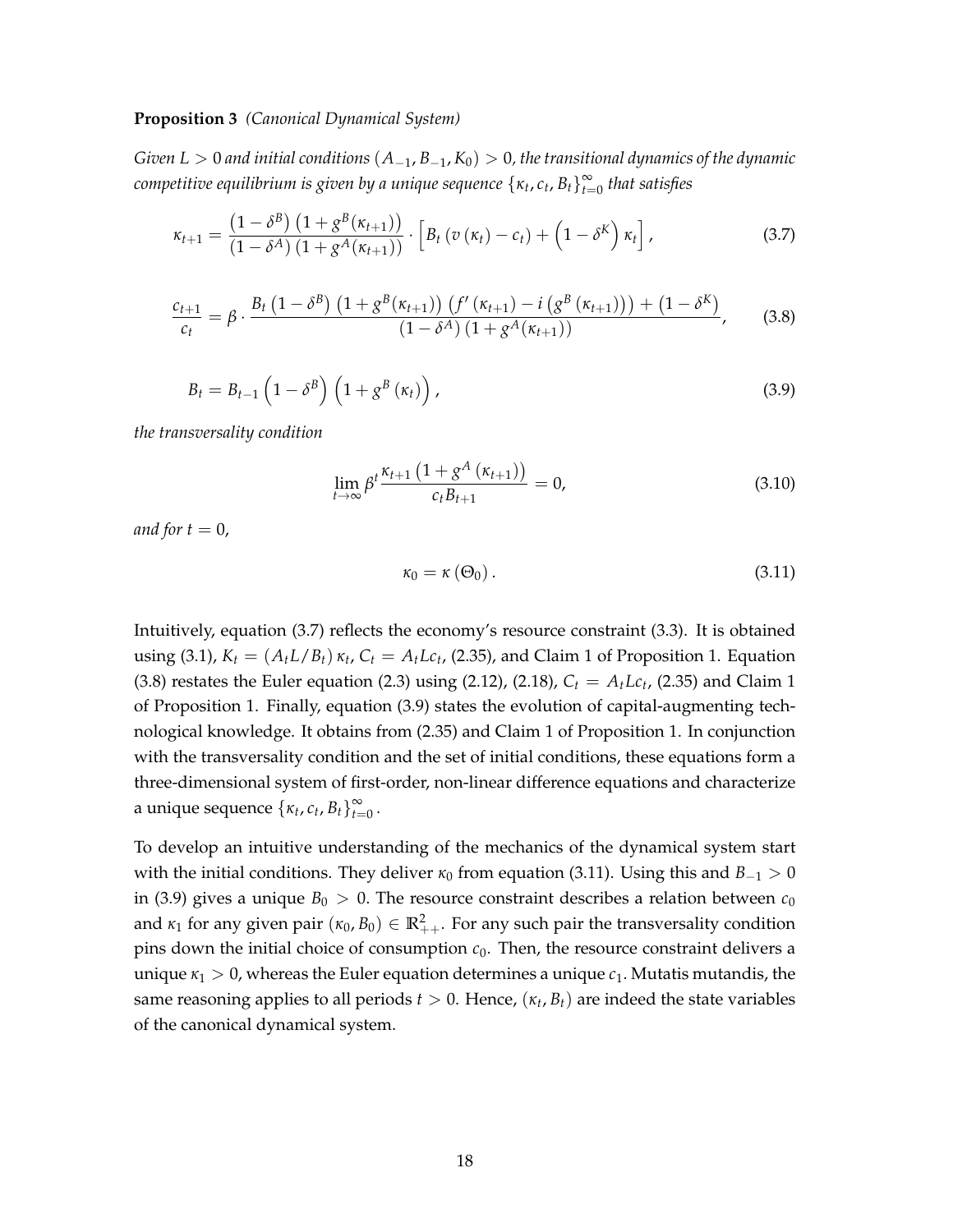## **3.3 Steady State Analysis**

**Definition 2** *A steady state is a path along which all variables grow at constant, but possibly different rates.*

We use an asterisk to denote steady-state variables, e.g.,  $g^*$  is the steady-state growth rate of the economy.

#### **3.3.1 Existence**

To guarantee the existence of a steady state with strictly positive and finite state variables we make the following two assumptions:

**Assumption 1** *It holds that*

$$
\lim_{\kappa \to 0} f'(\kappa) > c \left( \frac{\delta^B}{1 - \delta^B} \right) > \lim_{\kappa \to \infty} f'(\kappa). \tag{3.12}
$$

**Assumption 2** *It holds that*

$$
1 - \delta^A > \beta \left(1 - \delta^K\right). \tag{3.13}
$$

The discussion of the following proposition will reveal the significance of these assumptions.

#### **Proposition 4** *(Steady State)*

1. The dynamical system of Proposition 3 has a unique steady state involving  $(\kappa^*, B^*, c^*) \in$  $\mathbb{R}^3_{++}$  *if Assumptions 1 and 2 hold. The steady state is a solution to* 

$$
c^* = v(\kappa^*) - \frac{\kappa^*}{B^*} \left( g^* + \delta^K \right), \tag{3.14}
$$

$$
B^* = \frac{(1+g^*) - \beta (1-\delta^{K})}{\beta (f'(k^*) - i(g^B(k^*)))},
$$
\n(3.15)

$$
g^B(\kappa^*) = \frac{\delta^B}{1 - \delta^B}.
$$
\n(3.16)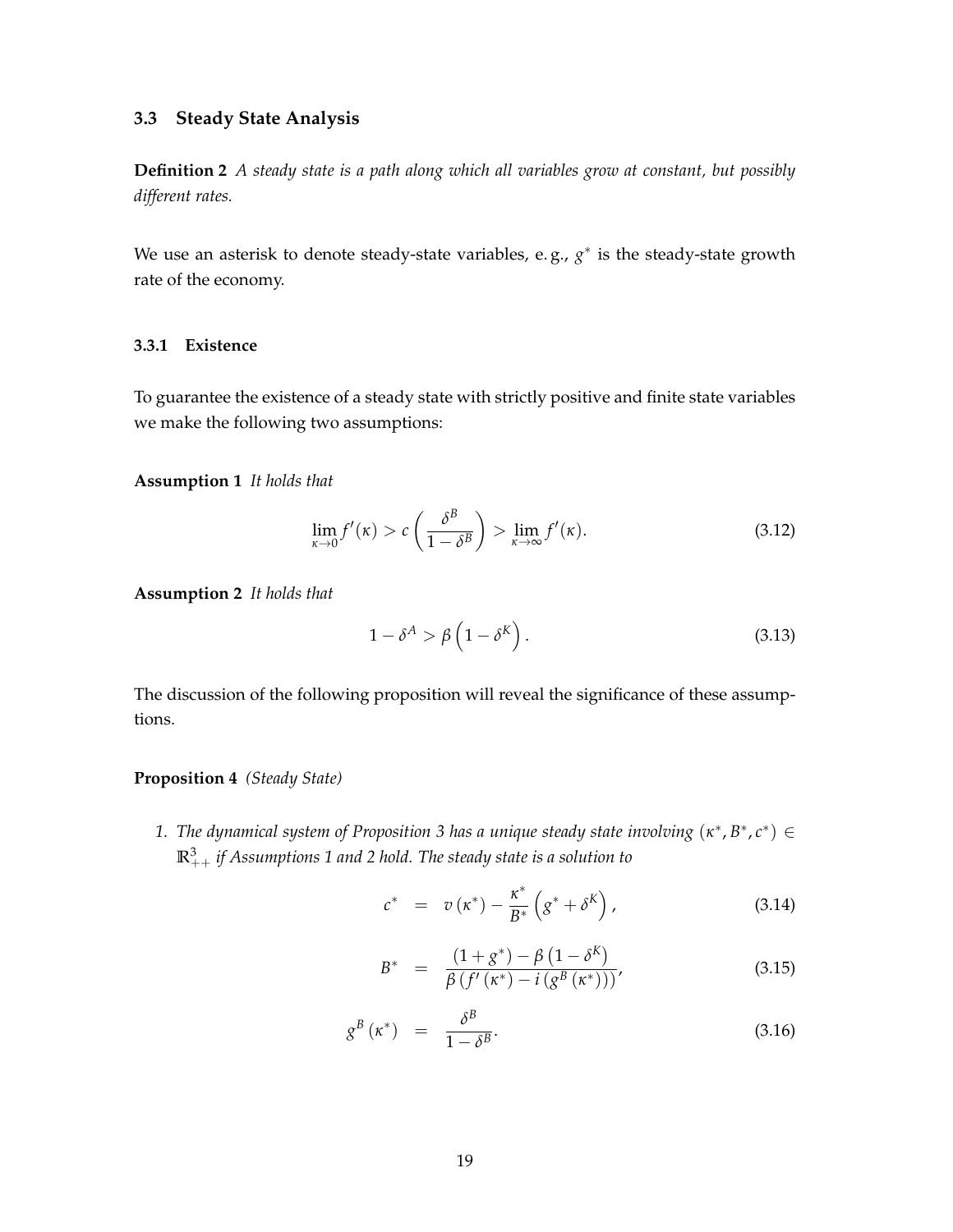*2. The steady-state growth rate of the economy is*

$$
g^* \equiv \frac{A_{t+1}}{A_t} - 1 = \left(1 - \delta^A\right) \left(1 + g^A\left(\kappa^*\right)\right) - 1.
$$

*Moreover, along the steady-state path, it holds that*

a) 
$$
\frac{Y_{t+1}}{Y_t} = \frac{V_{t+1}}{V_t} = \frac{K_{t+1}}{K_t} = \frac{C_{t+1}}{C_t} = \frac{M_{t+1}}{M_t} = \frac{N_{t+1}}{N_t} = \frac{w_{t+1}}{w_t} = 1 + g^*,
$$
  
\nb)  $R^* = B^* \left( f' \left( \kappa^* \right) - i \left( \frac{\delta^B}{1 - \delta^B} \right) \right), \quad k^* = \frac{1}{B^*}, \quad \frac{l_{t+1}}{l_t} = \frac{1}{1 + g^*}.$ 

According to Statement 1 of Proposition 4 there is a unique steady state if Assumptions 1 and 2 hold. To develop the explanation for this finding, start with the evolution of capital-augmenting technological knowledge of (3.9). Accordingly, any trajectory with  $B_t/B_{t-1} - 1 = \text{const.}$  requires  $\kappa_t = \kappa_{t+1} = \kappa^*$ . Intuitively, the level of  $\kappa^*$  must be such that profit-maximizing firms undertake innovation investments that generate new capitalaugmenting technological knowledge just enough to offset its depreciation. Invoking Proposition 1 this is the case if  $(q^B)^* = g^B(\kappa^*) = \delta^B/(1-\delta^B)$  as stated in (3.16).

Assumption 1 assures that (3.16) has a solution  $\kappa^* \in \mathbb{R}_{++}$ . To see this, observe that a choice of  $(q^B)^*$  means that (minimized) costs per task performed by capital are equal to  $c((q^B)^*) = c(\delta^B/(1-\delta^B))$ . Hence, for tasks  $m < M_t$  the marginal value product,  $f'(\kappa)$ , must exceed, for  $m > M_t$  it must fall short of these costs. This is what condition (3.12) guarantees.<sup>11</sup>

In steady state, the Euler equation makes sure that the household's desired consumption growth rate is equal to the growth rate of the economy. As discussed below, the latter satisfies  $(1+g^*) = (1-\delta^A) (1+g^A(\kappa^*))$ . Then, using (2.22) and the fact that  $\kappa^*$  is determined by (3.16), the Euler equation pins down  $B^*$  as a solution to  $(1+g^*)$  =  $\beta\left(R\left(\kappa^{*},B\right)+1-\delta^{K}\right)$ . Assumption 2 provides a sufficient condition for a solution  $B^{*}>0$ to exist. Intuitively, it assures that the numerator in (3.15) is strictly positive even if *κ* ∗ and  $g^A$   $(\kappa^*)$  are very small which is the case if  $\delta^B$  is very large.

Finally, given  $(\kappa^*, B^*)$ , the resource constraint (3.14) determines a finite  $c^* > 0$  as the difference between net output per unit of efficient labor and the required capital investment per unit of efficient labor needed to keep *κ* ∗ constant.

Statement 2 of Proposition 4 establishes that the steady-state growth rate of the economy is given by the growth rate of labor-augmenting technological knowledge. Absent

<sup>&</sup>lt;sup>11</sup>Obviously, Assumption 1 is also necessary for  $\kappa^* \in \mathbb{R}_{++}$  to exist. Notice that a value  $\kappa^* \in (0,\infty)$  would always exist if we had imposed the usual Inada conditions on *F*.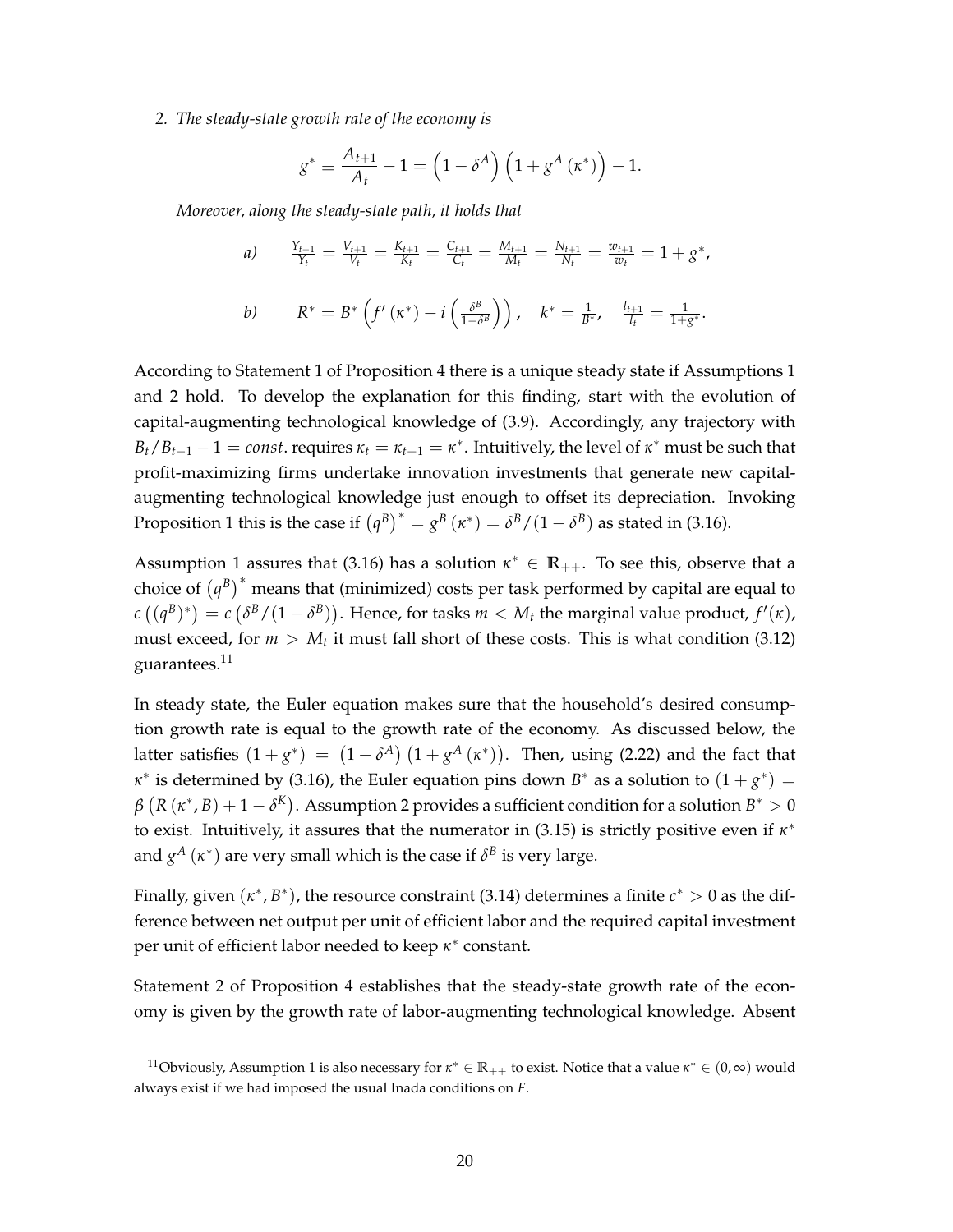population growth, this is the growth rate of final-good output, net output, consumption, capital, the respective total number of tasks, and of the real wage. The steady-state rental rate of capital is constant. Moreover, the input coefficients of capital are constant, whereas the one of labor hinges on *g* ∗ .

Why is it that in steady state only the stock of labor-augmenting technological knowledge evolves whereas the one of capital-augmenting technological knowledge stagnates? The conceptual answer to this question provides the "Generalized Steady-State Growth Theorem" developed in Irmen (2013b). This theorem generalizes Uzawa's Theorem (Uzawa (1961)) to settings where technical change has a cost in terms of current final-good output. Roughly speaking, it says that an economy where capital accumulates and the equilibrium net output function has constant returns to scale in capital and labor, technical change must be labor-augmenting in steady state whereas capital-augmenting technical change must vanish. With full employment of capital and labor as stated in (3.1) net output of (3.2) becomes  $V_t = F(B_t K_t, A_t L_t) - B_t K_t i (q_t^B) - A_t L_t i (q_t^A)$  and satisfies this property. Hence, in steady state,  $B_t = B^*$  and  $A_t$  evolves at rate  $g^*$ .

Observe that the steady-state growth rate of the economy may be negative, i.e.,  $g^* \leq 0$ . Intuitively, this is the case if  $g^A$  ( $\kappa^*$ )  $\leq$   $\delta^A$  /  $\left(1-\delta^A\right)$  which may be satisfied if  $\kappa^*$  is small due to a large  $\delta^B$ . However, as  $B^* > 0$  is required, the Euler equation (3.15) implies a lower bound on steady-state growth rate, i.e.,  $g^* > \beta(1-\delta^K) - 1$ . Finally, observe that Assumption 2 is sufficient (but not necessary) for  $B^* > 0$ .

#### **3.3.2 Comparative Statics**

**Proposition 5** *(Comparative Statics of the Steady State)*

*1. Consider two economies that differ only with respect to their discount factor such that*  $\beta'>$ *β. Then, their steady states satisfy*

$$
(\kappa^*)' = \kappa^*, \quad (g^*)' = g^*, \quad (B^*)' < B^*,
$$
\n
$$
(R^*)' < R^*, \quad (c^*)' < c^*.
$$
\n(3.17)

*2. Consider two economies that differ only with respect to their depreciation rate of the stock* of capital-augmenting technological knowledge such that  $\left(\delta^B\right)' > \delta^B.$  Then, their steady *states satisfy*

$$
(\kappa^*)'
$$
  $< \kappa^*$ ,  $(g^*)' < g^*$ ,  $(B^*)' < B^*$ ,  
 $(R^*)'$   $< R^*$ ,  $(c^*)' \leq c^*$ . (3.18)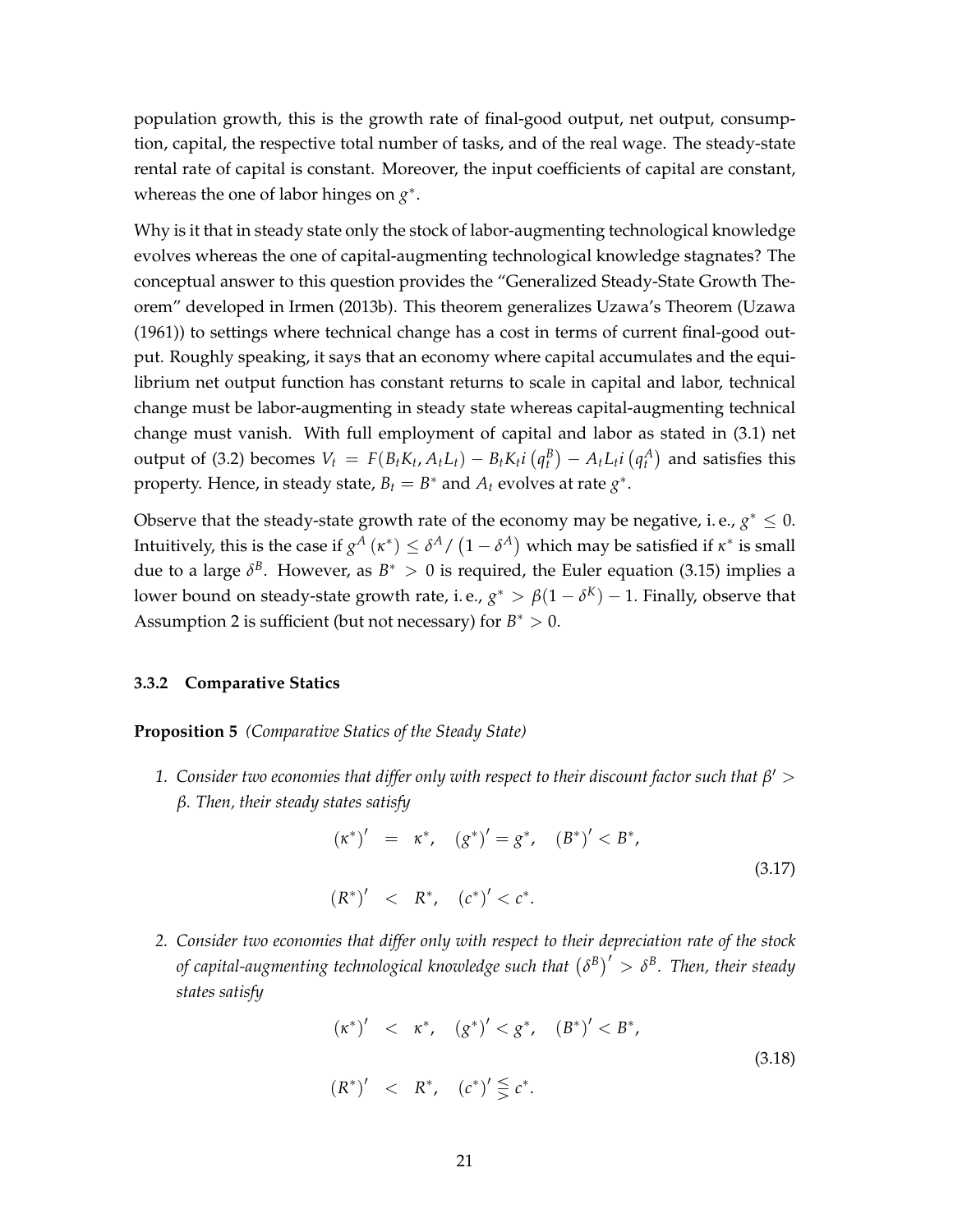*3. Consider two economies that differ only with respect to their depreciation rate of the stock of* labor-augmenting technological knowledge such that  $\left(\delta^A\right)' > \delta^A.$  Then, their steady states *satisfy*

$$
(k^*)' = k^*, (g^*)' < g^*, (B^*)' < B^*,
$$
\n
$$
(3.19)
$$
\n
$$
(R^*)' < R^*, (c^*)' > c^*.
$$

Arguably, Statement 1 has the most important result of Proposition 4. The steady-state growth rate of the economy,  $g^*$ , does not hinge on characteristics of the household sector. Intuitively, this is so since the discount factor neither interferes with the incentives to engage in innovation investments as summarized by the function  $g^B$  nor does it directly affect the evolution of the stocks of technological knowledge. However, differences in the discount factor have level effects. The more patient economy is predicted to have the lower steady-state level of capital-augmenting technological knowledge, or, equivalently, a lower rental rate of capital. This follows from the steady-state Euler equation (3.15) that requires both economies to have consumption grow at the same rate  $(g^*)' = g^*$ . Then, a greater discount factor must be entirely offset by a decline in the rental rate of capital. This is accomplished through a decline in capital-augmenting technological knowledge. Finally, with  $(B^*)' < B^*$  the resource constraint (3.14) requires the more patient economy to reduce its consumption per unit of efficient labor. Intuitively, since *κ*<sup>\*</sup> is the same in both economies it must be that  $\left( (K_t/A_tL)^* \right)' > \left( K_t/A_tL \right)^*$ , i. e., capital per efficient labor is greater in the more patient economy. Therefore, more current output is needed to keep this ratio constant. Accordingly,  $(c^*)' < c^*$ .

Statements 2 and 3 highlight that differences in the depreciation rate of the stock of factoraugmenting technological knowledge generate growth effects. First, consider the steadystate effects of changing  $\delta^B$ . A higher depreciation rate of capital-augmenting technological knowledge requires stronger private incentives to engage in innovation investments that raise the productivity of capital. Hence, in line with Proposition 1 and (3.16) the efficient capital intensity must fall, i. e.,  $(\kappa^*)' < \kappa^*$ . This weakens the private incentives to engage in innovation investments that raise the productivity of labor so that  $(g^*)' < g^*$ . As consumption must grow at the latter rate the Euler condition requires  $(R^*)' < R^*$ . This adjustment implies  $(B^*)' < B^*$ . Finally, the effect on the steady-state consumption per unit of efficient labor remains indeterminate in general.

Second, consider changes in  $\delta^A$  of Statement 3. As these changes leave (3.16) unaffected, we have  $(\kappa^*)' = \kappa^*$ , and  $(g^*)' < g^*$  is due to faster depreciation of the stock of laboraugmenting technological knowledge. As above, slower growth of consumption requires adjustments in the Euler equation and the resource constraint. They lead to  $(B^*)' < B^*$ ,  $(R^*)' < R^*$ , and  $(c^*)' > c^*$ .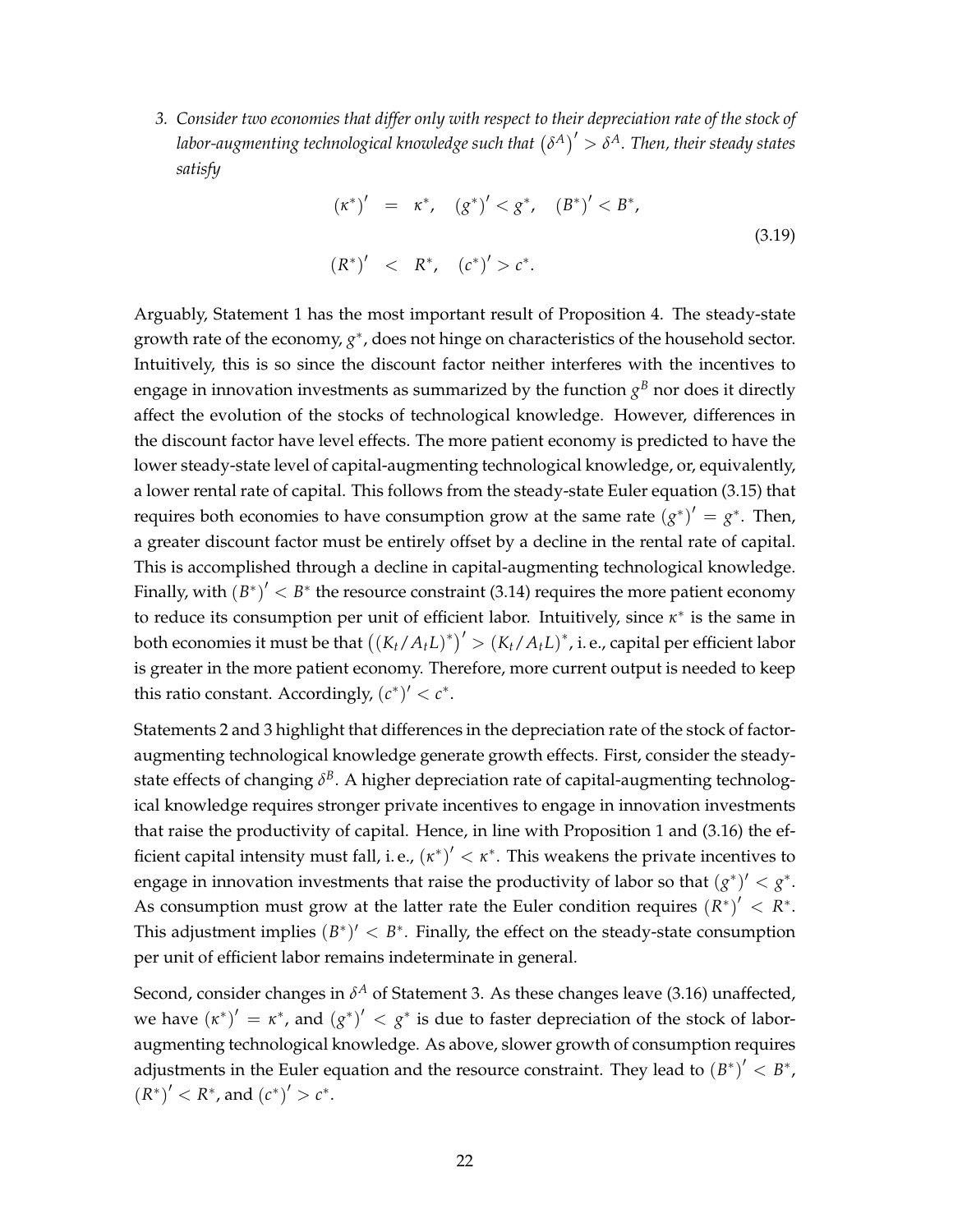Additional and intuitive comparative static results are obtained if we impose more structure.

**Example 2** *Reconsider the setup of Example 1, and suppose that Assumption 2 holds. Then, a unique steady state exists and involves*

$$
\kappa^* = \left(\frac{2\Gamma\alpha\tilde{\delta}^B}{\gamma^B}\right)^{\frac{1}{1-\alpha}},\tag{3.20}
$$

*where*  $\tilde{\delta}^B = (1 - \delta^B)^2 / (\delta^B (2 + \delta^B))$ .

To interpret this equation recall that *κ*<sup>\*</sup> is the task intensity necessary to sustain innovation in- $\alpha$  vestments such that  $\left(q^{B}\right)^{*} = \delta^{B} / \left(1 - \delta^{B}\right)$ . Moreover, from Proposition 1 a higher  $\kappa$  reduces  $q^{B}$ . *Then, it is straightforward to see why κ* ∗ *increases in the productivity parameter* Γ *and decreases in the cost parameter*  $\gamma^B$  *or in the depreciation rate*  $\delta^B$ *. Since*  $g^* = (1 - \delta^A) (1 + g^A(\kappa^*)) - 1$ *we arrive at*

$$
g^* = \frac{(1 - \delta^A)}{3} \left( 2 + \sqrt{1 + \frac{6\Gamma(1 - \alpha)}{\gamma^A} \left( \frac{2\Gamma\alpha\tilde{\delta}^B}{\gamma^B} \right)^{\frac{\alpha}{1 - \alpha}}} \right) - 1.
$$
 (3.21)

*Here,* Γ *exerts two positive effects on g*<sup>∗</sup> *. First, there is a direct effect since innovation incentives are higher the more productive the aggregate production function is. Second, there is a general* equilibrium effect since  $\kappa^*$  also increases. A greater  $\gamma^A$  or  $\delta^A$  has a direct negative effect on g $^*,$ greater values for  $\gamma^B$  or  $\delta^B$  reduce  $g^*$  through negative general equilibrium effects on  $\kappa^*.$ 

Finally, let us note that the steady state of Proposition 4 is consistent with Kaldor's facts if  $g^* > 0$  (see, Kaldor (1961)). Indeed, one readily verifies that the productivity of labor, measured either by  $a_t$ ,  $V_t/L$ , or  $Y_t/L$  and capital per worker,  $K_t/L$ , grow at rate  $g^* > 0$ . Moreover, the capital coefficient in aggregate output, *Kt*/*Y<sup>t</sup>* , or in aggregate net output,  $K_t/V_t$ , and the return on capital are stable. Since in steady state  $R_t = R^*$ , the factor shares are also stable. Hence, the steady state is consistent with Kaldor's facts.

#### **3.3.3 Local Stability**

#### **Proposition 6** *(Local Stability of the Steady State)*

*The steady-state equilibrium of Proposition 4 is asymptotically locally stable in the state space.*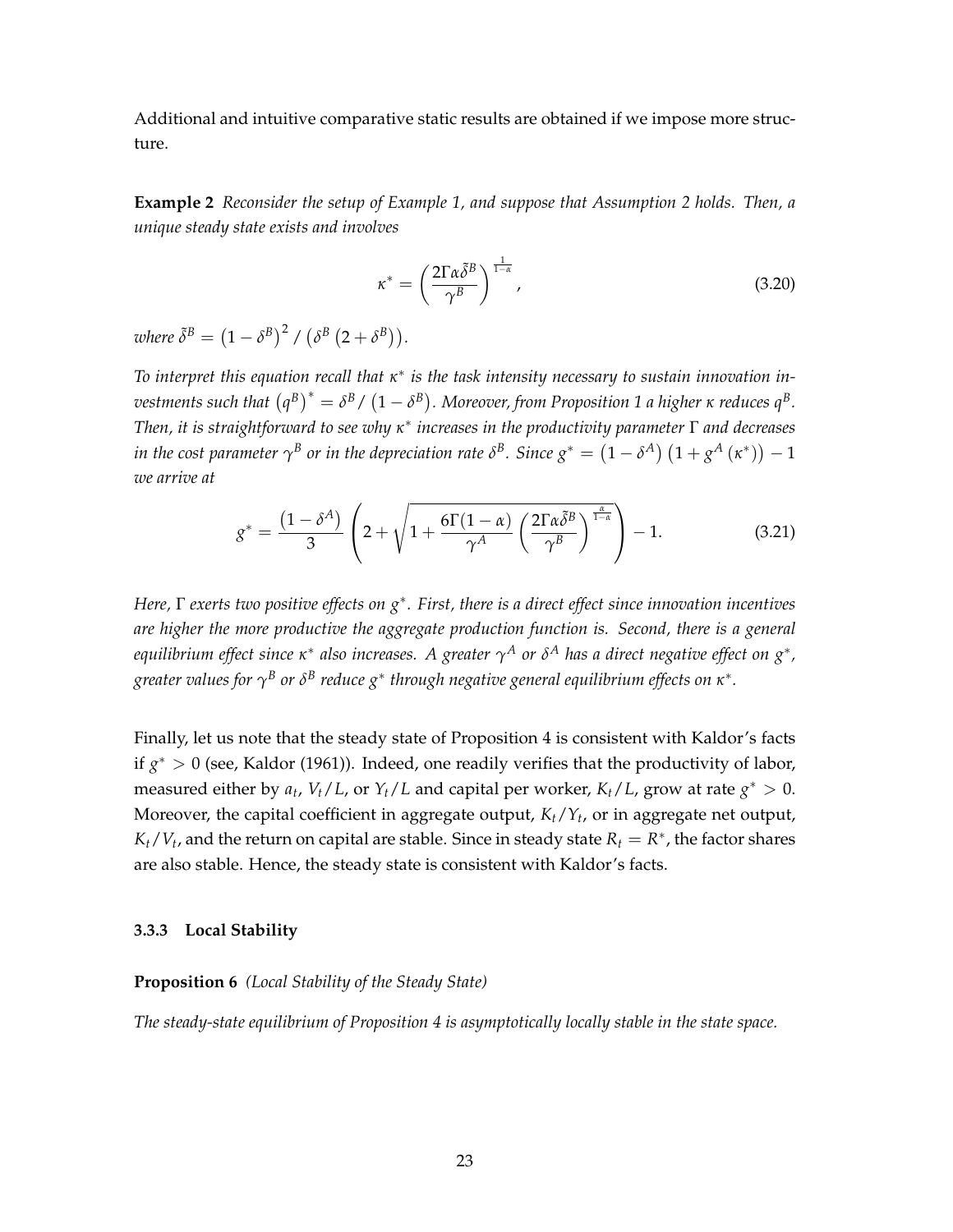To establish Proposition 6 the nonlinear dynamical system of Proposition 3 is linearly approximated about the steady state  $(\kappa^*, c^*, B^*)$ . Given  $L > 0$  and the initial values  $(A_{-1}, B_{-1}, K_0) > 0$  the state of the economy in period *t* is fully described by the two state variables  $\kappa_t$  and  $B_t$ , so that  $c_t$  is the only control variable. Hence, given the two state variables we need a stable eigenspace of dimension two for the dynamical system to exhibit a unique convergent path toward the steady state. The proof of Proposition 6 shows that the linearized dynamical system has two stable eigenvalues and one unstable eigenvalue. The convergence toward the steady state may be monotonic or oscillatory.

To gain intuition for Proposition 6 consider the case of a monotonic convergence. Initially, the economy is in its steady-state equilibrium  $(\kappa^*, c^*, B^*)$ . Suppose that at the beginning of some period *t* an exogenous event destroys a part of its capital-augmenting technological knowledge so that  $B'_{t-1} < B^*$ . Then, compared to the steady state  $\Theta$  of (3.5) falls. In other words, at the beginning of period *t* efficient capital is relatively scarcer than along the steady-state path. Accordingly, from Proposition 2 we have  $κ'_t < κ^*$ , and with Proposition 1 it follows that  $\left(q_t^B\right)' > \left(q^B\right)^*$  and  $\left(q_t^A\right)' < \left(q^A\right)^*$ . This leads to  $B'_{t-1} < B'_t < B^*$  and  $A'_t < A^*$ . Hence, the immediate effect of induced technical change is to partly offset the initial loss in capital-augmenting technological knowledge. For the periods that follow, *κ*<sup>*t*</sup>  $\lt$  *κ*<sup>\*</sup> triggers a process of capital accumulation so that the sequences  $\{\kappa'_{t+i}\}_{i=1}^{\infty}$  and  ${B'_{t+i}}_{i=1}^{\infty}$  monotonically converge to *κ*<sup>\*</sup> and *B*<sup>\*</sup>, respectively.

In contrast to the existing literature on endogenous capital- and labor-augmenting technical change, the local stability of the steady-state equilibrium does not require the elasticity of substitution of the production function to be less than unity.<sup>12</sup> Indeed, Proposition 6 holds irrespective of the elasticity of substitution. To highlight this point consider the following numerical example. Notice in passing that here the elasticity of substitution in the aggregate production function plays a role for the type of convergence to the steady-state equilibrium and also for the steady-state growth rate.

**Example 3** *Reconsider the economy described in Example 1. We now choose the following parameter values:*  $\Gamma = \gamma^A = \gamma^B = 1$ ,  $\alpha = 1/3$ ,  $\delta^B = 1/4$ ,  $\delta^A = 1/4$ ,  $\beta = 0.99$ , and  $\delta^K = 0.06$ . *Furthermore, we allow for the production function to be of the CES-type, i. e.,*

$$
F(M,N) = \begin{cases} \Gamma\left(\alpha M^{\frac{\sigma-1}{\sigma}} + (1-\alpha)N^{\frac{\sigma-1}{\sigma}}\right)^{\frac{\sigma}{\sigma-1}} & \text{if } \sigma \neq 1, \\ \\ \Gamma \cdot M^{\alpha} \cdot N^{1-\alpha} & \text{if } \sigma = 1, \end{cases}
$$

 $12$ The contributions of the induced innovations literature that involve capital accumulation (e.g., von Weizsäcker (1962), Drandakis and Phelps (1966), Samuelson (1966)), and the more recent analysis of Acemoglu (2003b) all require an elasticity of substitution smaller than unity for the stability of the steady state. This result is driven by the fact that the direction of technical change hinges on the factor shares.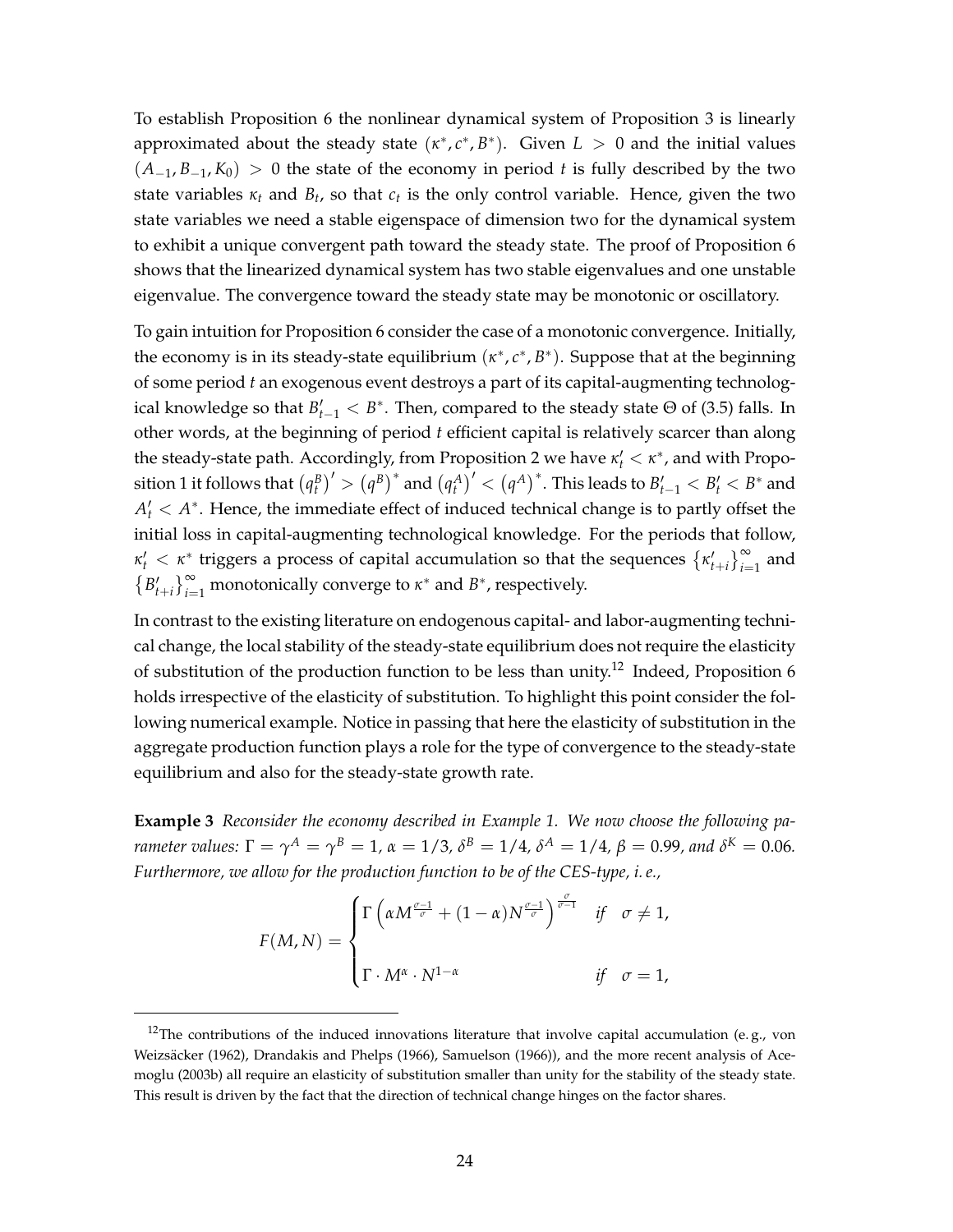*where*  $\sigma > 0$  *is the elasticity of substitution between the two types of tasks. We emphasize that the aim of our numerical example is not to calibrate the model, but rather to show the qualitative results.*

*Table 1 shows the eigenvalues of the dynamical system of Proposition 3 linearized around the steady state of Proposition 4 for various values of the elasticity of substitution, σ. For different values of σ the convergence to the steady-state equilibrium may be monotonic or oscillatory. It*

| $\sigma$      | eigenvalues |                    |                           | $g^*(\%)$ |
|---------------|-------------|--------------------|---------------------------|-----------|
| 0.25          | 1.07941,    | 0.949732,          | 0.561591                  | 0.51      |
| 0.5           | 1.09029,    | 0.939364,          | 0.71533                   | 0.94      |
| 0.75          | 1.10048,    | 0.926904,          | 0.790202                  | 1.31      |
| $\mathbf{1}$  | 1.11007,    | 0.908942, 0.841108 |                           | 1.64      |
| 1.25          | 1.11917,    |                    | $0.884550 \pm 0.0280296i$ | 1.92      |
| 1.5           | 1.12791,    |                    | $0.890272 \pm 0.0448385i$ | 2.18      |
| 1.75          | 1.13637,    |                    | $0.893694 \pm 0.0535632i$ | 2.41      |
| $\mathcal{P}$ | 1.14464,    |                    | $0.895618 \pm 0.0593213i$ | 2.61      |

Table 1: Elasticity of Substitution of the Production Function, Local Stability of the Steady State, and Steady-State Growth.

*is worth emphasizing that*  $\sigma = 1$  *does not represent a critical value below which convergence is necessarily monotonic and above which it is oscillatory. Notice also that, naturally, the variables do not need to converge at the same speed to their steady-state levels. Finally, observe that the steady-state growth rate increases in the elasticity of substitution thus confirming the analytical finding established in Irmen (2011).*

#### **3.4 The Role of Capital-Augmenting Technical Change**

What is the role of capital-augmenting technical change for the results derived so far? To address this question we contrast the model of the previous sections with a version that altogether dispenses with capital-augmenting technical change. To accomplish this, reconsider the model of Section 2 for  $B_t = b_t = k_t = 1$ ,  $q_t^B = \delta^B = i (q_t^B) = 0$ , and  $M_t = K_t$ . Then, the efficient capital intensity of (3.4) boils down to  $\kappa_t = K_t / (A_t L)$ . Mutatis mutandis, the latter ratio also satisfies Proposition 2 where now  $\Theta_t \equiv K_t / \left(A_{t-1} \left(1 - \delta^A\right) L\right)$ .

With these changes, the dynamical system of Proposition 3 reduces to a two-dimensional system of non-linear first-order difference equations involving one state variable, *κ<sup>t</sup>* , and one control variable, *c<sup>t</sup>* . These difference equations include the resource constraint and the Euler condition.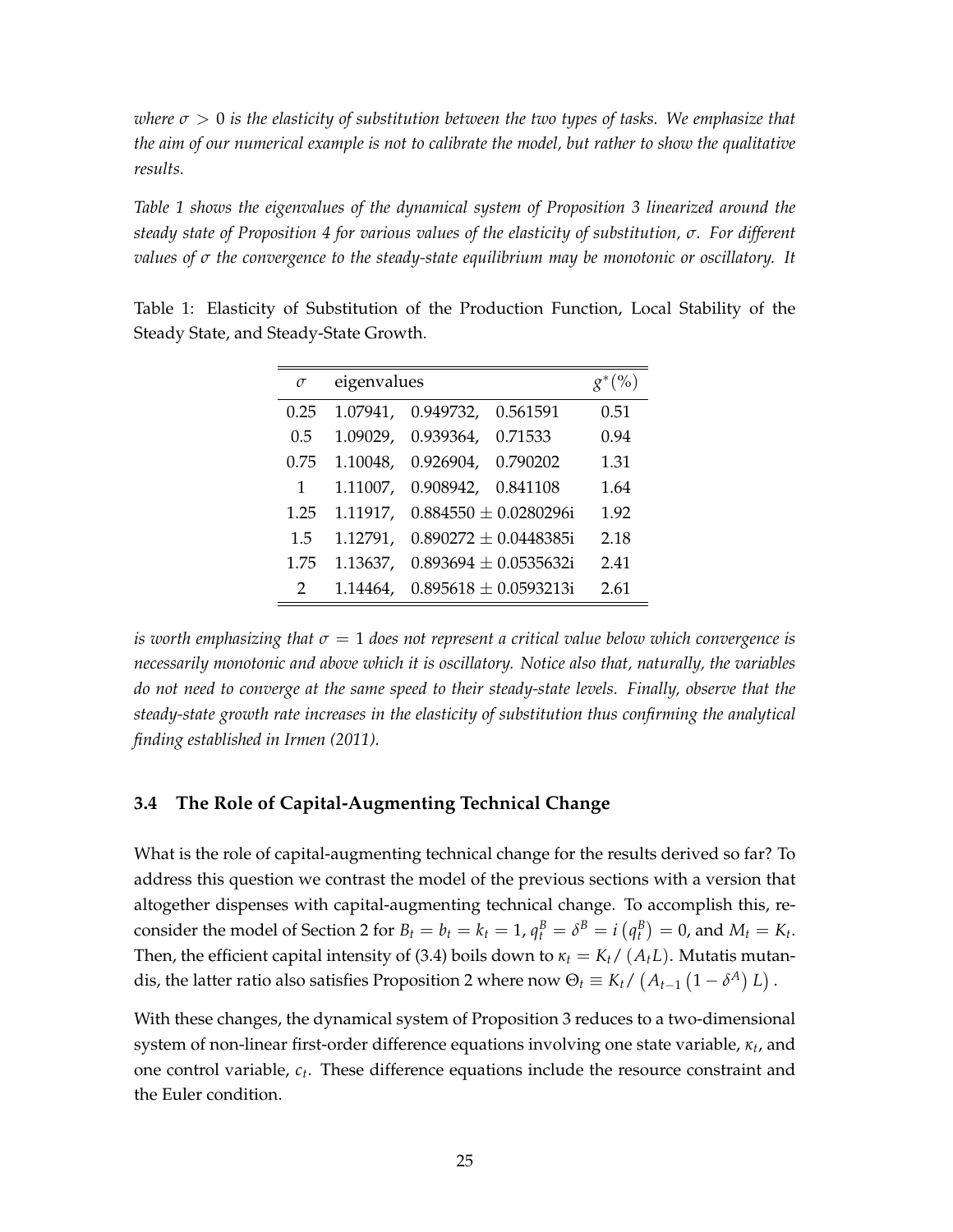#### **Proposition 7** *(Canonical Dynamical System Without Capital-Augmenting Technical Change)*

*Given L* > 0 *and initial conditions* (*A*−1, *K*0) > 0*, the transitional dynamics of the dynamic*  $\mathit{complete} \left\{ \kappa_{t}, c_{t} \right\}_{t=1}^{\infty}$ *t*=0 *that satisfies*

$$
\kappa_{t+1} = \frac{v(\kappa_t) - c_t + (1 - \delta^K) \kappa_t}{(1 - \delta^A) (1 + g^A(\kappa_{t+1}))},
$$
\n(3.22)

$$
\frac{c_{t+1}}{c_t} = \beta \cdot \frac{f'(\kappa_{t+1}) + 1 - \delta^K}{(1 - \delta^A) (1 + g^A(\kappa_{t+1}))'},
$$
\n(3.23)

*the transversality condition*

$$
\lim_{t \to \infty} \beta^t \frac{\kappa_{t+1} \left( 1 + g^A \left( \kappa_{t+1} \right) \right)}{c_t} = 0,
$$
\n(3.24)

*and for*  $t = 0$ ,

$$
\kappa_0 = \kappa\left(\Theta_0\right). \tag{3.25}
$$

From Definition 2 a steady state involves  $A_{t+1}/A_t - 1 = \text{const.}$  Hence, with (2.35) and Proposition 1 we have  $\kappa_t = \kappa_{t+1} = \kappa^*$  and  $(q^A)^* = g^A(\kappa^*)$ . Moreover, from (3.22) we obtain  $c_t = c_{t+1} = c^*$ . To guarantee the existence of a steady state with  $\kappa^* \in \mathbb{R}_{++}$ , we replace Assumptions 1 and 2 by

**Assumption 3** *It holds that*

$$
\lim_{\kappa \to 0} f'(\kappa) > \frac{1 - \delta^A}{\beta} - \left(1 - \delta^K\right) > \lim_{\kappa \to \infty} f'(\kappa). \tag{3.26}
$$

The significance of Assumption 3 will become clear below.

**Proposition 8** *(Steady State Without Capital-Augmenting Technical Change)*

 $1.$  *The dynamical system of Proposition 7 has a unique steady state involving*  $(\kappa^*, c^*) \in \mathbb{R}^2_{++}$ *if Assumption 3 holds. The steady state is a solution to*

$$
c^* = v(\kappa^*) - \kappa^* \left( g^* + \delta^K \right), \tag{3.27}
$$

$$
1 + g^* = \beta \left( f' \left( \kappa^* \right) + 1 - \delta^K \right). \tag{3.28}
$$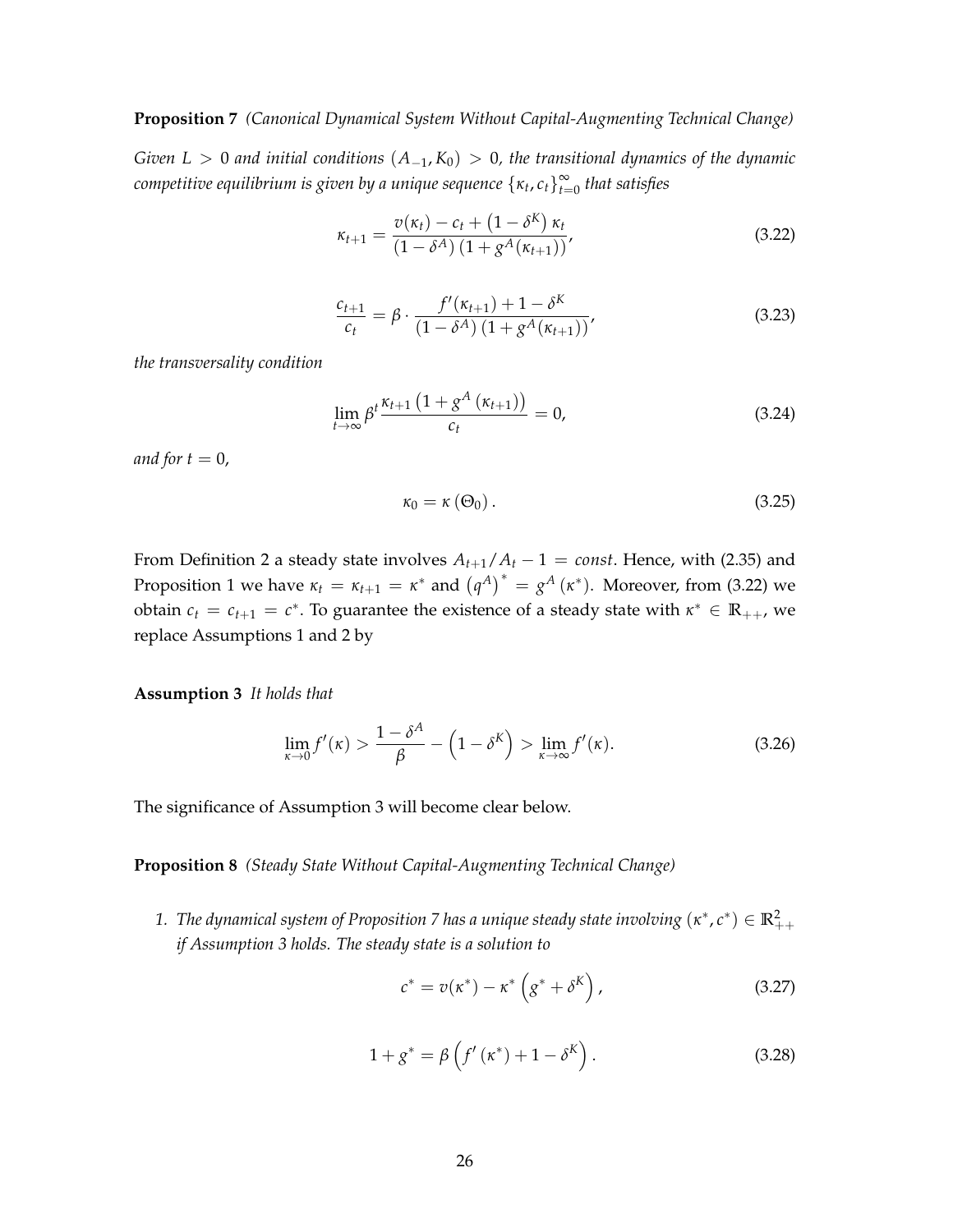*2. The steady-state growth rate of the economy is*

$$
g^* \equiv \frac{A_{t+1}}{A_t} - 1 = \left(1 - \delta^A\right) \left(1 + g^A\left(\kappa^*\right)\right) - 1.
$$

*Moreover, along the steady-state path, it holds that*

a) 
$$
\frac{Y_{t+1}}{Y_t} = \frac{V_{t+1}}{V_t} = \frac{K_{t+1}}{K_t} = \frac{C_{t+1}}{C_t} = \frac{N_{t+1}}{N_t} = \frac{w_{t+1}}{w_t} = 1 + g^*,
$$
  
b) 
$$
R^* = f'(\kappa^*), \quad \frac{l_{t+1}}{l_t} = \frac{1}{1 + g^*}.
$$

The comparison of the steady state with and without capital-augmenting technical change (Proposition 4 versus Proposition 8) reveals two important structural differences. First, in a world without capital-augmenting technical change the steady-state capital-labor ratio in efficiency units is pinned down by the Euler condition (3.28). Hence, *κ* ∗ is such that the desired growth rate of consumption (and of the economy as a whole),  $g^*$ , is supported by the steady-state rental rate of capital,  $R^* = f'(k^*)$ . If Assumption 3 holds then this alignment has a solution *κ* <sup>∗</sup> > 0 which will naturally depend on *β*.

On the contrary, in the world with capital-augmenting technical change, the role of  $\kappa^*$  is to induce innovation investments so that the stock of capital-augmenting technological knowledge remains constant over time. The necessary adjustments to meet this requirement reflect only the characteristics of the production sector including the way how technological knowledge accumulates. As a consequence condition (3.16) is independent of *β*.

Second, the comparative statics with respect to  $\beta$  and  $\delta^A$  of the steady state of Proposition 8 involve adjustments in *κ*<sup>\*</sup>. In contrast, for the steady state with capital-augmenting technical change of Proposition 4 changes in the same parameters induce adjustments in B<sup>\*</sup>. The following proposition documents the resulting differences.

**Proposition 9** *(Steady-State Comparative Statics Without Capital-Augmenting Technical Change)*

*1. Consider two economies that differ only with respect to their discount factor such that*  $\beta' > 0$ *β. Then, their steady states satisfy*

$$
(\kappa^*)' > \kappa^*, \quad (g^*)' > g^*, \quad (R^*)' < R^*, \quad \text{and} \quad (c^*)' \geq c^*.
$$
 (3.29)

*2. Consider two economies that differ only with respect to their depreciation rate of the stock* of capital-augmenting technological knowledge such that  $\left(\delta^A\right)' > \delta^A$ . Then, their steady *states satisfy*

$$
(\kappa^*)' > \kappa^*, \quad (g^*)' < g^*, \quad (R^*)' < R^*, \quad \text{and} \quad (c^*)' \geq c^*.
$$
 (3.30)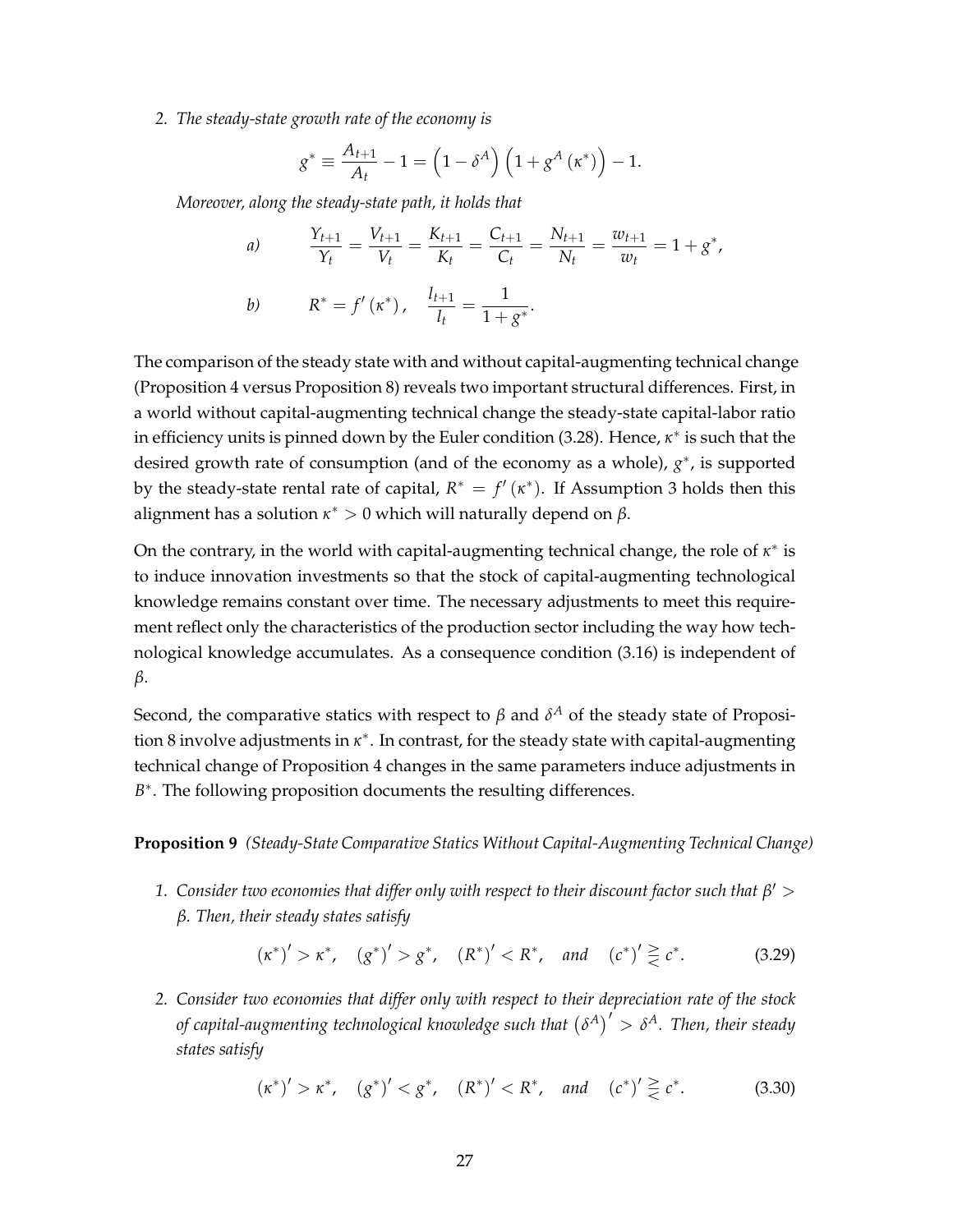The comparison between Proposition 9 and Claim 1 and 3 of Proposition 5 highlights two important differences. First, without capital-augmenting technical change the more patient economy grows faster in steady state. Intuitively, this economy saves more and, as a result ends up with a greater efficient capital intensity. According to Proposition 1 this induces faster labor-augmenting technical change, hence, faster steady-state growth. Second, the negative effect on the steady-state growth rate of the economy associated with a greater depreciation rate of labor-augmenting technological knowledge is partly offset by an increase in *κ* ∗ .

## **4 Positive Implications: Fiscal Policy**

This section establishes the effect of three different fiscal policy measures on the steadystate growth rate. First, we study the effects of a linear tax on the return to capital. Second, we analyze the role of subsidies for innovation investments that increase the productivity of capital. Finally, we turn to subsidies for innovation investments that increase the productivity of labor. We follow the literature and assume that the government redistributes its tax revenues in a lump-sum fashion to balance its budget. Similarly, it finances its subsidies through a lump-sum tax. Accordingly, none of the considered policies affects the household's flow budget constraint (2.2).

#### **4.1 A Linear Tax on Capital**

Suppose the government levies a tax on capital such that the net after-tax rate of return per unit of capital at *t* is  $(1 - \tau) (R_t - \delta^K)$ ,  $\tau \in [0, 1)$ . Then, the Euler condition (2.3) becomes  $C_{t+1}/C_t = \beta\left((1-\tau)\left(R_{t+1}-\delta^K\right)+1\right)$ , i. e., from the household's point of view, the relative price of consumption tomorrow increases in *τ*.

However, such a tax does not affect the steady-state growth rate of the economy. According to Proposition 4, the latter is equal to the growth rate of labor-augmenting technological knowledge and hinges on  $(q^A)^* = g^A(\kappa^*)$ . As  $\kappa^*$  is determined by (3.16) it reflects only the production side of the economy. Accordingly, the tax on capital leaves the economy's steady-state growth rate unchanged.

#### **4.2 A Subsidy to Capital-Augmenting Innovation Investments**

Suppose the government pays a subsidy  $\sigma^{B}i\left(q^{B}_{t}(m)\right)$  for all innovation investments that raise the productivity of capital at *t*. Here,  $\sigma^B \in [0,1)$  is the subsidy rate. The sub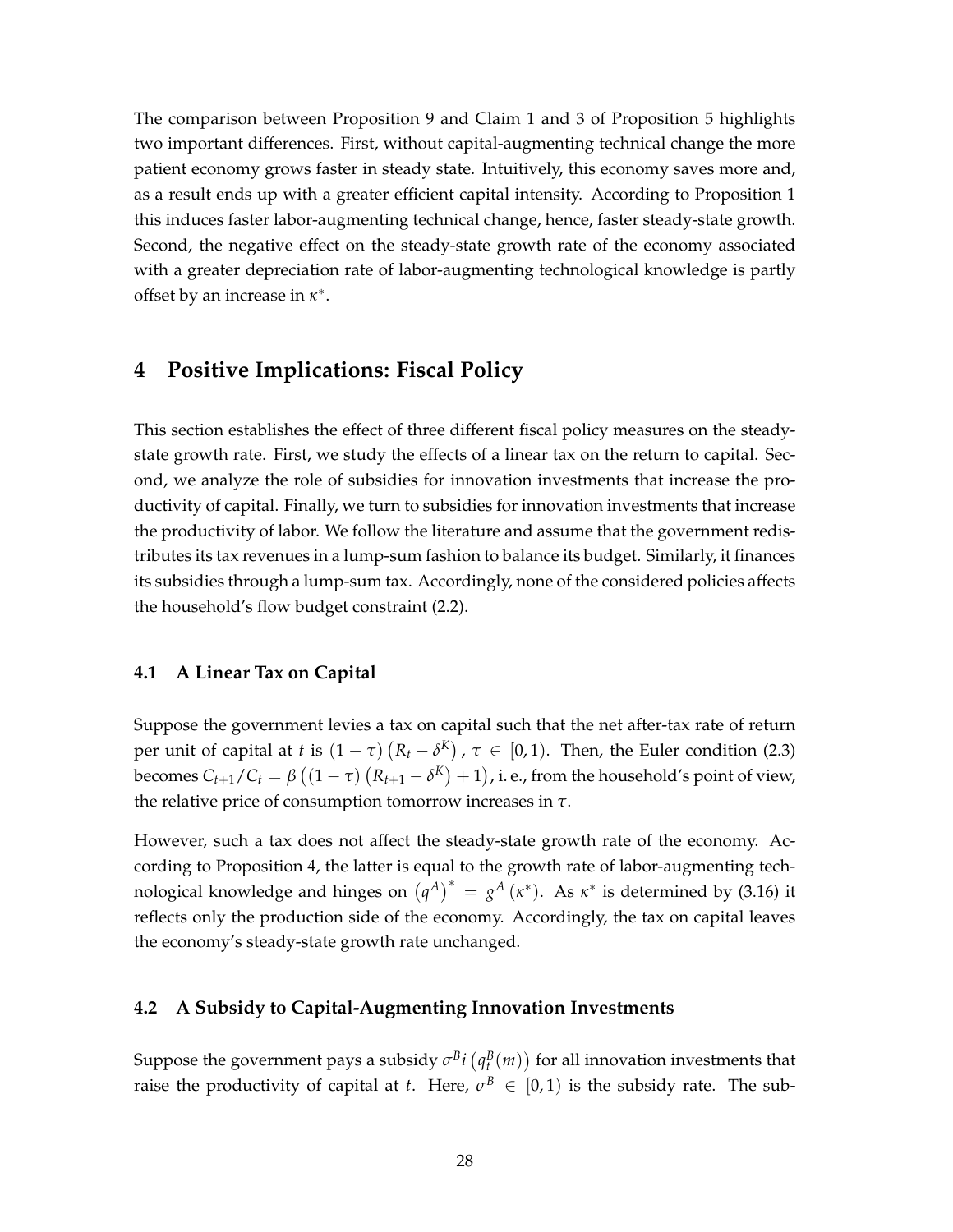sidy reduces the (minimized) cost per task performed by capital and, therefore, renders innovation investments more attractive. This shows up in the conditions for profitmaximization that now involve

$$
f'(\kappa_t) = \left(1 - \sigma^B\right) c\left(q_t^B\right). \tag{4.1}
$$

The latter generalizes (2.18) to the case where  $\sigma^B > 0$  and implicitly defines

$$
q_t^B = g^B(\kappa_t, \sigma^B), \quad \text{with} \quad g^B_\kappa(\kappa_t, \sigma^B) < 0 \quad \text{and} \quad g^B_{\sigma^B}(\kappa_t, \sigma^B) > 0. \tag{4.2}
$$

Hence, a greater subsidy means a higher productivity growth rate  $q_t^B$ . The subsidy also increases the steady-state growth rate of the economy. To see this, recall that the latter is equal to the growth rate of labor-augmenting technological knowledge and hinges on  $(q^A)^* = g^A(\kappa^*)$ . However, here  $\kappa^*$  depends on and increases in  $\sigma^B$ . Indeed, in light of (4.2) condition (3.16) must be replaced by

$$
g^B(\kappa_{\sigma^B}^*, \sigma^B) = \frac{\delta^B}{1 - \delta^B},\tag{4.3}
$$

where  $\kappa^*_{\sigma}$  $\sigma^*$  is the steady-state equilibrium task intensity consistent with a subsidy rate  $\sigma^B > 0$ . Implicit differentiation of (4.3) reveals that  $\kappa_\sigma^*$  $\sigma^B$  increases in  $\sigma^B$  as

$$
\frac{d\kappa_{\sigma^B}^*}{d\sigma^B} = -\frac{g^B_{\sigma}(\kappa_{\sigma^B}^*, \sigma^B)}{g^B_{\kappa}(\kappa_{\sigma^B}^*, \sigma^B)} > 0.
$$
\n(4.4)

The intuition is the following. In steady state  $q^B$  must be equal to  $\delta^B / (1 - \delta^B)$  to keep *B* constant. A subsidy rate  $\sigma^B > 0$  reduces the (effective) cost per task,  $(1 - \sigma^B) c (q_t^B)$ , on the right-hand side of (4.1). Given  $\kappa_t$ , this tends to increase  $q_t^B$ . To offset this tendency  $\kappa_t$  must increase so that the left-hand side of (4.1) can fall until  $q^B$  is again equal to  $\delta^B/\left(1-\delta^B\right)$ .

These adjustments increase the steady-state growth rate which is now give by

$$
g_{\sigma^B}^* = \left(1 - \delta^A\right) \left(1 + g^A\left(\kappa_{\sigma^B}^*\right)\right) - 1. \tag{4.5}
$$

Then, with (4.4) we have

$$
\frac{d\mathcal{S}_{\sigma^B}^*}{d\sigma^B} = \left(1 - \delta^A\right) \mathcal{S}_{\kappa}^A \left(\kappa_{\sigma^B}^*\right) \frac{d\kappa_{\sigma^B}^*}{d\sigma^B} > 0. \tag{4.6}
$$

The following proposition summarizes the result of this reasoning.

#### **Proposition 10** *(Subsidy to Capital-Augmenting Innovation Investments and Steady-State Growth)*

*Consider two economies that differ only with respect to the subsidy rate to capital-augmenting*  $i$ nnovation investments such that  $1 > \left(\sigma^B\right)' > \sigma^B \geq 0.$  Then, it holds that

$$
\left(g_{\sigma^B}^*\right)' > g_{\sigma^B}^*.
$$
\n
$$
(4.7)
$$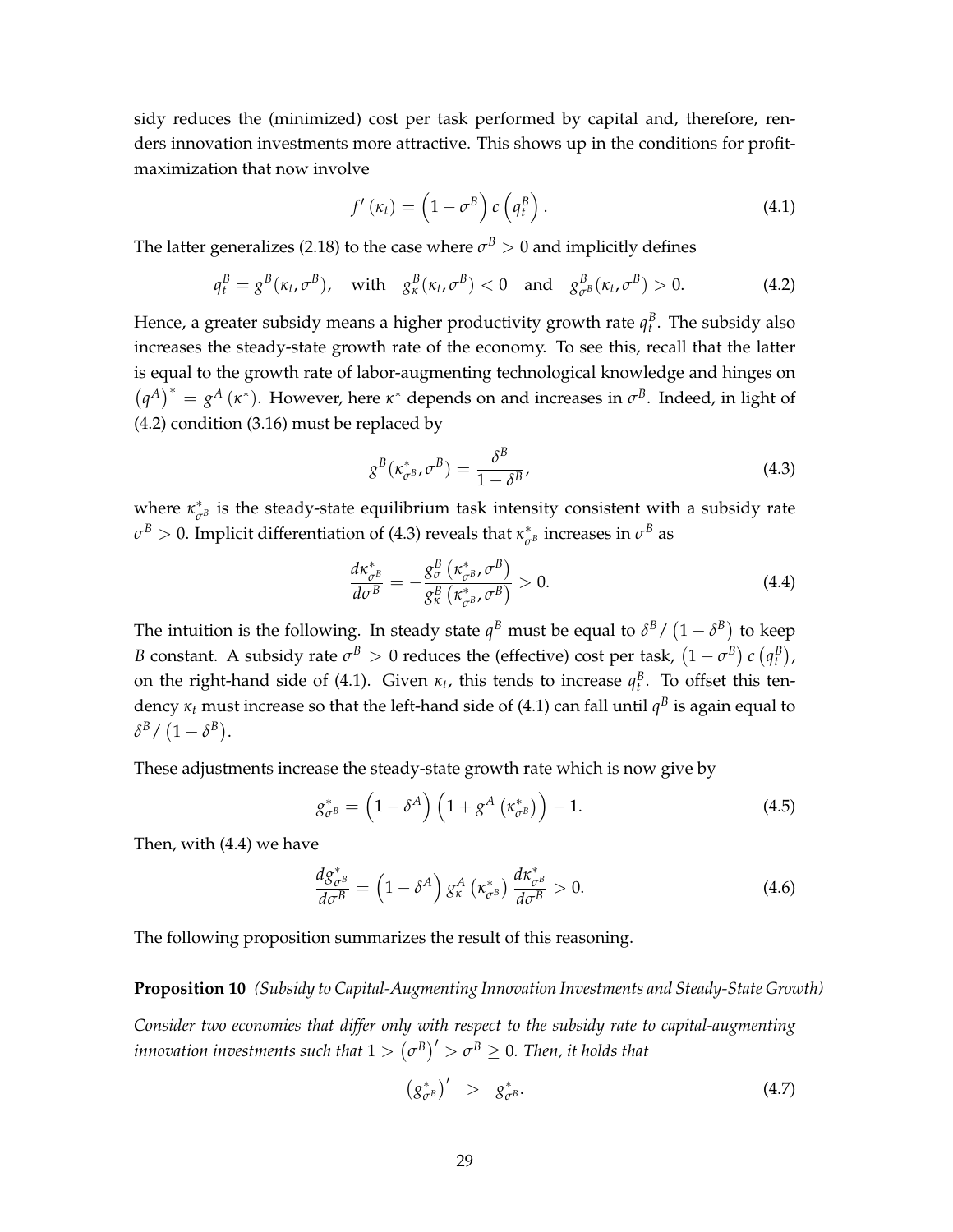#### **4.3 A Subsidy to Labor-Augmenting Innovation Investments**

Suppose the government pays a subsidy  $\sigma^{A}i\left(q^{A}_{t}(n)\right)$  for all innovation investments that raise the productivity of labor at *t*. Here,  $\sigma^A \in [0,1)$  denotes the subsidy rate. This subsidy reduces the cost per task performed by labor and, therefore, renders innovation investments more attractive. This shows up in the conditions for profit-maximization that now involve

$$
f(\kappa_t) - \kappa_t f'(\kappa_t) = \left(1 - \sigma^A\right) c\left(q_t^A\right). \tag{4.8}
$$

The latter generalizes (2.19) to the case where  $\sigma^A > 0$  and leads to changes in Proposition 1. In particular, we now have

$$
q_t^A = g^A(\kappa_t, \sigma^A), \quad \text{with} \quad g_\kappa^A(\kappa_t, \sigma^A) > 0 \quad \text{and} \quad g_{\sigma^A}^A(\kappa_t, \sigma^A) > 0,
$$
 (4.9)

The subsidy for labor-augmenting innovation investments increases the the steady-state growth rate of the economy. However, the channel is quite different from the one identified for a subsidy of capital-augmenting innovation investments. To see this, observe that the subsidy leaves *κ* <sup>∗</sup> unchanged which is still determined by (3.16). However, in light of (4.9) and Proposition 4, the steady-state growth rate of the economy may now be written as

$$
g_{\sigma^A}^* = \left(1 - \delta^A\right) \left(1 + g^A\left(\kappa^*, \sigma^A\right)\right) - 1. \tag{4.10}
$$

Then, using (4.9) we obtain indeed that

$$
\frac{d g_{\sigma^A}^*}{d \sigma^A} = \left(1 - \delta^A\right) g_{\sigma}^A \left(\kappa^*, \sigma^A\right) > 0. \tag{4.11}
$$

This leads to the following proposition.

#### **Proposition 11** *(Subsidy to Labor-Augmenting Innovation Investments and Steady-State Growth)*

*Consider two economies that differ only with respect to the subsidy rate for labor-augmenting*  $i$ nnovation investments such that  $1 > \left(\sigma^A\right)' > \sigma^A \geq 0$ . Then, it holds that

$$
\left(g_{\sigma^A}^*\right)' > g_{\sigma^A}^*.
$$
\n
$$
(4.12)
$$

## **5 Optimal Growth**

This section studies the welfare properties of the dynamic competitive equilibrium and establishes two main results. First, we show that the equilibrium is not Pareto optimal since both forms of technical change give rise to an inter-temporal knowledge externality. Second, we prove that the Pareto-efficient steady state may be implemented with an appropriate policy of investment subsidies.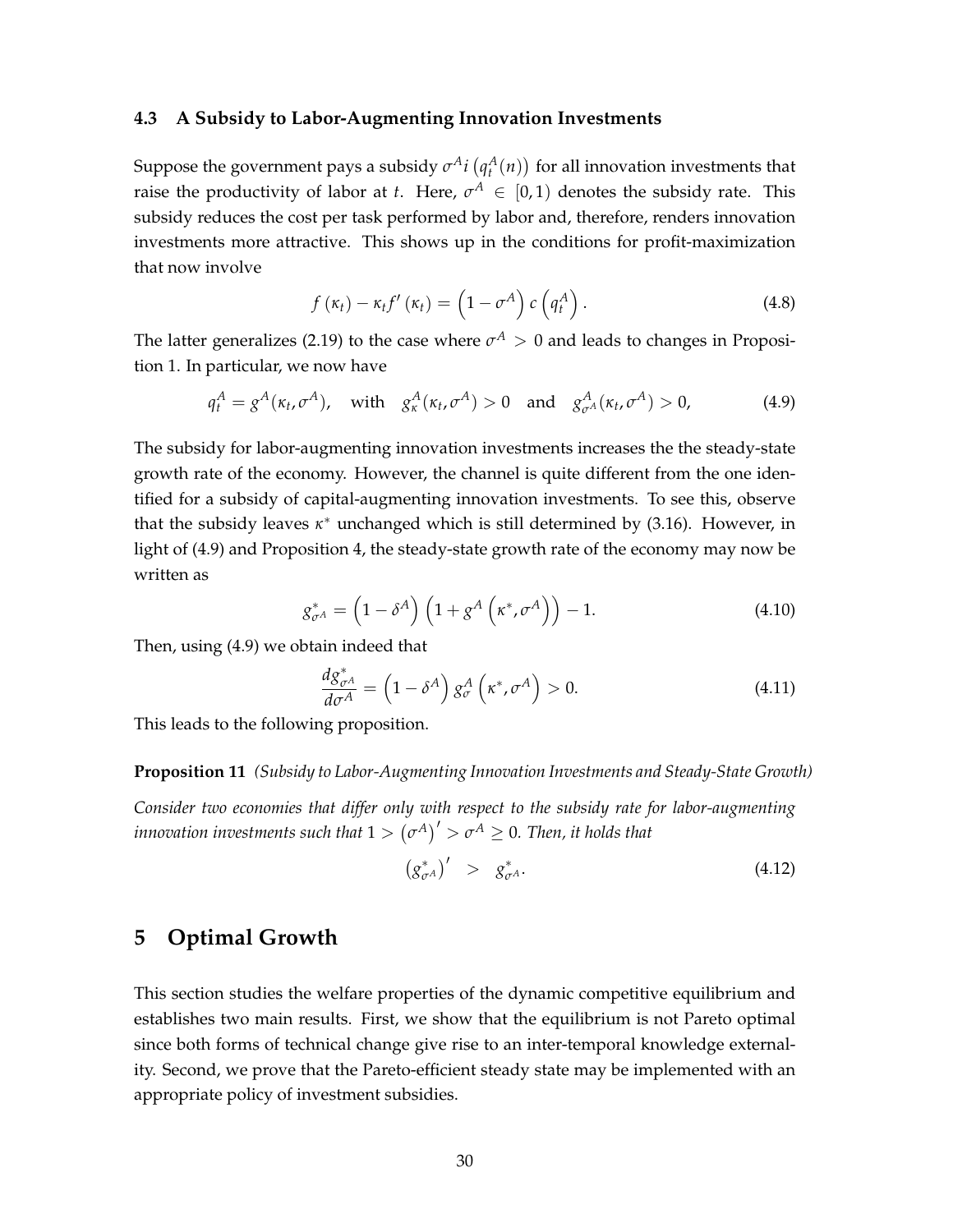#### **5.1 The Planner's Problem**

To derive the Pareto-efficient allocation, we assess allocations with regard to their effects on the overall utility of the representative household (2.1). Moreover, we focus on allocations with the same structural properties as in the decentralized equilibrium. In particular, we restrict attention to symmetric configurations that involve  $q_t^B(m) = q_t^B$  and  $q_t^A(n) = q_t^{A.13}$  To save space, we directly take capital and labor as fully employed.

Then, given  $L > 0$ , initial values of the capital stock,  $K_0 > 0$ , and of technological knowledge,  $A_{-1} > 0$  and  $B_{-1} > 0$ , the planner solves

$$
\max_{\left\{q_t^B, q_t^A, C_t\right\}_{t=0}^\infty \in \mathbb{R}_+^3} \quad \sum_{t=0}^\infty \beta^t \ln C_t,\tag{5.1}
$$

subject to the resource constraint

$$
C_t + K_{t+1} = F(B_t K_t, A_t L) - B_t K_t i(q_t^B) - A_t Li(q_t^A) + (1 - \delta^K) K_t,
$$
\n(5.2)

the evolution of the two stocks of technological knowledge of (2.35) and a set of appropriate non-negativity constraints. Besides these constraints and three transversality constraints,<sup>14</sup> the planner's problem satisfies the following first-order (sufficient) conditions for  $K_{t+1}$ ,  $q_t^B$ , and  $q_t^A$ , respectively:

<sup>&</sup>lt;sup>13</sup>This excludes, e.g., asymmetric patterns where the planner chooses, say,  $q_t^B(m) > 0$  for a small subset of tasks  $m \in [0, \bar{m}_t]$ ,  $\bar{m}_t < M_t$ , and does not undertake innovation investments in all other tasks performed by capital. This strategy reduces current outlays for innovation investments and, at the same time, allows to start period  $t + 1$  with a high level of  $B_t\left(1 - \delta^B\right)$  as knowledge accumulates according to (2.34). Of course, such a strategy also has a downside since the productivity of capital at *t* in all tasks  $m \in [\bar{m}_t, M_t]$ is  $B_{t-1}$   $(1 - \delta^B)$ . At all events, in a decentralized economy such patterns cannot arise in equilibrium and would even be very difficult to implement by a planning authority.

<sup>&</sup>lt;sup>14</sup>The transversality constraints are  $\lim_{t\to\infty} \beta^t \mu_i^K K_{t+1} = 0$ ,  $\lim_{t\to\infty} \beta^t \mu_i^A A_t = 0$ , and  $\lim_{t\to\infty} \beta^t_i \mu_i^B B_t = 0$ , respectively, where  $\mu_t^K$ ,  $\mu_t^A$ ,  $\mu_t^B$  are the Lagranage multipliers associated with the resource constraint and the appropriate technological constraint, respectively.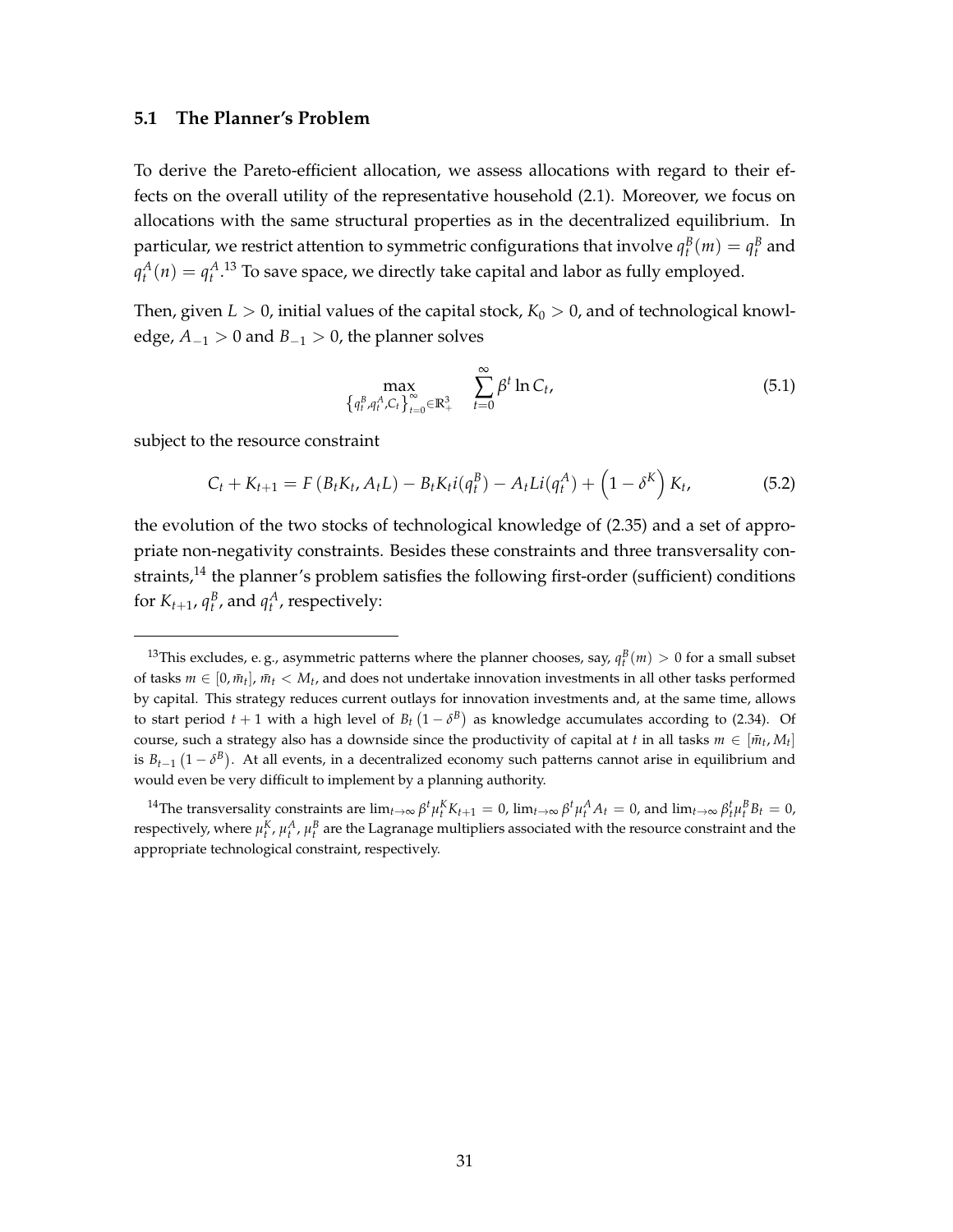$$
\frac{C_{t+1}}{C_t} = \beta \left[ B_t (1 - \delta^B)(1 + q_{t+1}^B) \left( f' \left( \kappa_{t+1} \right) - i \left( q_{t+1}^B \right) \right) \right]
$$
\n
$$
+ \beta \left( 1 - \delta^K \right), \tag{5.3}
$$

$$
0 = \frac{K_t}{C_t} \left[ f'(\kappa_t) - i \left( q_t^B \right) - \left( 1 + q_t^B \right) i' \left( q_t^B \right) \right]
$$
  
+ 
$$
\beta \cdot \frac{K_{t+1}}{C_{t+1}} \left( 1 - \delta^B \right) \left( 1 + q_{t+1}^B \right)^2 i' \left( q_{t+1}^B \right),
$$
  

$$
K_t = \beta \cdot \frac{K_t}{C_t} \left( 1 + q_t^B \right)^2 \left( 1 + q_{t+1}^B \right)^2
$$

$$
0 = \frac{K_t}{C_t} \left[ f(\kappa_t) - \kappa_t f'(\kappa_t) - i \left( q_t^A \right) - \left( 1 + q_t^A \right) i' \left( q_t^A \right) \right]
$$
  
+ 
$$
\beta \cdot \frac{K_{t+1}}{C_{t+1}} \left( 1 - \delta^A \right) \left( 1 + q_{t+1}^A \right)^2 i' \left( q_{t+1}^A \right).
$$
 (5.5)

Condition (5.3) is the Euler condition of the planner's problem. The comparison with the Euler condition (3.8) of the competitive equilibrium reveals that the inter-temporal equilibrium allocation of capital is the efficient one. This, however, is not the case for the equilibrium choices of  $q_t^B$  and  $q_t^A$ . To see this compare (5.4) and (5.5) to their respective equilibrium counterparts (2.18) and (2.19). The decentralized equilibrium has productivity growth rates such that the minimum costs per task are equal to the respective value product of the marginal task. If these conditions hold for *t* then the first lines of (5.4) and (5.5) vanish whereas the second remain positive. In other words, evaluated at the equilibrium allocation the (marginal) value of  $q_t^B$  and  $q_t^A$  is strictly positive for the planner. The presence of  $\beta$  suggests that the additional advantage is of an inter-temporal nature. To see this more clearly, consider the following variational argument applied to the firstorder condition (5.4) that describes the social planner's choice of  $q_t^B$ . Mutatis mutandis, an analogous argument applies to (5.5).

Suppose the economy evolves along an optimal path given by  $\left\{A_t, B_t, K_{t+1}, C_t, q_t^B, q_t^A\right\}_{t=0}^{\infty}$ . Now, the planner considers an increase in  $q_t^B$  at some period  $t \geq 0$  in conjunction with a decrease in  $q_{t+1}^B$  such that the sequence  $\{A_{\tau-1}, B_{\tau}, K_{\tau}, q_{\tau+1}^B, q_{\tau-1}^A\}_{\tau=t+1}^{\infty}$  remains unchanged. To study the effects of this variation, consider the planner's net output at time *t*,

$$
V_t = F(B_t K_t, A_t L) - A_t L i \left( q_t^A \right) - B_t K_t i \left( q_t^B \right), \qquad (5.6)
$$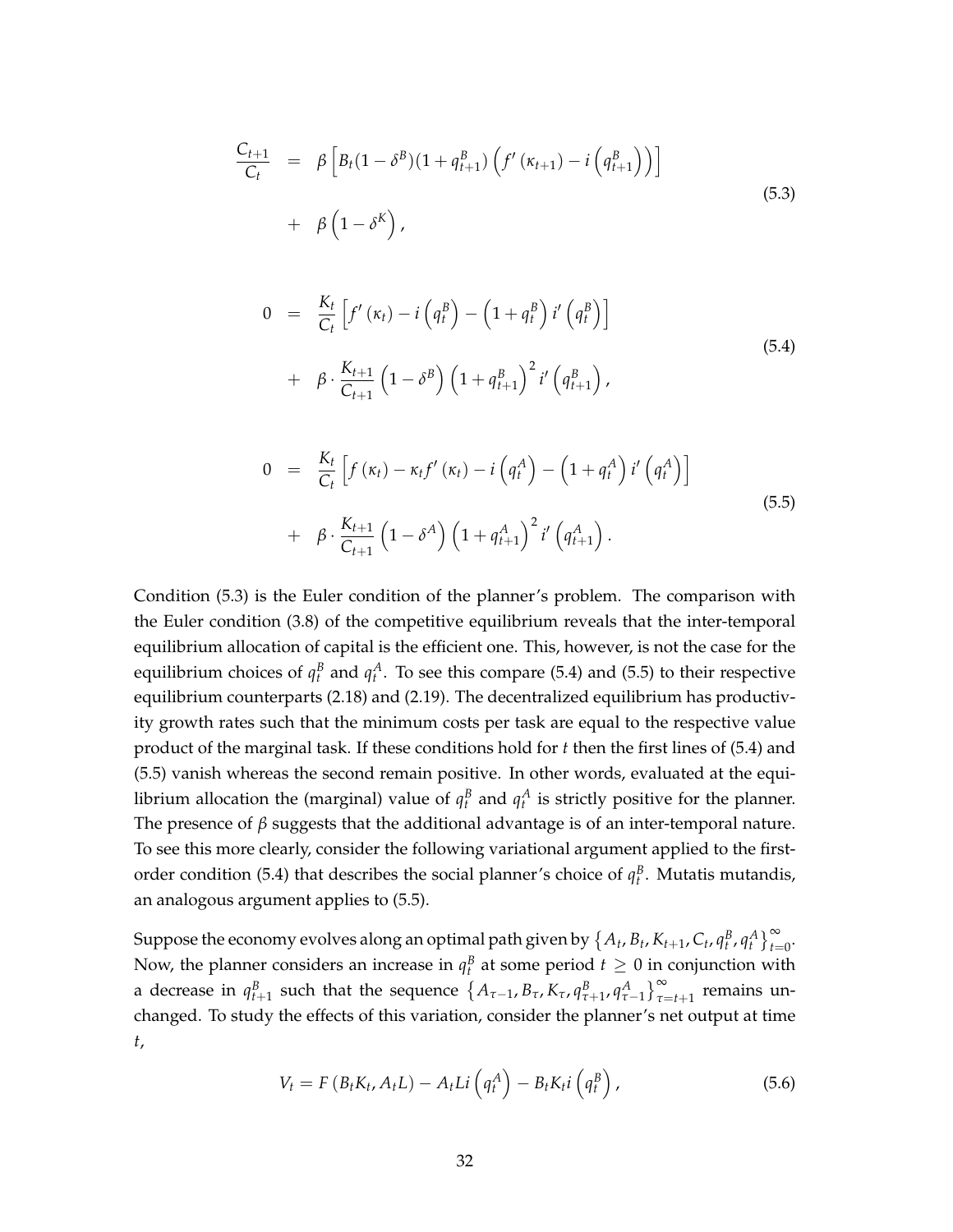in conjunction with the evolution of the two stocks of technological knowledge of (2.35). Then, a small increase in  $q_t^B$  changes  $V_t$  by

$$
dV_t = B_{t-1} \left( 1 - \delta^B \right) K_t \left[ f' \left( \kappa_t \right) - i \left( q_t^B \right) - \left( 1 + q_t^B \right) i' \left( q_t^B \right) \right] d q_t^B. \tag{5.7}
$$

Here, the first term in the bracketed expression represents the increase in net output due to a greater productivity of capital. The second term captures the additional investment outlays that arise since a greater productivity of capital increases the number of tasks performed by capital under full employment of the capital stock. The third term represents the additional investment outlays that arise since the investment outlays of each performed task increase.

Since  $B_{t+1}$  is unaffected by the variation in  $q_t^B$  and  $q_{t+1}^B$ , the changes in these variables must satisfy  $dq_{t+1}^B = -\left(1+q_{t+1}^B\right)/\left(1+q_t^B\right) dq_t^B$ . Then, the effect of  $dq_t^B$  on net output in  $t + 1$  is

$$
dV_{t+1} = -B_{t+1}K_{t+1}i'\left(q_{t+1}^B\right)dq_{t+1}^B,
$$
  
\n
$$
= B_{t+1}K_{t+1}i'\left(q_{t+1}^B\right)\left(\frac{1+q_{t+1}^B}{1+q_t^B}\right)dq_t^B,
$$
  
\n
$$
= B_{t-1}\left(1-\delta^B\right)^2K_{t+1}\left(1+q_{t+1}^B\right)^2i'\left(q_{t+1}^B\right)dq_t^B.
$$
\n(5.8)

Hence, net output in  $t + 1$  increases since  $dq_t^B > 0$  and the concomitant decline in  $q_{t+1}^B$ reduces the investment outlays for all  $M_{t+1} = B_{t+1}K_{t+1}$  tasks performed by capital. To link these findings to the first-order condition (5.4) observe that the latter may be written as

$$
0 = \frac{dV_t}{C_t} + \beta \frac{dV_{t+1}}{C_{t+1}}.\tag{5.9}
$$

Hence, along the optimal path the sum of the contemporaneous and the inter-temporal effect of a variation in  $dq_t^B$  vanishes when compared in "utils" of period *t*. In other words, the respective second terms in conditions (5.4) and (5.5) represent the inter-temporal advantage of greater values for  $q_t^B$  and  $q_t^A$  that are not taken into account in the decentralized equilibrium.

#### **5.2 Steady-State Analysis**

The economy of the planner involves the net output function (5.6) with constant returns to scale in capital and labor and the resource constraint (5.2). Therefore, we may invoke the generalized steady state growth theorem of Irmen (2013b). Hence, a steady state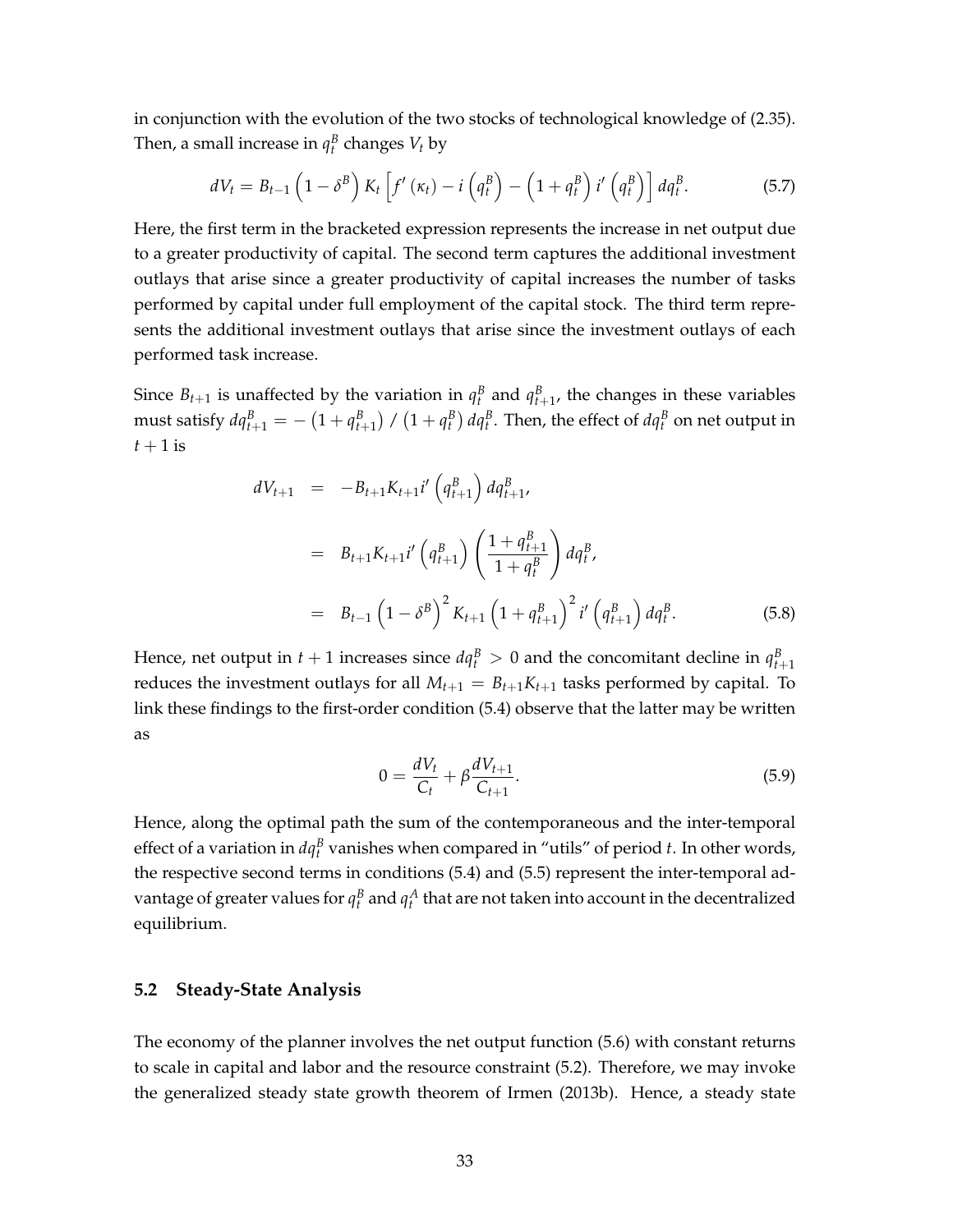has  $B_t = B^{**}$  and the growth rate of the economy is given by the growth rate of laboraugmenting technological knowledge,  $g^{**} = g_A^{**}$ . Moreover,  $g_V^{**} = g_Y^{**} = g_C^{**} = g_K^{**} = g_K^{**}$ *g* ∗∗. The evolution of technological knowledge (2.35) is consistent with this pattern. The task of this section is to establish the existence of such a steady state and to compare it to the steady state of the dynamic competitive economy.

To support  $B_t = B^{**}$ , the evolution of the stock of capital-augmenting technological knowledge of (2.35) requires

$$
\left(q^B\right)^{**} = \frac{\delta^B}{1 - \delta^B} = \left(q^B\right)^*.
$$
\n(5.10)

Hence, the steady state of the planner's problem involves the same  $q^B$  as the competitive equilibrium. This is so, even though the planner internalizes the inter-temporal knowledge spill-over associated with innovation investments that increase the productivity of capital.

Constant consumption growth in (5.3) and (5.10) imply  $\kappa_t = \kappa^{**}$ . Then, in steady state conditions (5.4) and (5.5) boil down to

$$
c\left(\frac{\delta^B}{1-\delta^B}\right) = f'(\kappa^{**}) + \beta \cdot \frac{i'\left(\frac{\delta^B}{1-\delta^B}\right)}{1-\delta^B},
$$
\n(5.11)

$$
c\left(\left(q^{A}\right)^{**}\right) = f\left(\kappa^{**}\right) - \kappa^{**} f'\left(\kappa^{**}\right) + \beta\left(1 - \delta^{A}\right) \left(1 + \left(q^{A}\right)^{**}\right)^{2} i'\left(\left(q^{A}\right)^{**}\right).
$$
\n(5.12)

Hence, the planner's steady-state choice of  $q^B$  and  $q^A$  is such that the minimized costs per task are equal to the sum of the contemporaneous marginal product of the respective task and the inter-temporal advantage arising from the knowledge spill-over. The comparison with (2.18) and (2.19) of the competitive equilibrium shows that the inter-temporal effect is neglected by the competitive production sector. The reason for this is straightforward. While innovation investments give rise to new technological knowledge that increases the productivity of the factors of production, this advantage is confined to the period in which the innovation investment is made. For all subsequent periods the newly created technological knowledge becomes publicly available and can be used by any firm free of charge. It is in this sense that the investment behavior of firms does not account for the future.

One readily verifies that condition (5.11) determines *κ*<sup>\*\*</sup> > 0. The comparison with (2.18) evaluated at the steady state reveals immediately that *κ* ∗∗ > *κ* ∗ . This reflects the presence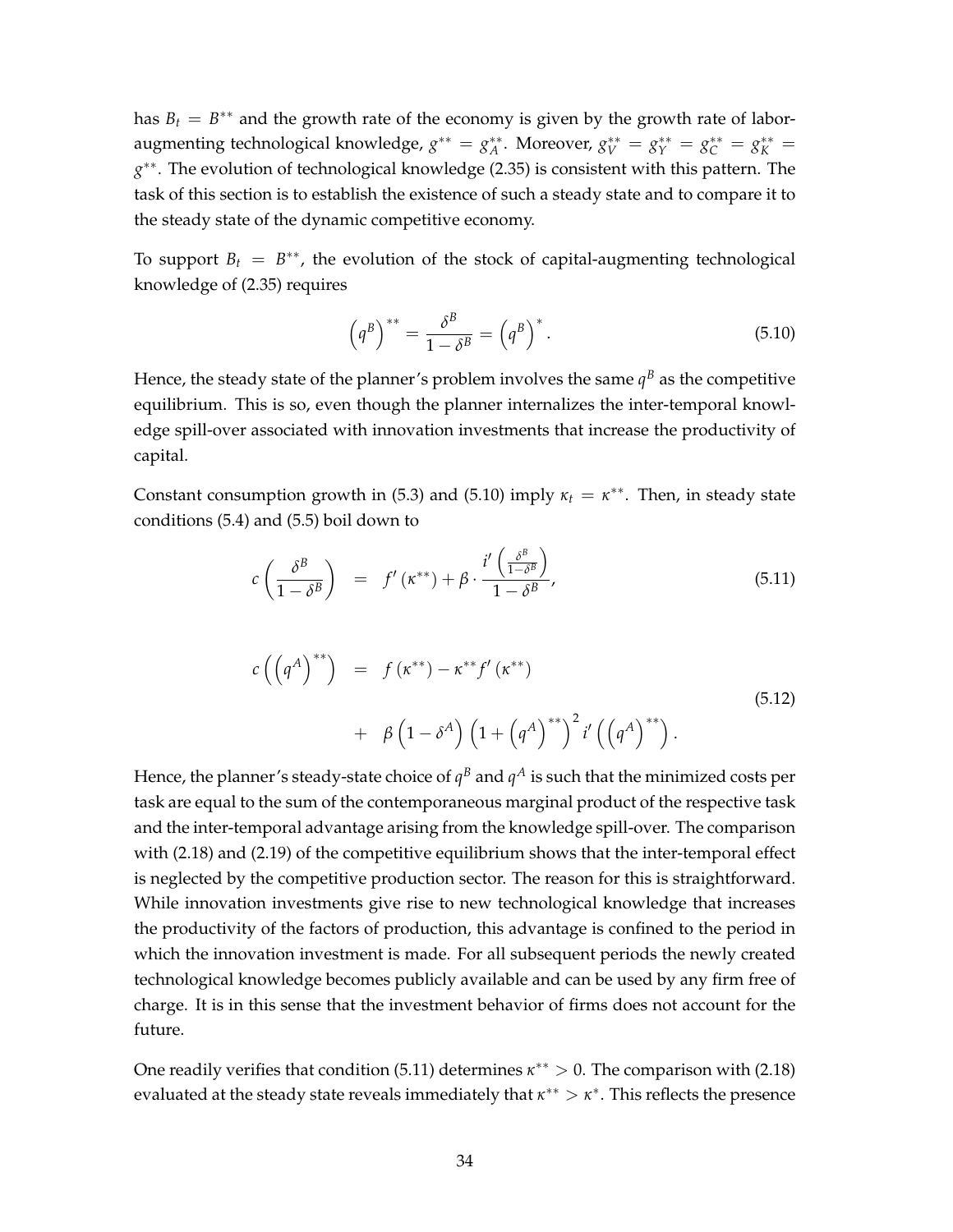of the inter-temporal effect that forces the marginal product of tasks performed by capital to fall. Condition (5.12) determines  $(q^A)^{**} > (q^A)^*$ . There are two reinforcing reasons for this inequality. First,  $κ^{**} > κ^*$  means that the marginal product of tasks performed by labor increases. Therefore, the cost-minimizing level of  $q^A$  will be higher. Second, the inter-temporal advantage is itself increasing in  $q^A$ . In steady state, the Euler condition, (5.3), pins down  $B^{**}$  such that consumption grows at the same rate as the economy. The following proposition summarizes these results.

#### **Proposition 12** *(Planner's Steady-State Allocation)*

*1. Suppose Assumptions (1) and (2) hold. Then, the planner's problem has a unique steady* state involving  $\left(\kappa^{**}, \left(q^B\right)^{**}, \left(q^A\right)^{**}\right) \in \mathbb{R}^3_{++}$ , and

$$
c^{**} = f(\kappa^{**}) - \kappa^{**}i\left(\frac{\delta^B}{1 - \delta^B}\right) - i\left(\left(q^A\right)^{**}\right)
$$
  

$$
- \frac{\kappa^{**}}{B^{**}}\left(g^{**} + \delta^K\right), \qquad (5.13)
$$

$$
B^{**} = \frac{\left(1 - \delta^A\right)\left(1 + \left(q^A\right)^{**}\right) - \beta\left(1 - \delta^K\right)}{\beta\left(f'\left(\kappa^{**}\right) - i\left(\frac{\delta^B}{1 - \delta^B}\right)\right)} > B^*,
$$
\n(5.14)

*2. The welfare-maximizing steady-state growth rate of the economy is*

$$
g^{**} \equiv \frac{A_{t+1}}{A_t} - 1 = \left(1 - \delta^A\right) \left(1 + \left(q^A\right)^{**}\right) - 1 > g^*.
$$

*Moreover, along the planner's steady-state path, it holds that*

a) 
$$
\frac{Y_{t+1}}{Y_t} = \frac{V_{t+1}}{V_t} = \frac{K_{t+1}}{K_t} = \frac{C_{t+1}}{C_t} = \frac{M_{t+1}}{M_t} = \frac{N_{t+1}}{N_t} = 1 + g^{**},
$$
  
b) 
$$
k^* = \frac{1}{B^{**}}, \quad \frac{l_{t+1}}{l_t} = \frac{1}{1 + g^{**}}
$$

#### **5.3 Pareto-Improving Fiscal Policy**

The discrepancy between the steady-state growth rates of the dynamic competitive equilibrium and the planner's solution suggests the possibility of Pareto-improving policy measures. The following proposition establishes that appropriately chosen investment subsidies accompanied by a lump-sum tax to balance the government's budget may close the gap between the allocation chosen by the planner and the one obtained under laissezfaire.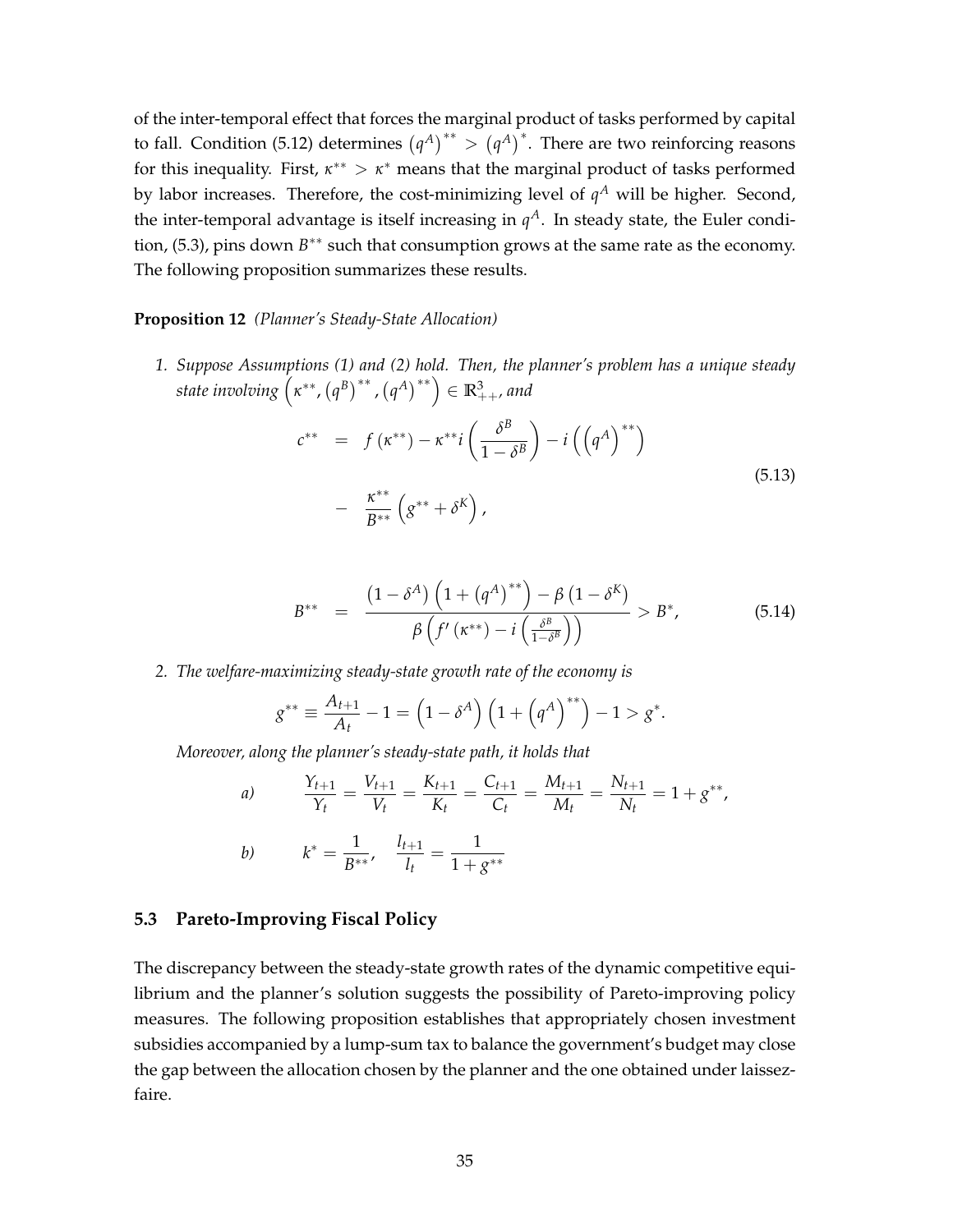**Proposition 13** *Suppose the government subsidizes innovation investments at rates*

$$
\left(\sigma^B\right)^{**} = \frac{\beta i'}{i' + (1 - \delta^B)i} \in (0, 1),\tag{5.15}
$$

where  $i$  is evaluated at  $\mathfrak{q}^B = \delta^B/\left(1 - \delta^B\right)$  , and

$$
\left(\sigma^{A}\right)^{**} = \frac{\beta\left(1-\delta^{A}\right)\left(1+\left(q^{A}\right)^{**}\right)i'\left(\left(q^{A}\right)^{**}\right)}{c\left(\left(q^{A}\right)^{**}\right)} \in (0,1),\tag{5.16}
$$

and balances its budget with a lump-sum tax. Then,  $\left( \left( \sigma^B \right)^{**}, \left( \sigma^A \right)^{**} \right)$  implements the planner's *steady-state allocation.*

Notice that the two subsidies differ. The reason is that they fulfill different purposes. The subsidy to innovation investments that increase the productivity of capital induces a higher steady-state value of the equilibrium task intensity. To see this consider (4.1) in steady state and (5.15). Since  $q^B = \delta^B / (1 - \delta^B)$ , the optimal subsidy rate is such that  $(\sigma^B)^{**} c(\delta^B/(1-\delta^B))$  is just equal to the inter-temporal spill-over on the right-hand side of (5.11). Next, consider (4.8) in steady state and (5.12). Since  $\kappa = \kappa^{**}$ , the optimal subsidy rate is such that  $(\sigma^A)^{**}$   $c((q^A)^{**})$  is just equal to the inter-temporal spill-over on the right-hand side of (5.16). Accordingly, firms internalize both inter-temporal effects associated with their innovation investments so that the planner's steady-state allocation is implemented and the economy grows at rate *g* ∗∗ .

## **6 Concluding Remarks**

This paper shows that endogenous capital- and labor-augmenting technical change can be incorporated into the neoclassical growth model with both infinitely lived dynasties and firms behaving competitively. We establish that due to the presence of endogenous capital-augmenting technical change positive and normative implications substantially change. We conclude that the neglect of capital-augmenting technical change is not benign.

To a large extent, this is due to the "straightjacket" imposed by the necessity for capitalaugmenting technical progress to vanish in the steady state (Irmen (2013b)). This requirement pins down the steady-state value of one of the economy's state variables, namely, the efficient capital intensity. In steady state this variable must induce innovation vestments in capital-augmenting technological knowledge just enough to offset its depreciation. At the same time, the efficient capital intensity determines the growth rate of laboraugmenting technological knowledge, thus, the economy's steady-state growth rate.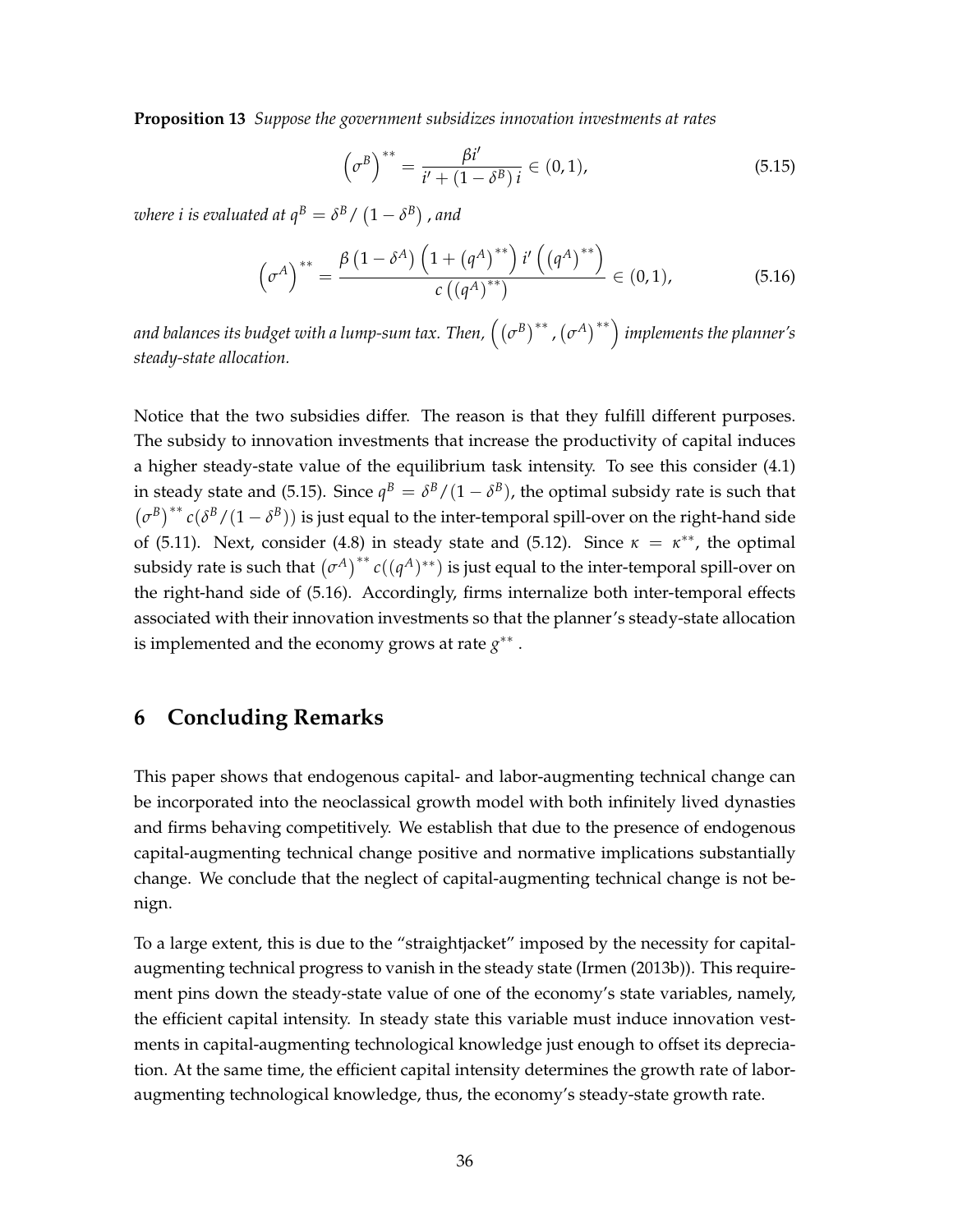The reader may recall that our results are obtained for a logarithmic per-period utility function of the representative household. This begs the question of whether our qualitative findings are different under a more general utility function allowing for a constant inter-temporal elasticity of substitution (CIES) different from unity. In fact, little will change. To see this, remember that neither the steady-state efficient capital intensity nor the steady-state growth rate hinge on household preferences. Both are entirely determined by the production sector of the economy. Therefore, the CIES will only affect steady-state levels as well as the transition while leaving the local stability property of the steady state intact.

For a CIES exceeding unity an additional restriction on permissible parameter constellations is called for. This condition assures that the steady-state growth rate is not too large so that the household's problem remains well-defined. The presence of a CIES also introduces an additional parameter for comparative static exercises. However, since the household becomes less willing to accept deviations from a uniform consumption profile the smaller the CIES, the comparative-static effect of a decline in the CIES delivers the same sign as a decline in the discount factor, *β*.

In the main text we also abstract from population growth. Let us now consider the main consequences of a constant population growth rate,  $g<sub>L</sub>$ . Again, since the steady-state growth rate is determined within the production sector it will neither depend on *g<sup>L</sup>* nor on the size of the population. Moreover, from (3.6) evaluated at the steady state it becomes apparent that in steady state the equilibrium net output per unit of efficient labor is also independent of  $g<sub>L</sub>$  and the size of the population. Hence, in the terminology of Jones (2005) there are neither "strong" nor "weak" scale effects. Clearly, there will be level effects along the transition associated with *g<sup>L</sup>* that, however, do not affect the local stability property of the steady state.

It is worth noting that the respective roles of the CIES and of *g<sup>L</sup>* are quite different in the model variant of Section 3.4 where only labor-augmenting technical change is feasible. As both parameters appear in the Euler condition they will affect the steady-state growth rate.<sup>15</sup> This observation corroborates our conclusion that the neglect of capitalaugmenting technical change is not benign.

Our paper leaves some important issues unresolved. They include the plausibility of a time-invariant equilibrium innovation possibility frontier (EIPF). Should this frontier

<sup>&</sup>lt;sup>15</sup>To be precise,  $g_L$  will appear in the Euler condition if the representative household evaluates sequences of per-capita consumption  $\{\tilde{c}_t\}_{t=0}^{\infty}$  according to  $\sum_{t=0}^{\infty} \beta^t \ln \tilde{c}_t$ . If the household cares for the per-period utility of all household members at *t* then the objective functional is  $\sum_{t=0}^{\infty} \beta^t (1 + g_L)^t \ln \tilde{c}_t$  and the Euler condition is independent of *gL*.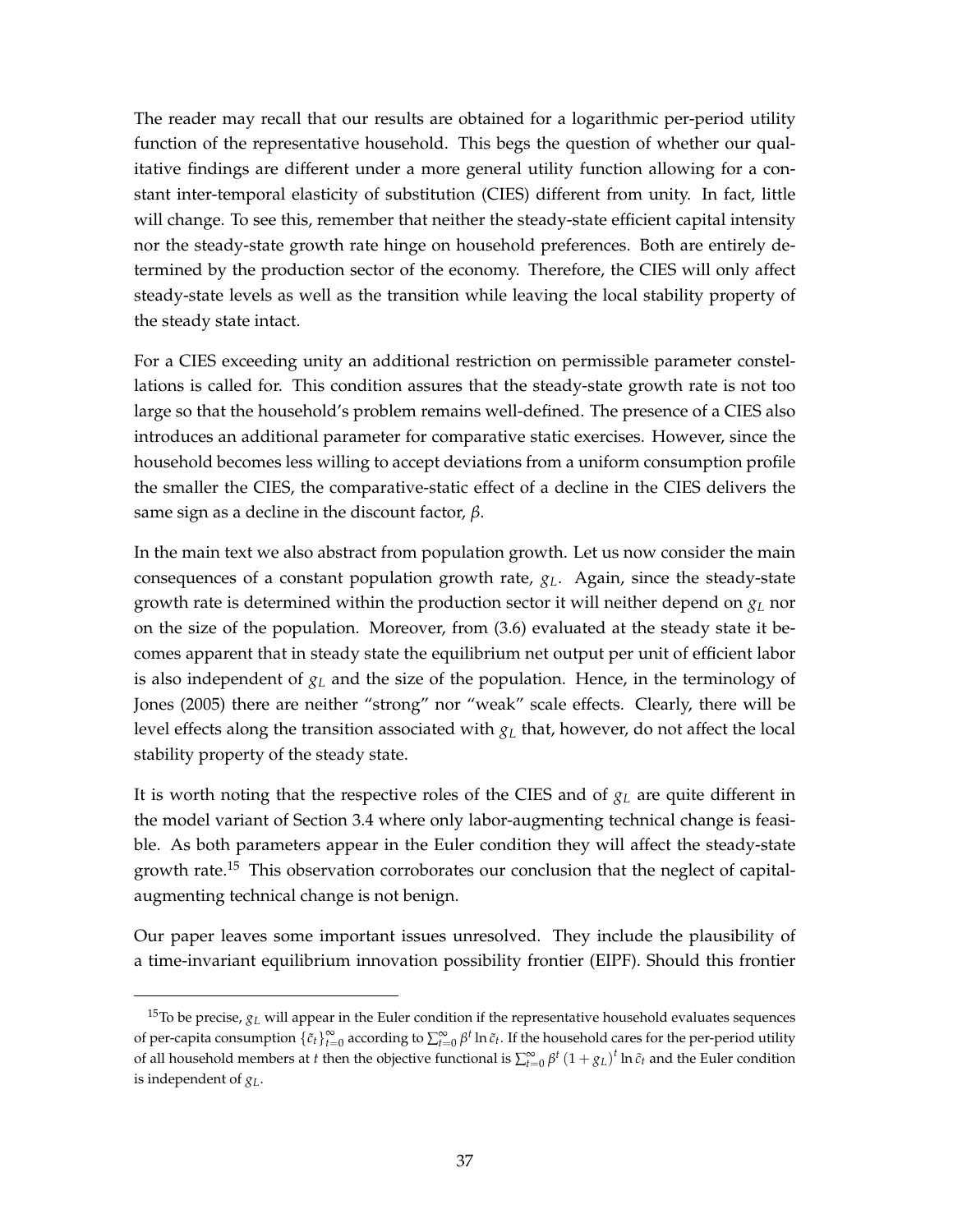move over time? Empirical studies such as Caselli and Coleman (2006) suggest the existence of country-specific frontiers which may actually change over time. One way to think about this is in terms of investment-specific technical change that lowers the relative price of the resources used as innovation investments. This route may also open the door to a new mechanism that links the empirically observed decline of labor shares to the relative price of investment goods (see, e. g., Karabarbounis and Neiman (2014)).

Another desirable feature would be a more flexible role for tasks. So far, we restrict attention to time-invariant factor-specific tasks. However, in practice the boundary between tasks performed by labor and those performed by capital shifts over time. Technical change may tend to transfer tasks from one factor of production to another. Moreover, history shows that technical change may make certain tasks redundant altogether and eliminate them from the production process. We leave these challenging questions for future research.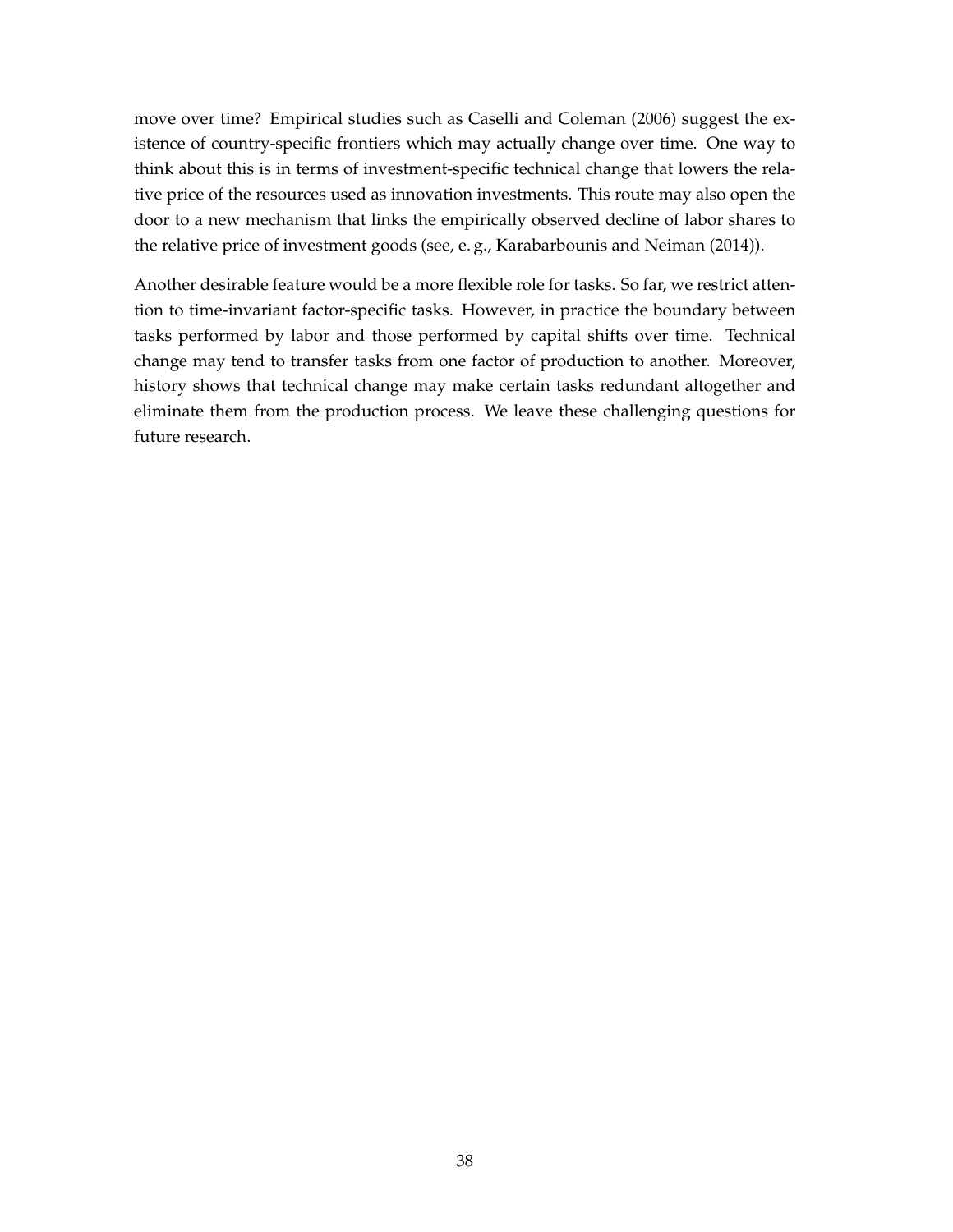## **7 Appendix: Proofs**

The numbering within each proof refers to the respective claims. Without loss of generality, we may suppress the time argument when appropriate.

#### **7.1 Proof of Proposition 1**

- 1. Consider  $c(q^j)$ ,  $j = A$ , B, of (2.14) and (2.15). The properties of  $i(q^j)$  ensure that  $c(q^j)$  is strictly increasing with  $\lim_{q^j\to 0} c(q^j) = 0$  and  $\lim_{q^j\to \infty} c(q^j) = \infty$ . Next observe that  $f'(k)$  and  $f(k) - \kappa f'(k)$ are strictly monotonic. Therefore, (2.18) defines some function  $q_t^B = g^B(\kappa_t)$  where  $g^B : \mathbb{R}_{++} \to \mathbb{R}_{++}$ whereas (2.19) defines some function  $q_t^A = g^A(\kappa_t)$  where  $g^A : \mathbb{R}_{++} \to \mathbb{R}_{++}$ . Implicit differentiation of these equations reveals that  $g^A_\kappa(\kappa_t) > 0 > g^B_\kappa(\kappa_t)$  for all  $\kappa > 0$  as claimed in (2.20) and (2.21).
- 2. Solving (2.12) and (2.13) for the respective factor price *R* and *w* and using Claim 1 delivers

$$
R = B_{-1} (1 - \delta^{B}) (1 + g^{B} (\kappa))^{2} i' (g^{B} (\kappa)) \equiv R (\kappa, B_{-1}),
$$
  

$$
w = A_{-1} (1 - \delta^{A}) (1 + g^{A} (\kappa))^{2} i' (g^{A} (\kappa)) \equiv w(\kappa, A_{-1}),
$$

where  $R: \mathbb{R}^2_{++} \to \mathbb{R}_{++}$  and  $w: \mathbb{R}^2_{++} \to \mathbb{R}_{++}$ . The partial derivatives indicated in (2.22) and (2.23) follow immediately from Claim 1 and the properties of the function *i*.

#### **7.2 Proof of Corollary 1**

1. Consider equations (2.20) and (2.21). Since  $g^B$  is strictly decreasing on its domain it is invertible. Let  $G^B:{\mathbb R}_{++}\to{\mathbb R}_{++}$  denote the inverse of  $g^B.$  Then, from (2.20),  $\kappa=G^B\left(q^B\right).$  Hence, with (2.21), we may write

$$
q^A = g^A \left( G^B \left( q^B \right) \right) \equiv g \left( q^B \right).
$$

The slope of the function  $g(q^B)$  is given by

$$
g'\left(q^B\right) \equiv \frac{dq^A}{dq^B} = \frac{dg^A\left(\kappa\right)}{d\kappa} \frac{dG^B\left(q^B\right)}{dq^B} = \frac{g^A_\kappa(\kappa)}{g^B_\kappa(\kappa)} < 0. \tag{7.1}
$$

2. Consider equations (2.22) and (2.23). From equation (2.23), the function *w* (*κ*, *A*−1) is strictly increas- $\limsup$  in  $\kappa$  on its domain. Hence, given  $A_{-1}$ , this function is invertible in  $\kappa$ . Let  $W: \mathbb{R}^2_{++} \to \mathbb{R}_{++}$  denote this inverse. Then,  $\kappa = W(w : A_{-1})$ . Hence, with (2.22), we may write

$$
R = R(W(w : A_{-1}), B_{-1}) \equiv h(w, A_{-1}, B_{-1}),
$$

where  $h:\mathbb{R}^3_{++}\to\mathbb{R}_{++}.$  The partial derivative of  $h(w,A_{-1},B_{-1})$  with respect to  $w$  is given by

$$
h_w(w, A_{-1}, B_{-1}) \equiv \frac{dR}{dw} = \frac{dR(\kappa, B_{-1})}{d\kappa} \frac{dW(w : A_{-1})}{dw}
$$
  
= 
$$
\frac{R_{\kappa}(\kappa, B_{-1})}{w_{\kappa}(\kappa, A_{-1})} < 0.
$$
 (7.2)

Ë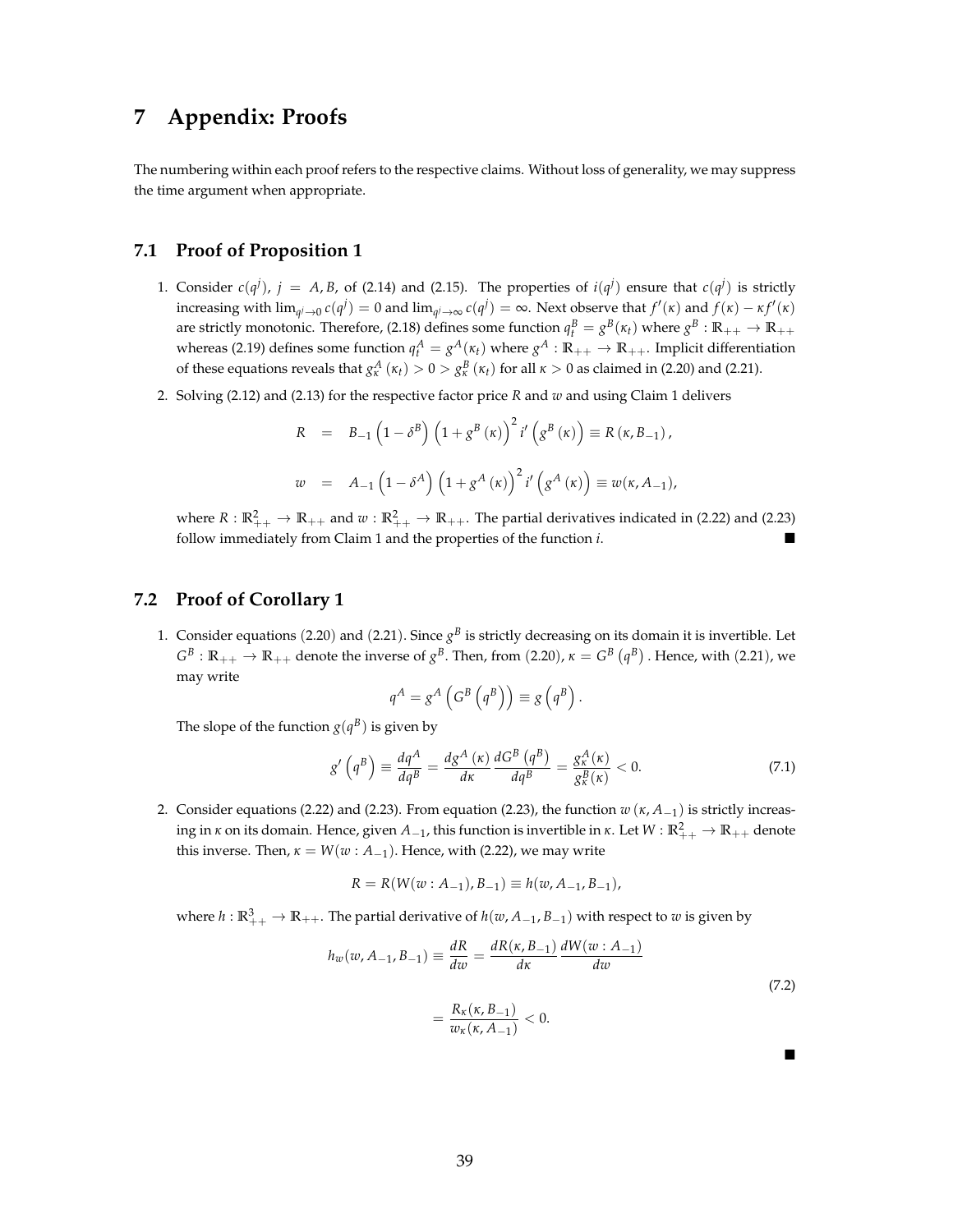#### **7.3 Proof of Proposition 2**

Consider equation (3.4). Given Θ > 0, its right-hand side defines a continuous function, *RHS* (*κ*, Θ) > 0 for all  $\kappa > 0$ . Moreover, following Proposition 1, the properties of  $g^A(\kappa)$  and  $g^B(\kappa)$  imply that  $RHS(\kappa,\Theta)$ is continuous and strictly decreasing in  $κ > 0$ . Hence,  $\lim_{κ \to 0} RHS$  ( $κ, Θ$ ) > 0. By continuity of *RHS* ( $κ, Θ$ ), there is a unique  $κ > 0$  that satisfies  $κ = RHS (κ, Θ)$ . Implicit differentiation delivers that this value increases whenever Θ increases.

#### **7.4 Proof of Proposition 3**

We show in the main text how to derive the three-dimensional system (3.7) - (3.9). There, we also argue that  $\kappa_t$  and  $B_t$  describe the state of the economy at all *t*. Here, it remains to be shown that for any set of initial values  $(A_{-1}, B_{-1}, K_0, L)$  the transitional dynamics is given by a unique sequence  $\{\kappa_t, c_t, B_t\}_{t=0}^{\infty}$ .

To accomplish this we introduce

$$
\Omega(\kappa_{t+1}) \equiv \frac{(1 - \delta^A) (1 + g^A (\kappa_{t+1}))}{(1 - \delta^B) (1 + g^B (\kappa_{t+1}))} \kappa_{t+1}.
$$
\n(7.3)

Then, equation (3.7) may be rewritten as

$$
\Omega(\kappa_{t+1}) = B_t \left( v(\kappa_t) - c_t \right) + \left( 1 - \delta^K \right) \kappa_t. \tag{7.4}
$$

For any triple  $(\kappa_t,B_t,c_t)\in\mathbb{R}^3_{++}$  such that the right-hand side of (7.4) is strictly positive, there will be a unique value of  $\kappa_{t+1} > 0$  satisfying equation (7.4) if  $\Omega(\kappa_{t+1})$  is strictly positive, continuous and monotonically increasing in  $\kappa_{t+1} > 0$  and may take any value in  $\mathbb{R}_{++}$ .

Observe first that  $Ω(\kappa_{t+1}) > 0$  indeed holds for all  $\kappa_{t+1} > 0$ . Moreover,  $Ω(\kappa_{t+1})$  is continuous. These properties follow from the properties of the functions  $g^A$  and  $g^B$ , as established in Proposition 1. It remains to be shown that  $\lim_{\kappa\to 0} \Omega(\kappa_{t+1}) = 0$  and  $\lim_{\kappa\to\infty} \Omega(\kappa_{t+1}) = \infty$ . To establish this, consider the right-hand side of (7.3). Recall from Proposition 1 that  $g^B(\kappa)$  is decreasing on  $\mathbb{R}_{++}$  and bounded below by zero. Hence,  $\lim_{\kappa\to\infty} g^B(\kappa)$  is finite, while  $\lim_{\kappa\to 0} g^B(\kappa)$  is either finite or infinite. Further, Proposition 1 implies that  $\lim_{\kappa\to 0} g^A(\kappa)$  is finite and bounded below by zero while  $\lim_{\kappa\to\infty} g^A(\kappa)$  is finite or infinite since  $g^A$  is increasing on  $\mathbb{R}_{++}$ . Consequently, as *κ* tends to zero we have  $\lim_{k\to 0} \Omega(\kappa_{t+1}) = 0$  and as *κ* tends to infinity we have  $\lim_{\kappa \to \infty} \Omega(\kappa_{t+1}) = \infty$ .

It follows that  $\Omega(\kappa_{t+1})$  is increasing in  $\kappa_{t+1} > 0$ , approaches zero as  $\kappa \to 0$  and approaches infinity as  $\kappa \to \infty$ . Therefore, there is a unique  $\kappa_{t+1} > 0$  that satisfies equation (3.7) given  $(\kappa_t, B_t, c_t) \in \mathbb{R}^3_{++}$ .

Given a unique  $\kappa_{t+1} > 0$  equation (3.8) delivers a unique  $c_{t+1} > 0$  and equation (3.9) a unique  $B_{t+1} > 0$ .

#### **7.5 Proof of Proposition 4**

1. Equations (3.14) - (3.16) follow immediately from the corresponding equations (3.7) - (3.9) of the dynamical system for the reasons discussed in the main text. Obviously, in steady state the transversality condition (3.10) is also satisfied. As explained in the main text, Assumption 1 and Assumption 2 guarantee a strictly positive solution to (3.16) and (3.15), respectively. It remains to be shown that  $c^* > 0$ or  $B^*v(\kappa^*) > \kappa^*\left(g^* + \delta^K\right)$ . Using (3.15) the latter inequality may be written as

$$
\frac{\left[(1+g^*)-\beta\left(1-\delta^K\right)\right]\upsilon\left(\kappa^*\right)}{\beta\left(f'\left(\kappa^*\right)-i\left(g^B\left(\kappa^*\right)\right)\right)} > \kappa^*\left(g^*+\delta^K\right) \tag{7.5}
$$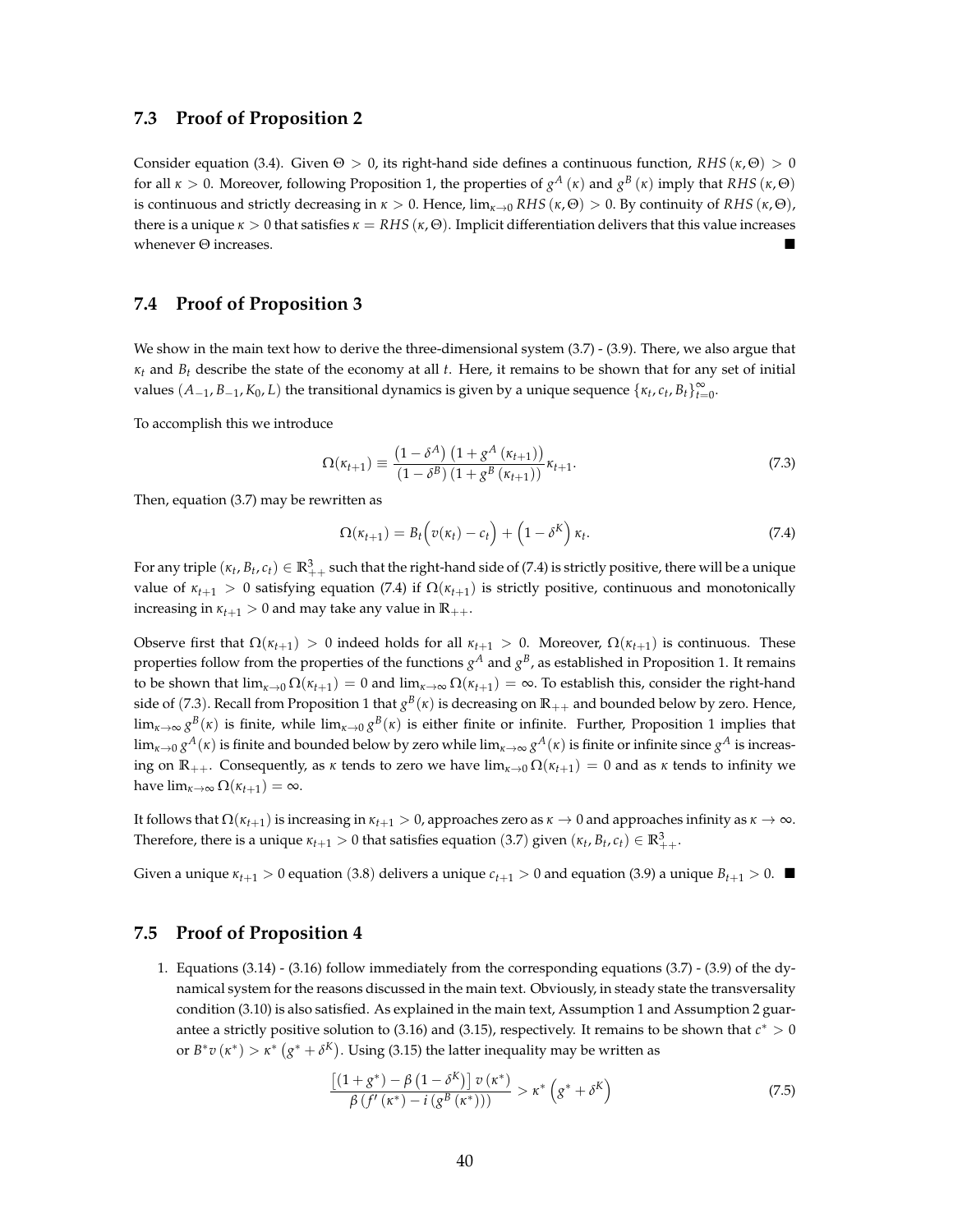A sufficient condition for this to hold is obtained for  $\beta = 1$ . This gives

$$
v\left(\kappa^*\right) > \left(f'\left(\kappa^*\right) - i\left(g^B\left(\kappa^*\right)\right)\right)\kappa^*.\tag{7.6}
$$

Since equilibrium profits are zero, we have  $f(\kappa) = c$   $(q^A) + \kappa c$   $(q^B)$ . Using the latter in (3.6) delivers in steady state

$$
v^{*}(\kappa^{*}) = \left(1 + g^{A}(\kappa)^{*}\right) i' \left(g^{A}(\kappa)^{*}\right) + \kappa^{*} \left(1 + g^{B}(\kappa)^{*}\right) i' \left(g^{B}(\kappa)^{*}\right).
$$

Then, with the understanding that both  $g^A$  and  $g^B$  are evaluated at  $\kappa^*$ , inequality (7.6) becomes

$$
(1+g^{A}) i' (g^{A}) + \kappa^{*} (1+g^{B}) i' (g^{B}) > (f'(\kappa^{*}) - i(g^{B})) \kappa^{*},
$$
  

$$
(1+g^{A}) i' (g^{A}) > 0,
$$

 $\text{as } f'(\kappa^*) - c(g^B) = 0 \text{ from (2.18)}.$ 

2. The expression for the steady-state growth rate,  $g^*$ , follows from (2.35) and Proposition 1. The derivation of the remaining findings is explained in the main text.

#### **7.6 Proof of Proposition 5**

- 1. From (3.16),  $κ^*$  is independent of  $β$ . Therefore,  $g^*$  does not depend on  $β$  either. From (3.15) it is immediate that a higher *β* requires a lower *B* ∗ . According to the expression for *R* ∗ in Claim 2 of Proposition 4 the rental rate of capital must also fall. From (3.14) the same is true for *c*<sup>\*</sup>.
- 2. Implicit differentiation of (3.16) delivers

$$
\frac{d\kappa^*}{d\delta^B} = \frac{1}{(1 - \delta^B)^2 g^B_{\kappa}(\kappa^*)} < 0 \tag{7.7}
$$

as  $g_{\kappa}^B < 0$ . Hence,  $(\kappa^*)' < \kappa^*$ . The concomitant effect on the steady-state growth rate,  $g^*$ , is

$$
\frac{dg^*}{d\delta^B} = \frac{dg^*}{d\kappa} \frac{d\kappa^*}{d\delta^B} < 0.
$$

The sign follows since  $dg^*/d\kappa = ( \partial g^*/ \partial q^A)~(dg^A(\kappa^*)$  /d $\kappa) > 0$ . Hence,  $(g^*)' < g^*.$ To obtain the effect of  $\delta^B$  on  $B^*$  consider (3.15). Then,

$$
\frac{dB^*}{d\delta^B} = \frac{dB^*}{d\kappa} \frac{d\kappa^*}{d\delta^B}
$$
(7.8)

$$
= \frac{1}{\beta\left(f'-i\left(g^B\right)\right)}\left[\frac{dg^*}{d\kappa}-\frac{\left(g^*+\delta^K\right)\left(f''-i'\left(g^B\right)g^B_{\kappa}\right)}{f'-i\left(g^B\right)}\right]\frac{d\kappa^*}{d\delta^B} < 0,
$$

where  $f$  and  $g^B$  are evaluated at  $\kappa^*$ . To verify the sign of this expression note from (2.14) that

$$
g_{\kappa}^{B}(\kappa) \equiv \frac{dq^{B}}{d\kappa} = \frac{f''(\kappa)}{2i'\left(q^{B}\right) + \left(1 + q^{B}\right)i''\left(q^{B}\right)}.
$$
\n(7.9)

Hence,  $f''(\kappa^*) - i' (g^B(\kappa^*)) g^B_{\kappa}(\kappa^*) < 0$  and  $(B^*)' < B^*$ .

Using (3.15) the steady-state rental rate of capital may be written as  $R^* = (1+g^*)/\beta - (1-\delta^K)$ . Following  $dg^* / d\delta^B < 0$  it is immediate that  $(R^*)' < R^*$ .

Finally, consider the effect of  $\delta^B$  on  $c^*$  of (3.14). It is given by

$$
\frac{dc^*}{d\delta^B} = \frac{dc^*}{d\kappa} \frac{d\kappa^*}{d\delta^B}
$$
\n
$$
= \left[ v'(\kappa^*) - \frac{\left(g^* + \delta^K + \kappa^* \frac{d g^*}{d\kappa}\right)B^* - \frac{d B^*}{d\kappa} \left(g^* + \delta^K\right) \kappa^*}{\left(B^*\right)^2} \right] \frac{d\kappa^*}{d\delta^B}
$$
\n(7.10)

and is indeterminate in general.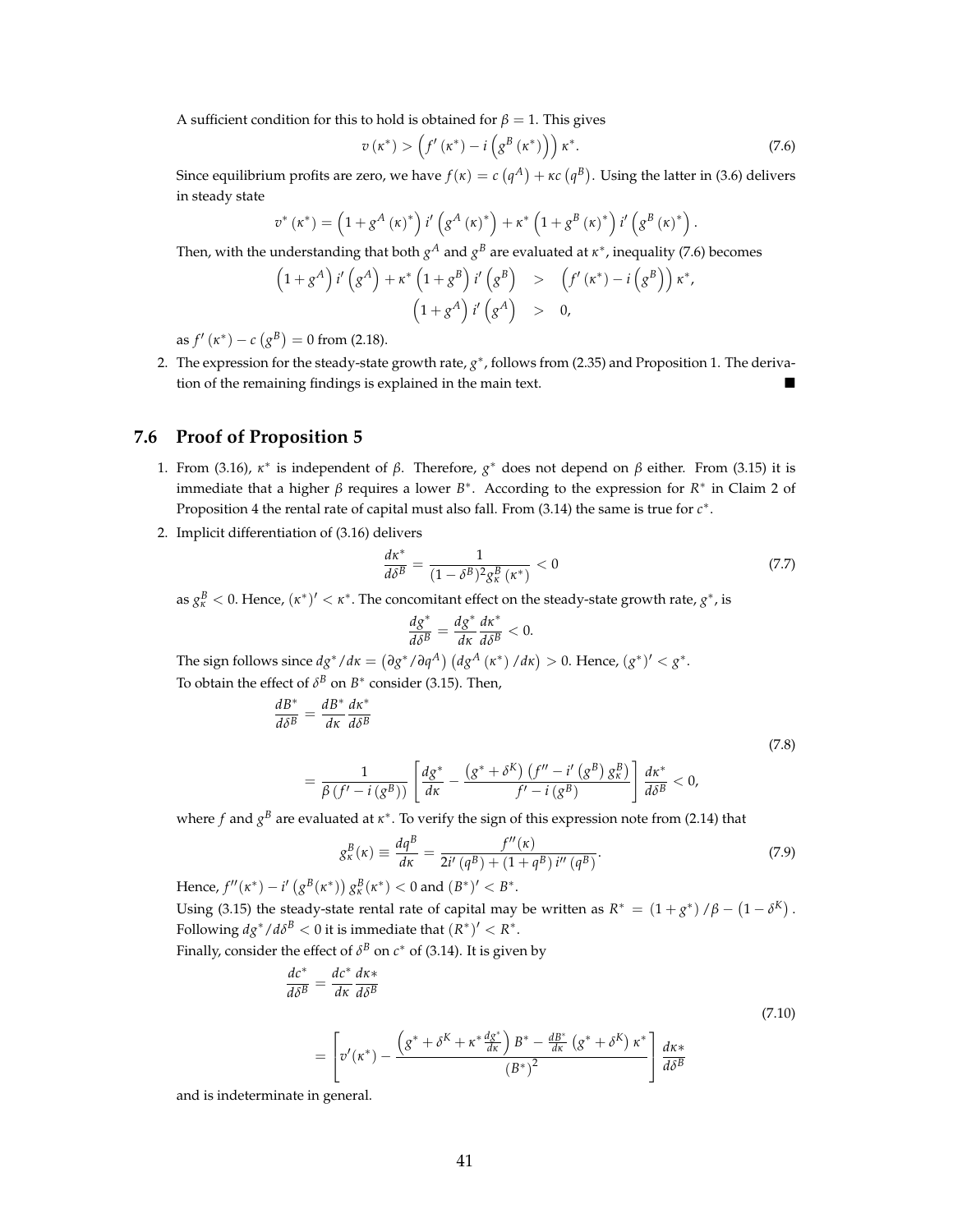3. From (3.16),  $\kappa^*$  is independent of  $\delta^A$ . Therefore, it holds that  $(\kappa')^* = \kappa^*$ . Since  $g^* = (1 - \delta^A) (1 + g^A(\kappa^*))$ 1 it is immediate that  $(\delta^A)' > \delta^A \Rightarrow (g^*)' < g^*$ . From (3.15) we have  $\text{sign}[dB^*/d\delta^A] = \text{sign}[dg^*/d\delta^A] < 0$ . Hence,  $(B^*)' < B^*$ . Invoking  $R^* =$  $(1+g^*)/ \beta - (1-\delta^K))$  and (3.14) one finds that sign $[dR^*/d\delta^A] = -sign[dc^*/d\delta^A] = sign[dg^*/d\delta^A] <$ 0. Hence,  $(R^*)' < R^*$  and  $(c^*)' > c^*$ . In the second control of the second control of the second control of the second control of the second control of

#### **7.7 Proof of Proposition 6**

We characterize the local stability of the dynamical system of Proposition 3 in the proximity of its steadystate equilibrium,  $(κ^*, c^*, B^*)$ .<sup>16</sup>

Consider first the system of autonomous, nonlinear, first-order difference equations given by (3.7), (3.8) and (3.9), and notice that equations (3.7) and (3.8) define continuously differentiable functions,  $\Phi^i:\mathbb{R}^3_{++}\to$  $\mathbb{R}_{++}$ , where  $i = \kappa$ , *c*, such that

$$
\kappa_{t+1} = \Phi^{\kappa}(\kappa_t, c_t, B_t), \quad c_{t+1} = \Phi^c(\kappa_t, c_t, B_t).
$$

Next, forward equation (3.9) one period and use  $\kappa_{t+1} \equiv \Phi^{\kappa}(\kappa_t, c_t, B_t)$  to obtain

$$
B_{t+1} = B_t (1 - \delta) (1 + g^B (\Phi^{\kappa}(\kappa_t, c_t, B_t))) \equiv \Phi^B(\kappa_t, c_t, B_t),
$$

where  $\Phi^B$  is also a continuously differentiable function.

With this notation the dynamical system may be rewritten as

$$
\begin{array}{rcl}\n\kappa_{t+1} & = & \Phi^{\kappa}(\kappa_t, c_t, B_t), \\
c_{t+1} & = & \Phi^c(\kappa_t, c_t, B_t), \\
B_{t+1} & = & \Phi^B(\kappa_t, c_t, B_t).\n\end{array}
$$

This nonlinear dynamical system is approximated locally about its steady-state equilibrium,  $(\kappa^*, c^*, B^*)$ , by the following linear system:

$$
\begin{bmatrix} \kappa_{t+1} \\ c_{t+1} \\ B_{t+1} \end{bmatrix} = J \begin{bmatrix} \kappa_t \\ c_t \\ B_t \end{bmatrix} + X,
$$

where *J* is the Jacobian matrix of the dynamical system evaluated at  $(\kappa^*, c^*, B^*)$ , and *X* is a constant column vector.

To obtain the elements of *J* take the total differential of

$$
\Omega(\kappa_{t+1}) = B_t \left( v(\kappa_t) - c_t \right) + (1 - \delta^K) \kappa_t,
$$

$$
c_{t+1} = \beta \frac{[B_{t+1} (f'(\kappa_{t+1}) - i (g^B(\kappa_{t+1}))) + (1 - \delta^K)] c_t}{(1 - \delta^A) (1 + g^A(\kappa_{t+1}))},
$$

$$
B_{t+1} = B_t (1 - \delta^B) (1 + g^B(\kappa_{t+1})),
$$

<sup>&</sup>lt;sup>16</sup>See Tabaković (2015) for a general discussion of the local stability analysis for three-dimensional discrete dynamical systems.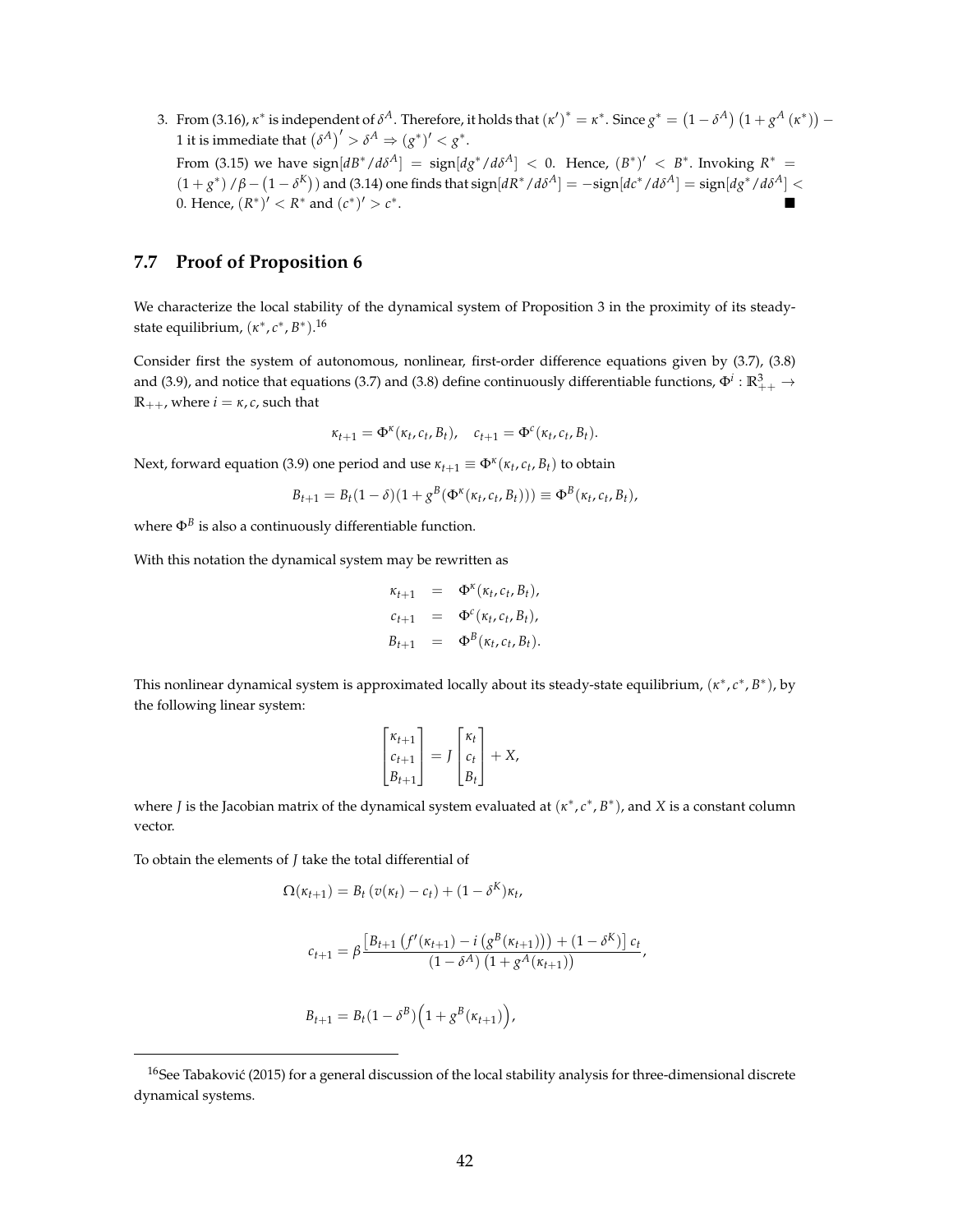where  $\Omega(\kappa_{t+1})$  is given by (7.3). This gives

$$
\Phi_{\kappa}^{\kappa} = \frac{B^* v'(k^*) + 1 - \delta^k}{(1 + g^*) (1 + \epsilon_{\kappa}^A + \epsilon_{\kappa}^B)} > 0,
$$
  
\n
$$
\Phi_{c}^{\kappa} = -\frac{B^*}{(1 + g^*) (1 + \epsilon_{\kappa}^A + \epsilon_{\kappa}^B)} < 0,
$$
  
\n
$$
\Phi_{B}^{\kappa} = \frac{v(k^*) - c^*}{(1 + g^*) (1 + \epsilon_{\kappa}^A + \epsilon_{\kappa}^B)} > 0,
$$
  
\n
$$
\Phi_{\kappa}^c = \frac{\beta B^* [(f''(k^*) - i'g_{\kappa}^B) + (f'(k^*) - i(g^B(k^*))) (1 - \delta^B)g_{\kappa}^B]}{1 + g^*} c^* \Phi_{\kappa}^{\kappa} < 0,
$$
  
\n
$$
\Phi_{c}^c = 1 + \frac{\Phi_{\kappa}^c \Phi_{c}^{\kappa}}{1 + g^*} c^* \Phi_{\kappa}^{\kappa} < 0,
$$
  
\n
$$
\Phi_{B}^c = \frac{\beta (f'(k^*) - i(g^B(k^*))) c^*}{(1 + g^*)} + \frac{\Phi_{\kappa}^c \Phi_{B}^{\kappa}}{\Phi_{\kappa}^{\kappa}} \quad \text{(sign indeterminate)},
$$
  
\n
$$
\Phi_{B}^B = B^* (1 - \delta^B) g_{\kappa}^B \Phi_{\kappa}^{\kappa} < 0,
$$
  
\n
$$
\Phi_{B}^B = B^* (1 - \delta^B) g_{\kappa}^B \Phi_{\kappa}^{\kappa} > 0,
$$
  
\n
$$
\Phi_{B}^B = 1 + B^* (1 - \delta^B) g_{\kappa}^B \Phi_{\kappa}^{\kappa} > 0,
$$

The local stability properties of our three-dimensional system are fully determined by the eigenvalues  $\lambda_1,\lambda_2$ and *λ*<sup>3</sup> of the Jacobian matrix. The eigenvalues of the Jacobian result as the solution to the following characteristic polynomial:

$$
c(\lambda) \equiv \lambda^3 - tr(J)\lambda^2 + \sum M_2(J)\lambda - \det(J), \tag{7.11}
$$

where  $tr(J)$  denotes the trace,  $\sum M_2(J)$  the sum of principal minors of order two and det(*J*) the determinant of the Jacobian matrix. One can show that

$$
tr(J) = \lambda_1 + \lambda_2 + \lambda_3 = \Phi_{\kappa}^{\kappa} + \Phi_{c}^{c} + \Phi_{B}^{B} > 0,
$$
\n(7.12)

$$
\sum M_2(J) = \lambda_1 \lambda_2 + \lambda_1 \lambda_3 + \lambda_2 \lambda_3 = 2\Phi_{\kappa}^{\kappa} + \Phi_c^c \Phi_B^B - \Phi_B^c \Phi_c^B > 0,
$$
\n(7.13)

$$
det(J) = \lambda_1 \lambda_2 \lambda_3 = \Phi_{\kappa}^{\kappa} > 0. \tag{7.14}
$$

By Descartes' rule of signs we know that if the terms of a polynomial with real coefficients are ordered by descending variable exponent, then the number of positive roots of the polynomial is either equal to the number of sign differences between consecutive nonzero coefficients, or is less than it by an even number. Moreover, the number of negative roots is at most equal to the number of continuations in the signs of the coefficients. Inspection of equation (7.11) reveals that it has

(*α*) either three real positive roots,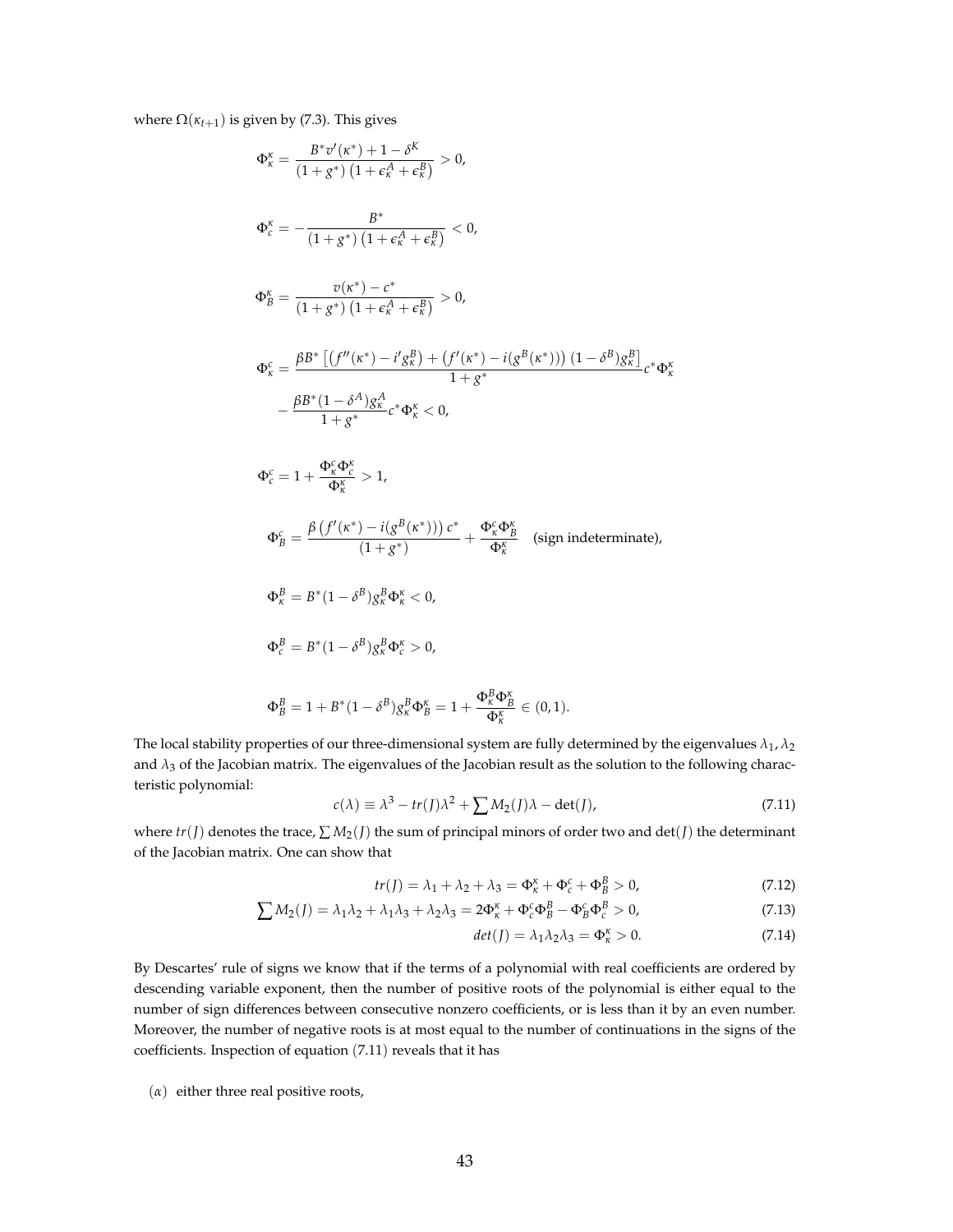(*β*) or one real positive root and one pair of complex conjugate roots.

Next, evaluate the characteristic polynomial at  $\lambda = 1$  to obtain  $c(1) = -\Phi_c^B c^* / B^* < 0$ , implying that one eigenvalue is of magnitude greater than 1, say  $\lambda_1 > 1$ . If the remaining two eigenvalues are real then

- (*α*1) either both have magnitude greater than one,
- (*α*2) or both have magnitude smaller than one.

Otherwise, the remaining two eigenvalues are complex and

- ( $\beta$ 1) either have modulus greater than one, i.e.,  $|x \pm \omega i| > 1$ ,
- ( $\beta$ 2) or have modulus smaller than one, i.e.,  $|x \pm \omega i| < 1$ .

To determine the magnitude of the remaining two eigenvalues use equations (7.12) - (7.14) to obtain

$$
\mathcal{C}(\lambda_p \lambda_q) = (\lambda_p \lambda_q)^3 - \sum M_2(J) (\lambda_p \lambda_q)^2 + tr(J) det(J) (\lambda_p \lambda_q) - det(J)^2
$$
  
= 0. (7.15)

Here,  $(\lambda_p \lambda_q)$  represents any of the three product pairs of the eigenvalues of  $c(\lambda)$ . Moreover, we have that, by construction, the three roots of  $C(\lambda_p \lambda_q)$  are the three product pairs of the eigenvalues of  $c(\lambda)$  and therefore all roots of  $\mathcal{C}(\lambda_p \lambda_q)$  are greater than zero.

(*α*) Consider the case in which all eigenvalues are real. Without loss of generality, let *λ*<sup>1</sup> > 1. We can determine the magnitude of the remaining eigenvalues by evaluating  $C(\lambda_p \lambda_q)$  at  $\lambda_p \lambda_q = 1$ . Some algebra delivers

$$
\mathcal{C}(1) = \underbrace{B^* \left(1 - \delta^B\right) g_K^B}_{< 0} \underbrace{\left[\frac{\beta \left(f' - i\right)}{1 + g^*} c^* \Phi_c^{\kappa}\right]}_{< 0} + \underbrace{\Phi_B^{\kappa}}_{> 0} \underbrace{\left[\Phi_{\kappa}^B - B^* \left(1 - \delta^B\right) g_{\kappa}^B\right]}_{> 0} > 0.
$$

This implies that either all three roots of  $C$  are smaller than one, or that one is smaller than one and two are greater than one. Since the three roots of  $C(\lambda_p \lambda_q)$  are given by the three product pairs of the eigenvalues of  $c(\lambda)$  it follows that only alternative ( $\alpha$ 2) is compatible with  $c(1) < 0$  and  $C(1) > 0$ . Therefore, we may conclude that if all eigenvalues are real and positive, the system is asymptotically locally stable in the state space.

(*β*) Consider now the case of one real eigenvalue and a pair of complex eigenvalues. Without loss of generality let  $\lambda_1 > 1$  be the real eigenvalue and let  $\lambda_2$ ,  $\lambda_3$  be the complex conjugate pair. First notice that in this case only one root of  $C(\lambda_p \lambda_q)$  is real, namely, the product of the two complex conjugate eigenvalues of  $c(\lambda)$ . Then the fact that  $C(1) > 0$  implies that the only real root of C must be smaller than one which is only possible if  $|\lambda_{2,3}| = |x \pm \omega i| < 1$ . Therefore, we may conclude that if the system features one real eigenvalue and a pair of complex conjugate eigenvalues, it will be asymptotically locally stable in the state space.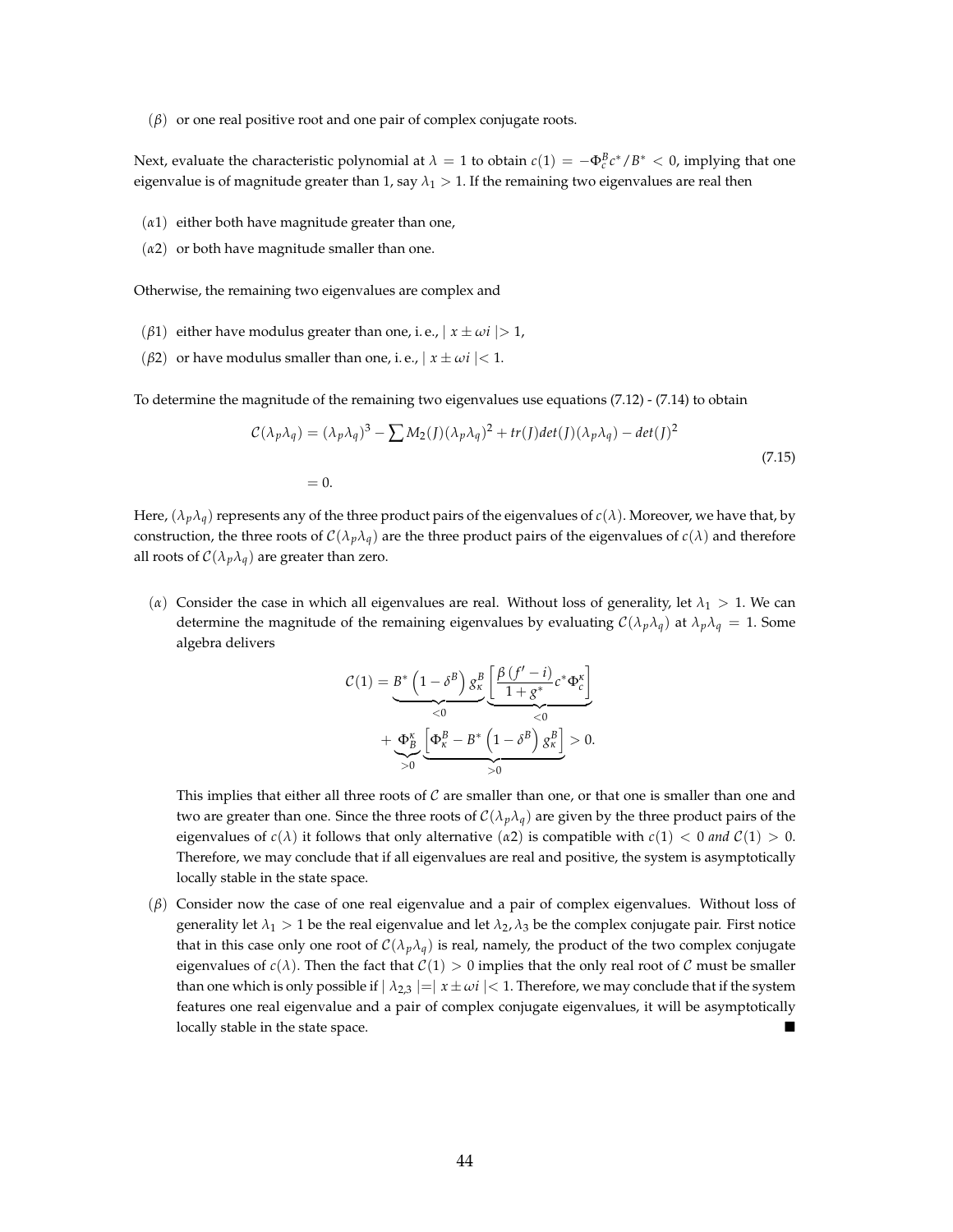#### **7.8 Proof of Proposition 7**

Proposition 7 claims that for given *L* > 0 and initial values (*A*−<sup>1</sup> , *K*0) > 0 the transitional dynamics of the dynamic competitive equilibrium is given by a unique sequence  $\{\kappa_t, c_t\}_{t=0}^{\infty}$  that satisfies equations (3.22) - (3.25). Mutatis mutandis, the proof is essentially the same as the one of Proposition 3. Without capitalaugmenting technical change  $\Omega(\kappa_{t+1})$  of (7.3) boils down to

$$
\Omega(\kappa_{t+1}) = \left(1 - \delta^A\right) \left(1 + g^A\left(\kappa_{t+1}\right)\right) \kappa_{t+1}.\tag{7.16}
$$

Then, equation (3.22) may be rewritten as

$$
\Omega(\kappa_{t+1}) = v(\kappa_t) - c_t + \left(1 - \delta^K\right) \kappa_t. \tag{7.17}
$$

However,  $\Omega(\kappa_{t+1})$  of (7.16) inherits all relevant properties of its counterpart of (7.3). Hence, there is a unique  $\kappa_{t+1}>0$  that satisfies equation (3.22) given  $(\kappa_t,c_t)\in\mathbb{R}^2_{++}.$  With this value of  $\kappa_{t+1}$  and  $c_t>0$ , equation (3.23) delivers a unique  $c_{t+1} > 0$ .

#### **7.9 Proof of Proposition 8**

1. Equations (3.27) and (3.28) follow immediately from the corresponding equations (3.22) - (3.23) of the dynamical system for reasons discussed in the main text. Obviously, in the steady state the transversality condition (3.24) is also satisfied. Assumption 3 ensures that (3.28) is satisfied for a unique value  $\infty > \kappa^* > 0$ . It remains to be shown that  $c^*>0$ , i.e.,  $v(\kappa^*)>\kappa^*(g^*+\delta^K)$ . A sufficient condition for this to hold may be obtained for  $β = 1$ . Using  $β = 1$  in (3.28) the latter inequality may be expressed as

$$
v(\kappa^*) > \kappa^* f'(\kappa^*). \tag{7.18}
$$

Since equilibrium profits are zero we have  $f(x) = \kappa f'(x) + c(q^A)$ . Evaluating the latter at the steady state yields  $v(\kappa^*) = \kappa^* f'(\kappa^*) + (1 + (g^A)) i'(g^A)$ , where  $g^A$  is evaluated at  $\kappa^*$ . Then, inequality (7.18) becomes

$$
\kappa^* f'(\kappa^*) + \left(1 + \left(g^A\right)\right) i'\left(\left(g^A\right)\right) > \kappa^* f'(\kappa^*),
$$
\n
$$
\left(1 + \left(g^A\right)\right) i'\left(\left(g^A\right)\right) > 0.
$$

2. The expression for the steady-state growth rate follows from (2.35) and Proposition 1. We give the explanation of the remaining findings in the main text.

#### **7.10 Proof of Proposition 9**

- 1. Implicit differentiation of (3.28) reveals that  $d\kappa^*/d\beta > 0$ , hence  $(\kappa^*)' > \kappa^*$ . Further,  $dg^*/d\beta =$  $(dg^*/dq^A)$   $(dg^A(\kappa^*)/d\kappa)$   $(d\kappa^*/d\beta) > 0$  as all three derivatives are strictly positive. Hence,  $(g^*)' > 0$  $g^*$ . Diminishing returns to capital and  $dκ^*/dβ > 0$  deliver  $(R^*)' < R^*$ . Since  $v'$  ( $κ^*$ ) cannot be signed in general, the effect of the discount factor on  $c^*$  is indeterminate in general.
- 2. Implicit differentiation (3.28) yields  $d\kappa^*/d\delta^A > 0$ , hence  $(\kappa^*)' > \kappa^*$ . In conjunction with diminishing returns to capital, we have  $(R^*)' < R^*$ . The effect of  $\delta^A$  on  $g^*$  is immediate from  $\partial g^*/\partial \delta^A =$  $-(1+g^A(\kappa^*))$  < 0. Again, the effect on  $c^*$  through equation (3.27) remains indeterminate in general.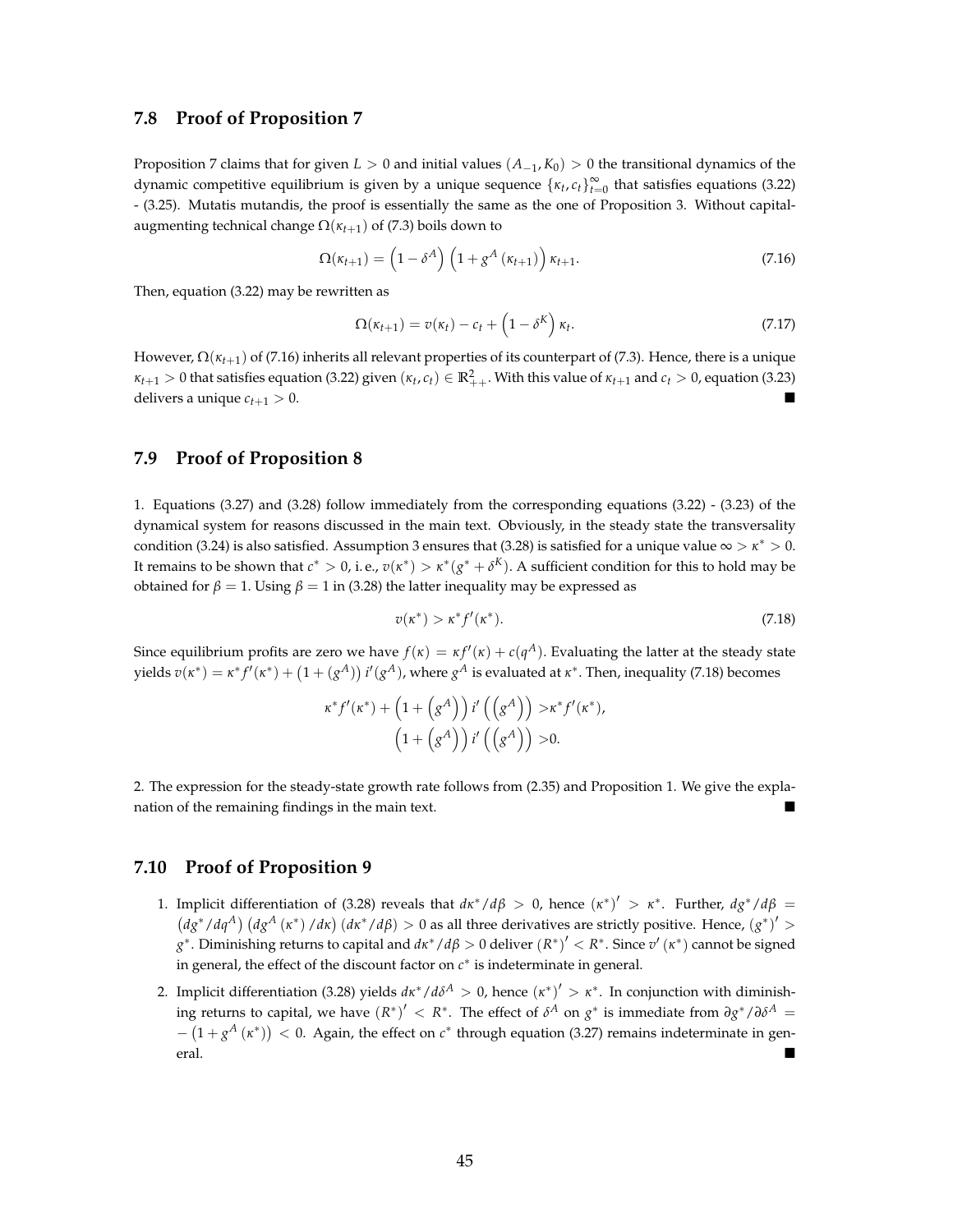#### **7.11 Proof of Proposition 10**

To be found in the main text.

#### **7.12 Proof of Proposition 11**

To be found in the main text.

#### **7.13 Proof of Proposition 12**

1. Equations (5.13) and (5.14) follow immediately from equations (5.2) and (5.3) for reasons given in the main text. Moreover, the tranversality conditions are satisfied. Assumption 1 and Assumption 2 guarantee a strictly positive solution to (5.11) and (5.14). Showing that  $c^{**} > 0$  is analogous to showing that  $c^* > 0$  in the competitive equilibrium.

2. The expression for the steady-state growth rate, *g* ∗∗, follows from (2.35) and Proposition 1. The remaining results follow from the arguments given in the main text.

#### **7.14 Proof of Proposition 13**

With  $\sigma^B \in (0,1)$  the relevant first-order condition is (4.1). In steady state, the latter gives rise to a function *κ* ( $\sigma^B$ ) with *κ'* ( $\sigma^B$ ) > 0 that satisfies

$$
f'\left(\kappa\left(\sigma^B\right)\right) = \left(1 - \sigma^B\right)c\left(\frac{\delta^B}{1 - \delta^B}\right). \tag{7.19}
$$

Hence, the desired value for  $\sigma^B$  is such that  $\kappa(\sigma^B) = \kappa^{**}$ . Using (5.4) gives  $(\sigma^B)^{**}$  of (5.15).

With  $\sigma^A \in (0,1)$  the relevant first-order condition is now (4.8). Using (5.5) at  $\kappa_t = \kappa^{**}$  and  $q_t^A = (q^A)^{**}$ , the latter determines  $(\sigma^A)^{**}$  as stated in (5.16).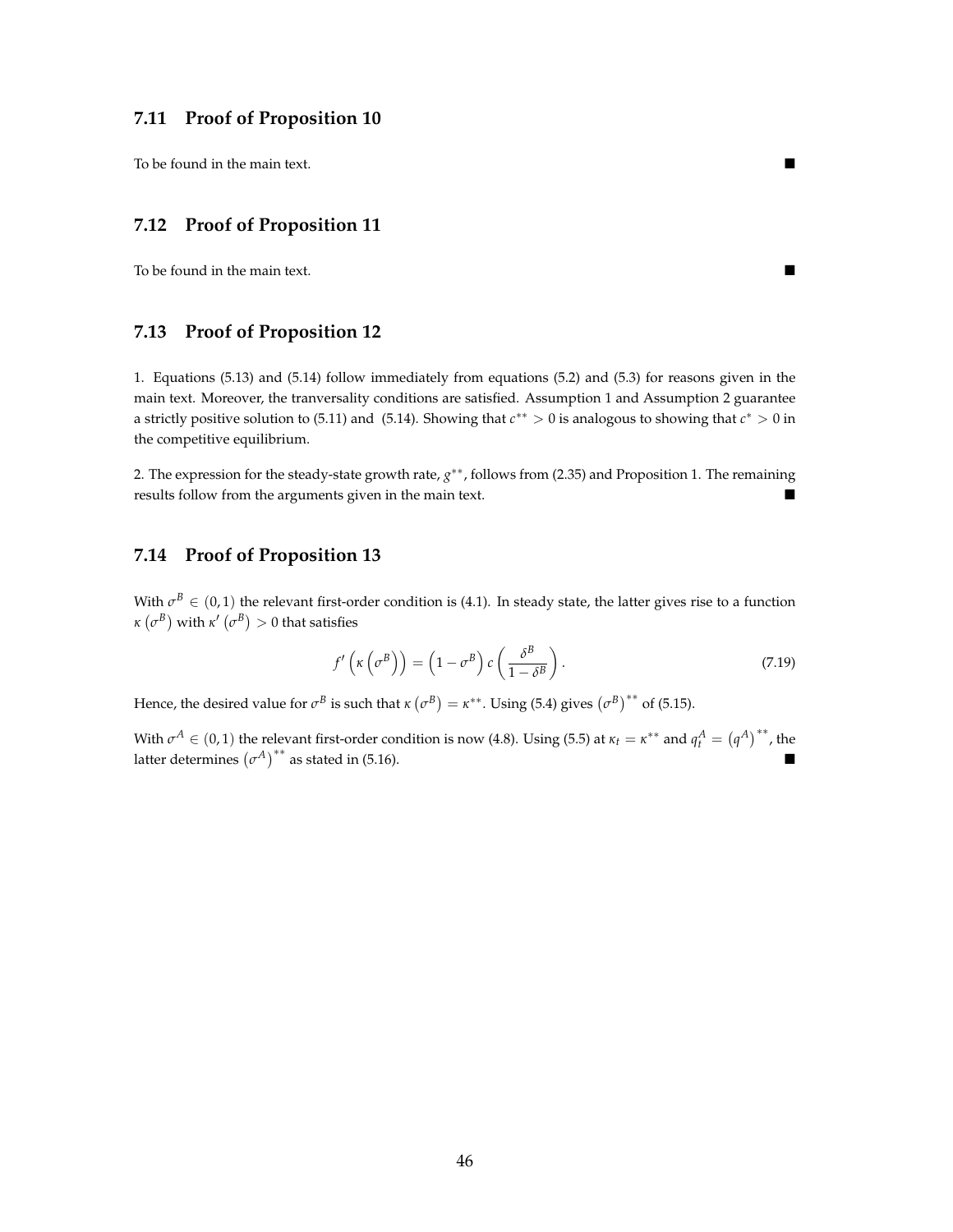## **References**

- ACEMOGLU, D. (2003a): "Factor Prices and Technical Change: From Induced Innovations to Recent Debates," in *Knowledge, Information, and Expectations in Modern Macroeconomics: In Honor of Edmund S. Phelps*, ed. by P. Aghion, R. Frydman, J. Stiglitz, , and M. Woodford, pp. 464–491. Princeton University Press, Princeton, New Jersey.
- (2003b): "Labor- and Capital-Augmenting Technical Change," *Journal of the European Economic Association*, 1(1), 1–37.

(2009): *Introduction to Modern Economic Growth*. Princeton University Press, Princeton, New Jersey.

- AGHION, P., AND P. HOWITT (1992): "A Model of Growth through Creative Destruction," *Econometrica*, 60(2), 323–351.
- BOLDRIN, M., AND D. K. LEVINE (2002): "Factor Saving Innovation," *Journal of Economic Theory*, 105(1), 18–41.

(2008): "Perfectly Competitive Innovation," *Journal of Monetary Economics*, 55(3), 435–453.

- BURMEISTER, E., AND R. A. DOBELL (1970): *Mathematical Theories of Economic Growth*. Collier-Macmillian, London.
- CASELLI, F., AND W. J. COLEMAN (2006): "The World Technology Frontier," *American Economic Review*, 96(3), 499–522.
- CASS, D. (1965): "Optimum Growth in an Aggregative Model of Capital Accumulation," *Review of Economic Studies*, 32, 233–240.
- DRANDAKIS, E. M., AND E. S. PHELPS (1966): "A Model of Induced Invention, Growth, and Distribution," *The Economic Journal*, 76, 823–840.
- FUNK, P. (2002): "Induced Innovation Revisited," *Economica*, 69, 155–171.
- GROSSMAN, G. M., AND E. HELPMAN (1991): *Innovation and Growth in the Global Economy*. MIT Press, Cambridge, MA.
- HELLWIG, M., AND A. IRMEN (2001): "Endogenous Technical Change in a Competitive Economy," *Journal of Economic Theory*, 101, 1–39.
- HICKS, J. R. (1932): *The Theory of Wages*. Macmillan, London, 1st edn.
- IRMEN, A. (2011): "Steady-State Growth and the Elasticity of Substitution," *Journal of Economic Dynamics and Control*, 35(8), 1215–1228.
- (2013a): "Capital- and Labor-Saving Technical Change in an Aging Economy," *International Economic Review,* forthcoming.
- (2013b): "A Generalized Steady-State Growth Theorem," CREA Discussion Paper Series 2013-26, Center for Research in Economic Analysis, University of Luxembourg.
- JONES, C. I. (2005): "Growth and Ideas," in *Handbook of Economic Growth*, ed. by P. Aghion, and S. Durlauf, vol. 1 of *Handbook of Economic Growth*, chap. 16, pp. 1063–1111. Elsevier.